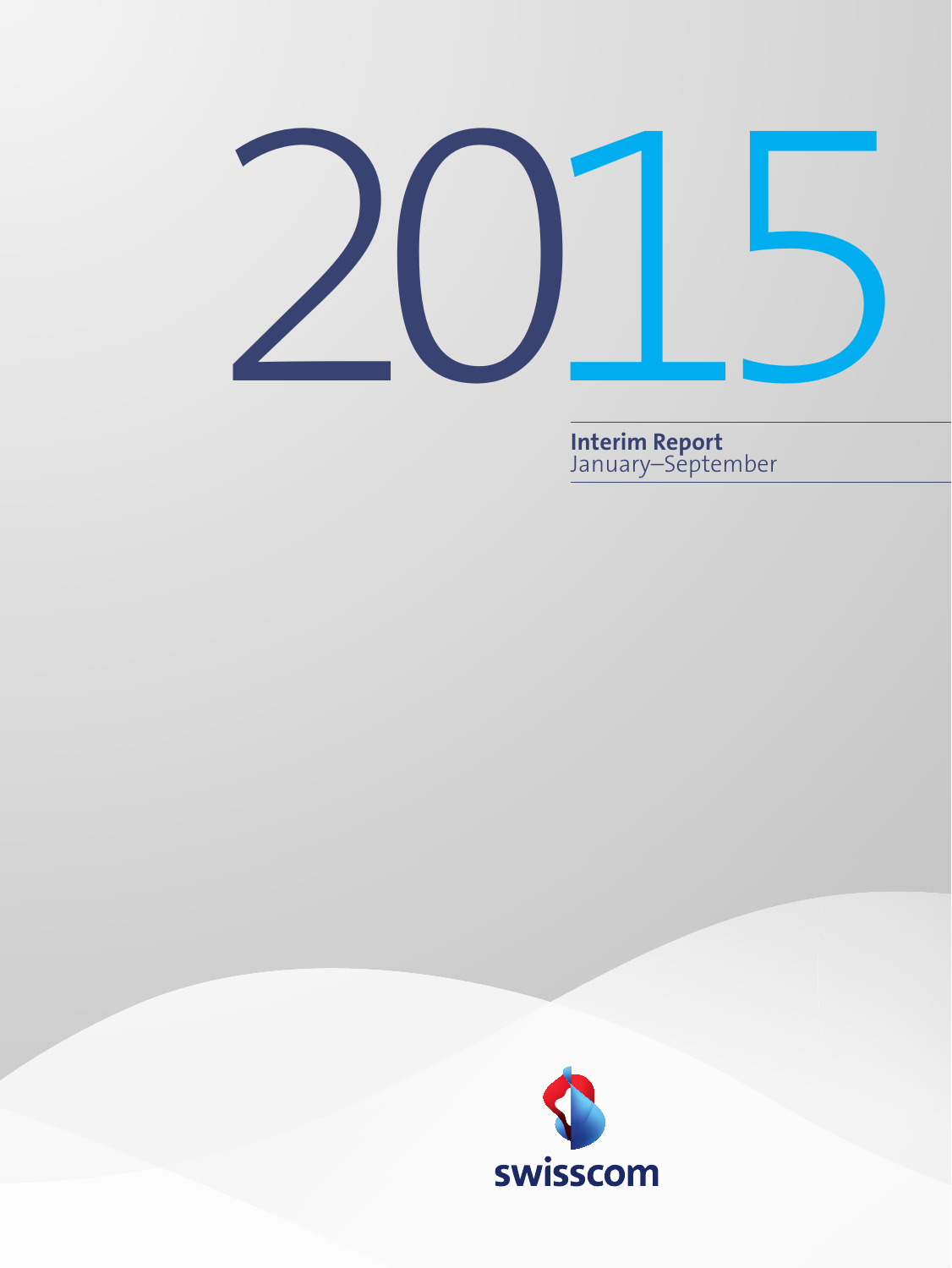# Key Financial Figures

| In CHF million, except where indicated                                      |             | $1.1 - 30.9.2015$ | $1.1 - 30.9.2014$ | Change   |
|-----------------------------------------------------------------------------|-------------|-------------------|-------------------|----------|
| Net revenue and results                                                     |             |                   |                   |          |
| Net revenue                                                                 |             | 8,651             | 8.629             | 0.3%     |
| Operating income before depreciation and amortisation (EBITDA) <sup>1</sup> |             | 3,099             | 3,372             | $-8.1%$  |
| EBITDA as % of net revenue                                                  | %           | 35.8              | 39.1              |          |
| Operating income (EBIT) <sup>2</sup>                                        |             | 1,554             | 1,839             | $-15.5%$ |
| Net income                                                                  |             | 1,058             | 1,349             | $-21.6%$ |
| Share of net income attributable to equity holders of Swisscom Ltd          |             | 1,058             | 1,339             | $-21.0%$ |
| Earnings per share                                                          | CHF         | 20.42             | 25.85             | $-21.0%$ |
| <b>Balance sheet and cash flows</b>                                         |             |                   |                   |          |
| Equity at end of period                                                     |             | 4,963             | 5,306             | $-6.5%$  |
| Equity ratio at end of period <sup>3</sup>                                  | %           | 23.6              | 25.4              |          |
| Capital expenditure                                                         |             | 1,737             | 1,727             | 0.6%     |
| Operating free cash flow <sup>4</sup>                                       |             | 1,429             | 1,470             | $-2.8%$  |
| Net debt at end of period <sup>5</sup>                                      |             | 8,320             | 8,398             | $-0.9%$  |
| <b>Operational data at end of period</b>                                    |             |                   |                   |          |
| Fixed access lines in Switzerland                                           | in thousand | 2.659             | 2.811             | $-5.4%$  |
| Broadband access lines retail in Switzerland                                | in thousand | 1,937             | 1.872             | 3.5%     |
| Swisscom TV access lines in Switzerland                                     | in thousand | 1,275             | 1,125             | 13.3%    |
| Mobile access lines in Switzerland                                          | in thousand | 6.618             | 6,499             | 1.8%     |
| Revenue generating units (RGU) in Switzerland <sup>6</sup>                  | in thousand | 12,489            | 12,307            | 1.5%     |
| Broadband access lines wholesale in Switzerland                             | in thousand | 301               | 241               | 24.9%    |
| Broadband access lines in Italy                                             | in thousand | 2,172             | 2.016             | 7.7%     |
| Swisscom share at end of period                                             |             |                   |                   |          |
| Number of issued shares                                                     | in mio.     | 51.802            | 51.802            |          |
| Closing price                                                               | CHF         | 486.20            | 542.50            | $-10.4%$ |
| Market capitalisation <sup>7</sup>                                          |             | 25,186            | 28,103            | $-10.4%$ |
| Full-time equivalent employees at end of period                             |             |                   |                   |          |
| Full-time equivalent employees                                              | FTE         | 21.603            | 21,075            | 2.5%     |
| Full-time equivalent employees in Switzerland                               | <b>FTE</b>  | 18,936            | 18,220            | 3.9%     |

expense.  $^2$  Definition operating income (EBIT): operating income before gain on sale of subsidiaries, net financial result, share of results of associates and

income tax expense. <sup>3</sup> Equity as a percentage of total assets.

<sup>4</sup> Definition operating free cash flow: operating income before depreciation and amortisation (EBITDA), change in operating assets and liabilities<br>(excluding cash and cash equivalents) less net capital expenditure in tang interests.

<sup>5</sup> Definition net debt: financial liabilities less cash and cash equivalents, current financial assets and

non-current fixed-interest-bearing deposits.

<sup>6</sup> Definition revenue generating units (RGU) in Switzerland: fixed access lines, broadband access lines retail, Swisscom TV access lines and mobile

access lines.<br><sup>7</sup> Closing price at end of period, multiplied by number of shares outstanding at end of period.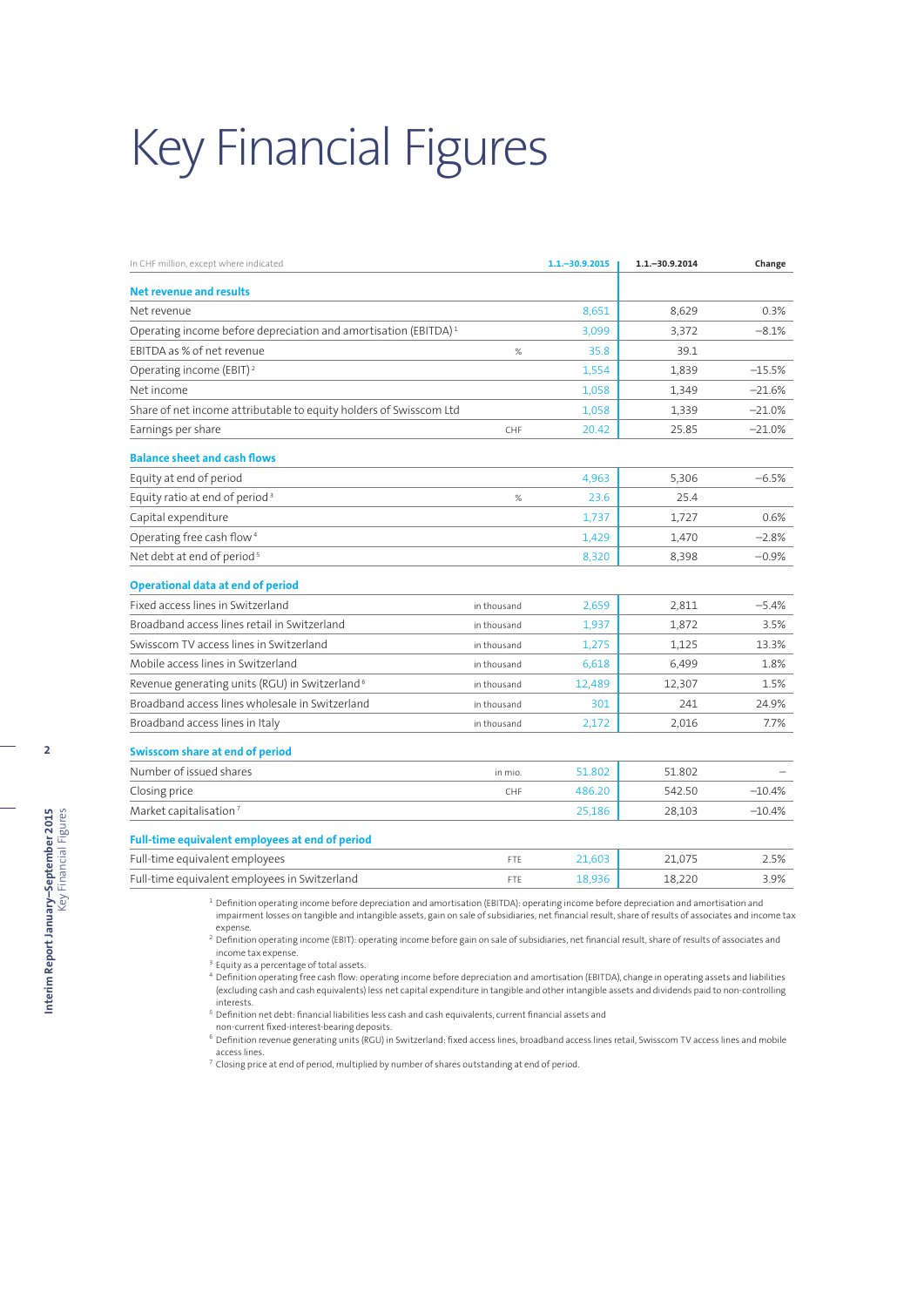# Group Financial Review

## **Summary**

| In CHF million, except where indicated                                      | $1.1 - 30.9.2015$ | $1.1 - 30.9.2014$ | Change   |
|-----------------------------------------------------------------------------|-------------------|-------------------|----------|
| Net revenue <sup>1</sup>                                                    | 8,651             | 8,629             | 0.3%     |
| Operating income before depreciation and amortisation (EBITDA) <sup>2</sup> | 3,099             | 3,372             | $-8.1%$  |
| EBITDA as % of net revenue                                                  | 35.8              | 39.1              |          |
| Operating income (EBIT)                                                     | 1,554             | 1,839             | $-15.5%$ |
| Net income                                                                  | 1,058             | 1,349             | $-21.6%$ |
| Earnings per share (in CHF)                                                 | 20.42             | 25.85             | $-21.0%$ |
| Capital expenditure                                                         | 1,737             | 1,727             | 0.6%     |
| Operating free cash flow                                                    | 1,429             | 1,470             | $-2.8%$  |
| Net debt at end of period                                                   | 8,320             | 8,398             | $-0.9%$  |
| Full-time equivalent employees at end of period                             | 21,603            | 21,075            | 2.5%     |

<sup>1</sup> Net revenue: exluding non-recurring items, increase by 1.2%.

<sup>2</sup> EBITDA: excluding non-recurring items, increase by 2.2%.

In the first nine months of 2015, Swisscom posted an increase in net revenue of CHF 22 million or 0.3% to CHF 8,651 million. At constant exchange rates and excluding company acquisitions, net revenue increased by CHF 103 million or 1.2%, of which Swiss business accounted for CHF 38 million, mainly due to a higher number of subscribers. The number of revenue generating units (RGUs) in the Swiss core business increased year-on-year by 182,000 or 1.5% to 12.5 million. As a result of customer growth, Italian subsidiary Fastweb's revenue was EUR 56 million or 4.6% higher at EUR 1,286 million. The number of subscribers to Fastweb's broadband business grew year-on-year by 156,000 or 7.7% to 2.17 million.

Swisscom increased its operating income before depreciation and amortisation (EBITDA) on a likefor-like basis, but its reported EBITDA fell by CHF 273 million or 8.1% to CHF 3,099 million as a result of one-off items. The main reason for this decline is the provision for ongoing proceedings: At the beginning of October 2015, the Federal Administrative Court generally confirmed the ruling issued by the Competition Commission for the alleged improper pricing of broadband services in the period up to the end of 2007. Swisscom therefore recognised a provision of CHF 186 million in the third quarter of 2015. Swisscom does not consider the sanction justified and has lodged an appeal with the Federal Court. Adjusted for this provision and other non-recurring items such as company acquisitions and disposals, gains from the sale of real estate (CHF 51 million), pension costs not affecting cash flow in accordance with IAS 19 (CHF 50 million) and on the basis of constant exchange rates (CHF 58 million), EBITDA increased by CHF 72 million or 2.2%. On a like-for-like basis, EBITDA in the Swiss core business increased by CHF 11 million or 0.4%, and at Fastweb it rose by EUR 35 million or 9.5%. Net income declined by CHF 291 million or 21.6% to CHF 1,058 million, largely due to aforementioned one-off items.

Swisscom's capital expenditure rose by CHF 10 million or 0.6% to CHF 1,737 million. In Switzerland, capital expenditure rose by CHF 70 million or 5.7% to CHF 1,302 million due to broadband network expansion. At the end of September 2015, Swisscom in Switzerland had connected more than 2.5 million households and businesses with ultra-fast broadband with speeds of over 50 Mbps. Of this, some 1.7 million access lines had been fitted with the latest fibre-optic technology. At Fastweb, the capital expenditure for the expansion of the network fell by EUR 3 million or 0.7% to EUR 403 million. Operating free cash flow fell by CHF 41 million or 2.8% to CHF 1,429 million. At CHF 8,320 million, net debt is CHF 78 million or 0.9% lower compared with the same period the year before.

Headcount increased year-on-year by 528 FTEs or 2.5% to 21,603 FTEs. In January 2015, Swisscom acquired Veltigroup; in May 2015, it sold its subsidiary Alphapay; and in June 2015, it disposed of Swisscom Hospitality Services. In July 2015, Tamedia integrated search.ch Ltd in Swisscom subsidiary Swisscom Directories. Excluding these acquisitions and disposals, headcount increased by 293 FTEs or 1.4% on account of strengthening customer service operations and of network expansion. In Switzerland, the number of employees increased by 716 FTEs or 3.9% to 18,936; this increase amounted to 281 FTEs or 1.5% on an adjusted basis.

**3**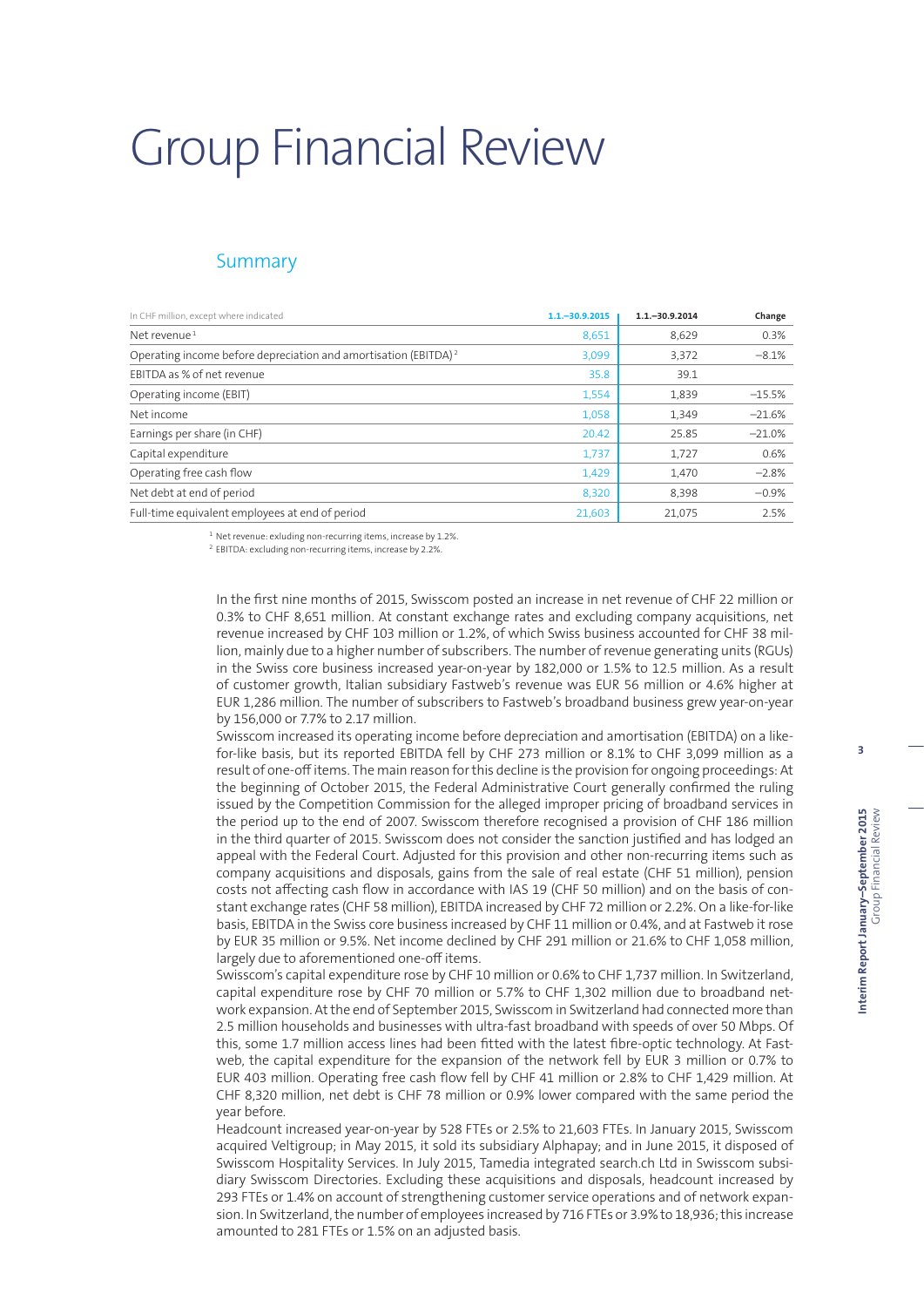As communicated in October 2015, Swisscom expects EBITDA of more than CHF 4.0 billion as a result of the provision for the Competition Commission proceedings regarding broadband services. As before, Swisscom expects net revenue of more than CHF 11.5 billion and capital expenditure of more than CHF 2.3 billion. If the targets are met, Swisscom will propose to the Annual General Meeting of Shareholders payment of an unchanged dividend of CHF 22 per share for the 2015 financial year.

## Segment results

| In CHF million                                                           | 3 <sup>rd</sup> quarter<br>2015 | 3rd quarter<br>2014 | Change                   | $1.1 -$<br>30.9.2015 | $1.1 -$<br>30.9.2014 | Change   |
|--------------------------------------------------------------------------|---------------------------------|---------------------|--------------------------|----------------------|----------------------|----------|
| <b>Net revenue</b>                                                       |                                 |                     |                          |                      |                      |          |
| <b>Residential Customers</b>                                             | 1,303                           | 1,294               | 0.7%                     | 3,877                | 3,798                | 2.1%     |
| Small and Medium-Sized Enterprises                                       | 353                             | 333                 | 6.0%                     | 1,020                | 983                  | 3.8%     |
| <b>Enterprise Customers</b>                                              | 643                             | 638                 | 0.8%                     | 1,950                | 1,907                | 2.3%     |
| Wholesale                                                                | 250                             | 239                 | 4.6%                     | 714                  | 696                  | 2.6%     |
| IT, Network & Innovation                                                 | 32                              | 30                  | 6.7%                     | 97                   | 93                   | 4.3%     |
| Intersegment elimination                                                 | (206)                           | (202)               | 2.0%                     | (586)                | (584)                | 0.3%     |
| Swisscom Switzerland                                                     | 2,375                           | 2,332               | 1.8%                     | 7,072                | 6,893                | 2.6%     |
| Fastweb                                                                  | 457                             | 513                 | $-10.9%$                 | 1,378                | 1,495                | $-7.8%$  |
| Other Operating Segments                                                 | 149                             | 172                 | $-13.4%$                 | 449                  | 484                  | $-7.2%$  |
| Group Headquarters                                                       |                                 |                     |                          | 1                    | 1                    |          |
| Intersegment elimination                                                 | (88)                            | (88)                | $\overline{\phantom{0}}$ | (249)                | (244)                | 2.0%     |
| Net revenue                                                              | 2,893                           | 2,929               | $-1.2%$                  | 8,651                | 8,629                | 0.3%     |
| <b>Operating income before depreciation</b><br>and amortisation (EBITDA) |                                 |                     |                          |                      |                      |          |
| <b>Residential Customers</b>                                             | 756                             | 731                 | 3.4%                     | 2,228                | 2,157                | 3.3%     |
| Small and Medium-Sized Enterprises                                       | 239                             | 233                 | 2.6%                     | 688                  | 692                  | $-0.6%$  |
| <b>Enterprise Customers</b>                                              | 237                             | 243                 | $-2.5%$                  | 682                  | 699                  | $-2.4%$  |
| Wholesale                                                                | (86)                            | 98                  |                          | 107                  | 285                  | $-62.5%$ |
| IT, Network & Innovation                                                 | (312)                           | (270)               | 15.6%                    | (947)                | (890)                | 6.4%     |
| Intersegment elimination                                                 | (1)                             | $\mathbf{1}$        | $\overline{\phantom{a}}$ | (1)                  | 1                    |          |
| <b>Swisscom Switzerland</b>                                              | 833                             | 1,036               | $-19.6%$                 | 2,757                | 2,944                | -6.4%    |
| Fastweb                                                                  | 156                             | 163                 | $-4.3%$                  | 434                  | 450                  | $-3.6%$  |
| Other Operating Segments                                                 | 24                              | 31                  | $-22.6%$                 | 59                   | 86                   | $-31.4%$ |
| Group Headquarters                                                       | (22)                            | (28)                | $-21.4%$                 | (80)                 | (84)                 | $-4.8%$  |
| Intersegment elimination                                                 | (7)                             | (8)                 | $-12.5%$                 | (17)                 | (20)                 | $-15.0%$ |
| Reconciliation to pension cost <sup>1</sup>                              | (18)                            | (4)                 |                          | (54)                 | (4)                  |          |
| Operating income before depreciation<br>and amortisation (EBITDA)        | 966                             | 1,190               | $-18.8%$                 | 3,099                | 3,372                | $-8.1%$  |

<sup>1</sup> The operating income of segments consist of pension cost especially employer contributions. The difference to the pension cost by IAS 19 will therefore be recognised as a reconciliation item.

Starting in 2015, financial reporting will be adapted to the management structure introduced last year. Reporting will be divided into three operating divisions: Swisscom Switzerland, Fastweb and Other Operating Segments as well as Group Headquarters. Swisscom Switzerland is the Swiss market leader in the field of telecommunications. Fastweb is one of the largest broadband telecom companies in Italy. Other Operating Segments mainly comprises Participations, Health and Connected Living. Group Headquarters largely comprises the Group divisions. Swisscom Switzerland consists of the customer segments Residential Customers, Small & Medium-Sized Enterprises, Enterprise Customers and Wholesale as well as IT, Network & Innovation. Further information about the adjustment of segment reporting can be found in Note 3 in the Notes to the interim financial statements.

The IT, Network & Innovation segment does not charge any network costs to other segments, nor does Group Headquarters charge any management fees to other segments. Other intersegment services are charged at market rates. Network costs in Switzerland are budgeted, monitored and controlled by the IT, Network & Innovation division, which is managed as a cost centre. For this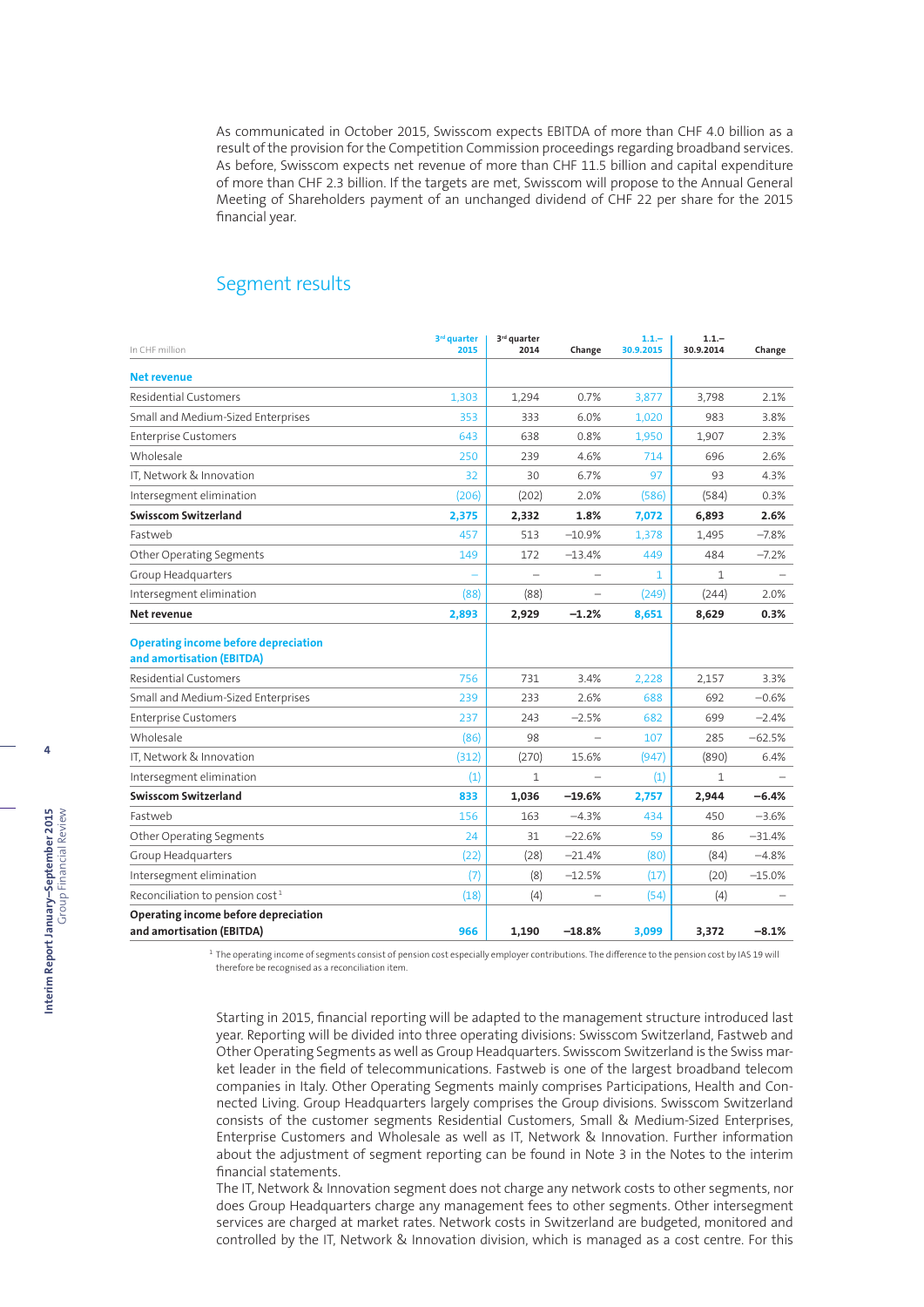reason, no revenue is credited to the IT, Network & Innovation segment within the segment reporting, with the exception of the rental and administration of buildings. The results of the segments Residential Customers, Small & Medium-Sized Enterprises, Enterprise Customers and Wholesale are reported as a contribution margin before network costs.

Segment expense includes the costs of goods and services purchased, personnel expense and other operating costs less capitalised self-constructed assets and other income. Segment expense contains the ordinary employer contributions as a pension cost. Under IAS 19, the difference between the ordinary employer contributions and the pension cost is reported as a reconciliation item between the operating incomes of the segments and Group operating income.

| In CHF million, except where indicated                 | 3 <sup>rd</sup> quarter<br>2015 | 3rd quarter<br>2014 | Change    | $1.1 -$<br>30.9.2015 | $1.1 -$<br>30.9.2014 | Change   |
|--------------------------------------------------------|---------------------------------|---------------------|-----------|----------------------|----------------------|----------|
| <b>Net revenue and results</b>                         |                                 |                     |           |                      |                      |          |
| Mobile single subscriptions                            | 703                             | 712                 | $-1.3%$   | 2,065                | 2,080                | $-0.7%$  |
| Fixed-line single subscriptions                        | 428                             | 481                 | $-11.0%$  | 1,315                | 1,493                | $-11.9%$ |
| <b>Bundles</b>                                         | 570                             | 496                 | 14.9%     | 1,647                | 1,405                | 17.2%    |
| Wholesale                                              | 145                             | 144                 | 0.7%      | 433                  | 428                  | 1.2%     |
| Other                                                  | 512                             | 481                 | 6.4%      | 1,559                | 1,431                | 8.9%     |
| Revenue from external customers                        | 2,358                           | 2,314               | 1.9%      | 7,019                | 6,837                | 2.7%     |
| Intersegment revenue                                   | 17                              | 18                  | $-5.6%$   | 53                   | 56                   | $-5.4%$  |
| Net revenue                                            | 2,375                           | 2,332               | 1.8%      | 7,072                | 6,893                | 2.6%     |
| Direct costs                                           | (462)                           | (490)               | $-5.7%$   | (1,406)              | (1,424)              | $-1.3%$  |
| Indirect costs                                         | (1,080)                         | (806)               | 34.0%     | (2,909)              | (2,525)              | 15.2%    |
| <b>Segment expenses</b>                                | (1, 542)                        | (1, 296)            | 19.0%     | (4, 315)             | (3,949)              | 9.3%     |
| Segment result before depreciation and amortisation    | 833                             | 1,036               | $-19.6\%$ | 2,757                | 2,944                | $-6.4%$  |
| Margin as % of net revenue                             | 35.1                            | 44.4                |           | 39.0                 | 42.7                 |          |
| Depreciation, amortisation and impairment losses       | (344)                           | (321)               | 7.2%      | (1,018)              | (944)                | 7.8%     |
| Segment result                                         | 489                             | 715                 | $-31.6%$  | 1,739                | 2,000                | $-13.1%$ |
| Operational data at the balance sheet date in thousand |                                 |                     |           |                      |                      |          |
| <b>Fixed access lines</b>                              |                                 |                     |           | 2,659                | 2,811                | $-5.4%$  |
| Broadband access lines retail                          |                                 |                     |           | 1,937                | 1,872                | 3.5%     |
| Swisscom TV access lines                               |                                 |                     |           | 1,275                | 1,125                | 13.3%    |
| Mobile access lines                                    |                                 |                     |           | 6,618                | 6,499                | 1.8%     |
| Revenue generating units (RGU)                         |                                 |                     |           | 12,489               | 12,307               | 1.5%     |
| <b>Bundles</b>                                         |                                 |                     |           | 1,356                | 1,154                | 17.5%    |
| Unbundled fixed access lines                           |                                 |                     |           | 139                  | 204                  | $-31.9%$ |
| Broadband access lines wholesale                       |                                 |                     |           | 301                  | 241                  | 24.9%    |
| <b>Capital expenditure and headcount</b>               |                                 |                     |           |                      |                      |          |
| Capital expenditure in property, plant and equipment   |                                 |                     |           |                      |                      |          |
| and other intangible assets                            | 459                             | 470                 | $-2.3%$   | 1,300                | 1,239                | 4.9%     |
| Full-time equivalent employees at end of year          |                                 |                     |           | 17.176               | 16,375               | 4.9%     |

#### **Swisscom Switzerland**

Net revenue for Swisscom Switzerland rose by CHF 179 million or 2.6% year-on-year to CHF 7,072 million (+1.8% in the third quarter). Adjusted for company acquisitions, revenue rose by 0.9%, mainly due to customer growth. The number of revenue generating units (RGUs) increased year-on-year by 182,000 or 1.5% to 12.5 million (+61,000 in the third quarter). Bundled offerings for a flat-rate fee remain in demand. The number of customers using bundled offerings grew by 202,000 or 17.5% to 1.36 million (+49,000 in the third quarter). Revenue from bundled contracts rose year-onyear by CHF 242 million or 17.2% to CHF 1,647 million (+14.9% in the third quarter). The Enterprise Customers division increased revenue from external customers by CHF 55 million or 3.2% year-onyear to CHF 1,799 million (+2.4% in the third quarter). Adjusted for company acquisitions, revenue fell by 1.5% as a result of the lower volume in project business and strong price pressure. Incoming orders in the area of Enterprise Customers rose by 42% on a like-for-like basis.

**5**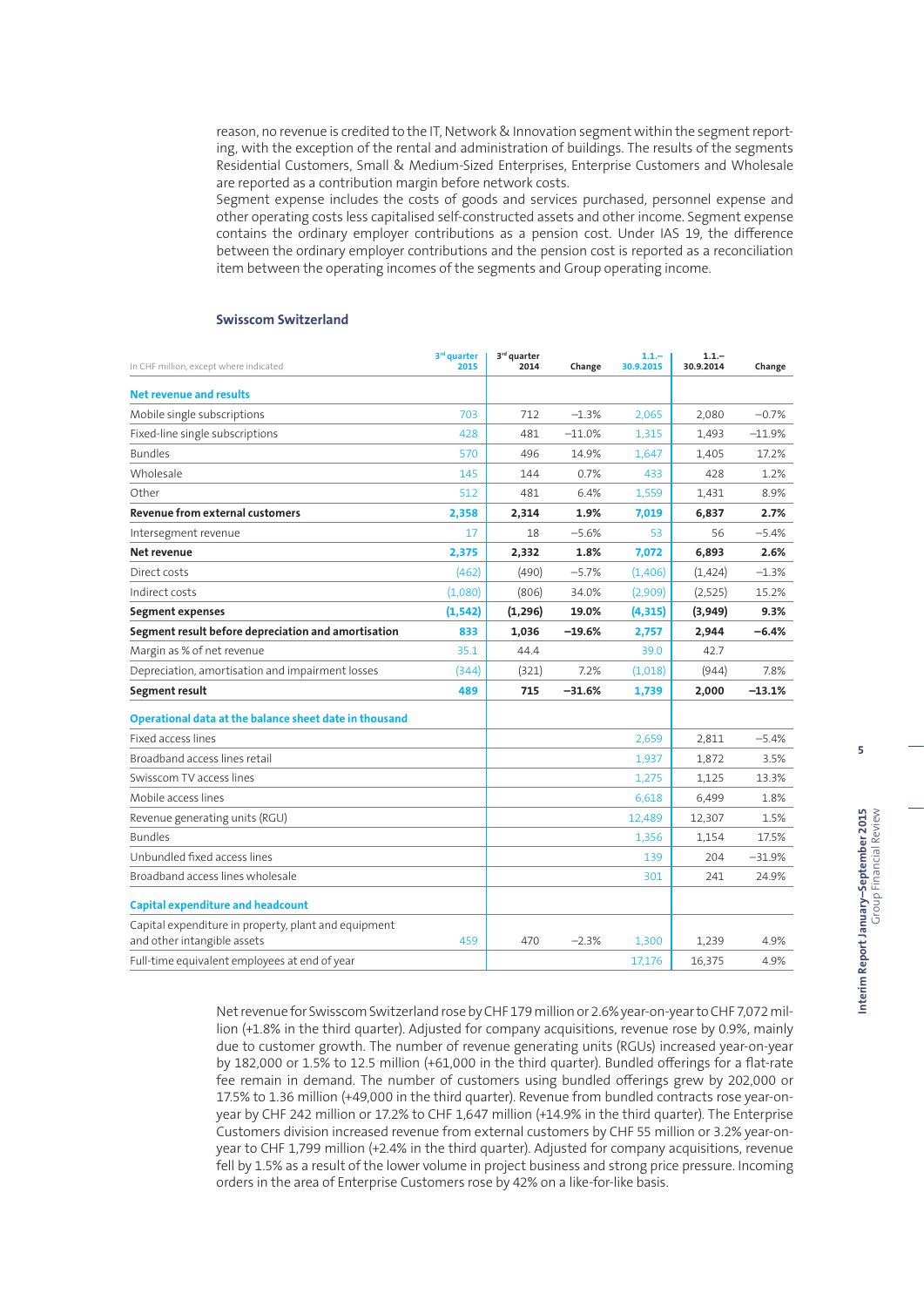The Natel infinity mobile offering that provides unlimited calls, texts and data remains highly popular. At the end of September 2015, 2.2 million customers, or 67% of the number of subscribers (excluding corporate customers), were using the infinity offering (including infinity plus). In April 2015, Swisscom launched Natel infinity plus, which allows for carefree use within the EU, with unlimited calls and texts as well as 1 GB of mobile data for 30 days per year included in all new infinity plus subscriptions. At the end of September 2015, Natel infinity plus had already attracted 663,000 customers. Overall, the number of mobile lines increased year-on-year by 119,000 or 1.8% to 6.6 million (+26,000 in the third quarter). The number of postpaid lines, including bundled offerings, rose by 159,000 (+32,000 in the third quarter) year-on-year, while the number of prepaid lines declined by 40,000 (–6,000 in the third quarter). The number of postpaid smartphone users increased from 72% to 75% within the space of a year.

The number of Swisscom TV connections increased year-on-year by 150,000 or 13.3% to 1.28 million (+37,000 in the third quarter), with fixed-fee subscriptions accounting for 1.11 million. Swisscom TV 2.0, which offers additional functions, was launched in April 2014 and by the end of September 2015 had already attracted 688,000 customers (+124,000 in the third quarter), most of whom had upgraded from a previous Swisscom offering. Retail broadband access lines grew year-on-year by 65,000 or 3.5% to 1.94 million (+15,000 in the third quarter). The growth of TV and broadband connections more than offset the decline in the number of fixed network connections. The number of fixed network connections fell by 152,000 or 5.4% year-on-year to 2.66 million (–38,000 in the third quarter), while the number of wholesale broadband access lines increased by 60,000 or 24.9% year-on-year to 301,000 (+10,000 in the third quarter). Unbundled subscriber access lines dropped by 65,000 or 31.9% year-on-year to 139,000 (–11,000 in the third quarter).

Segment expense rose by CHF 366 million or 9.3% to CHF 4,315 million. Direct costs fell by CHF 18 million or 1.3% to CHF 1,406 million (–5.7% in the third quarter), due mainly to lower costs for subscriber acquisition and subscriber retention. Indirect costs rose by CHF 384 million or 15.2% to CHF 2,909 million (+34.0% in the third quarter), which is mainly due to the recognition of a provision for the Competition Commission proceedings regarding broadband services of CHF 186 million in the third quarter of 2015. Adjusted for this provision and other one-off items (company acquisitions and gains from the sale of real estate), indirect costs increased by CHF 41 million (+1.6%). This is largely attributable to the increase in headcount and correspondingly higher personnel expenses. Headcount increased year-on-year by 801 or 4.9% to 17,176 FTEs. Adjusted for company acquisitions, the increase amounted to 1.8%. The segment result before depreciation and amortisation declined by CHF 187 million or 6.4% to CHF 2,757 million as a result of one-off items, reducing the profit margin accordingly by 3.7 percentage points to 39.0%, or 42.0% on an adjusted basis. Compared to the previous year, depreciation and amortisation rose by CHF 74 million or 7.8% to CHF 1,018 million (+7.2% in the third quarter) as a result of higher capital expenditure. The segment result declined accordingly by CHF 261 million or 13.1% to CHF 1,739 million. At CHF 1,300 million, capital expenditure was CHF 61 million or 4.9% higher year-on-year (–2.3% in the third quarter), mainly on account of increased investments in network infrastructure.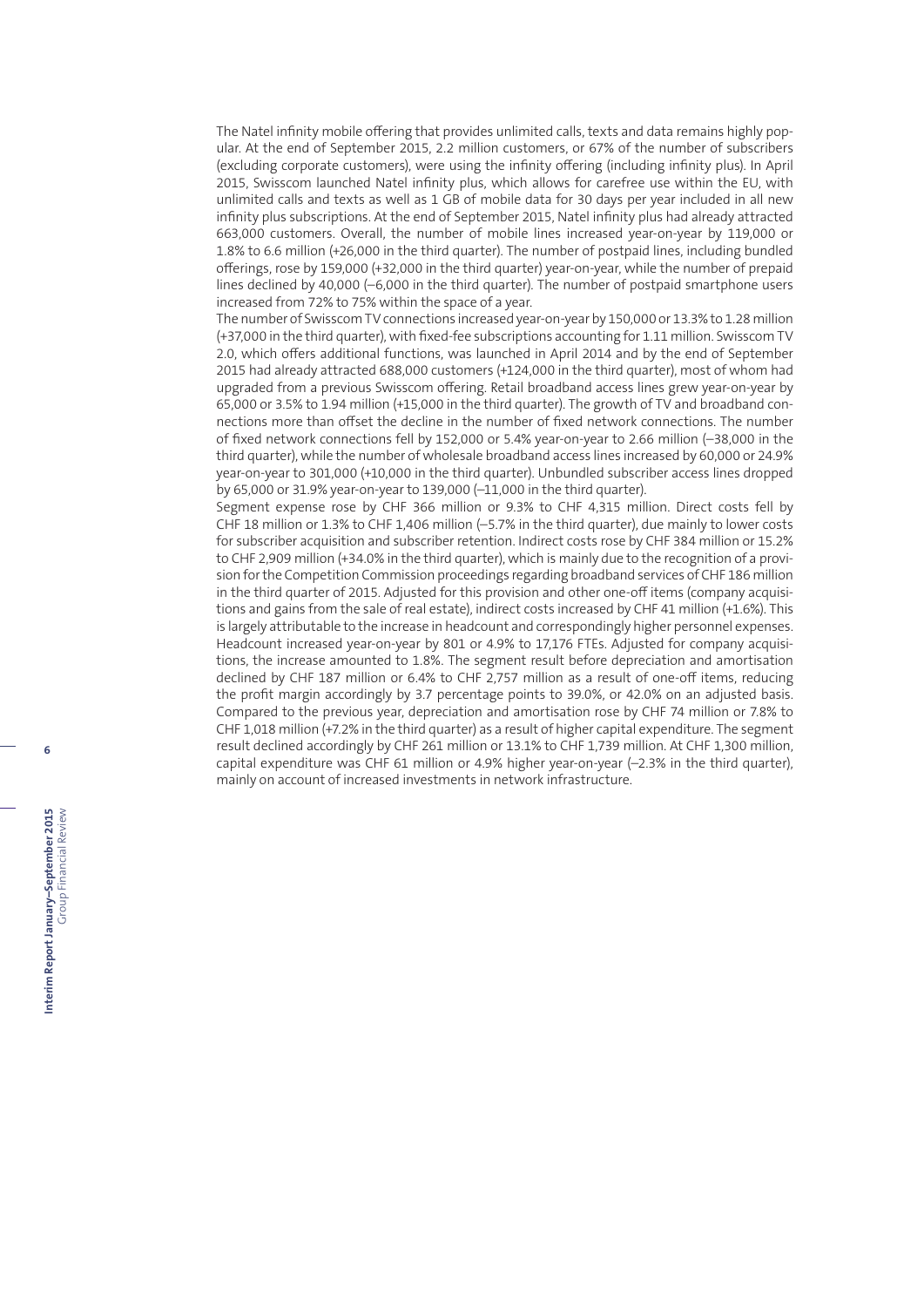### **Fastweb**

| In EUR million, except where indicated               | 3 <sup>rd</sup> quarter<br>2015 | 3 <sup>rd</sup> quarter<br>2014 | Change   | $1.1 -$<br>30.9.2015 | $1.1 -$<br>30.9.2014 | Change  |
|------------------------------------------------------|---------------------------------|---------------------------------|----------|----------------------|----------------------|---------|
| Residential Customers                                | 196                             | 187                             | 4.8%     | 585                  | 563                  | 3.9%    |
| Corporate Business                                   | 193                             | 202                             | $-4.5%$  | 584                  | 567                  | 3.0%    |
| Wholesale hubbing                                    | 6                               | 7                               | $-14.3%$ | 20                   | 21                   | $-4.8%$ |
| Wholesale other                                      | 28                              | 28                              |          | 94                   | 77                   | 22.1%   |
| Revenue from external customers                      | 423                             | 424                             | $-0.2%$  | 1,283                | 1,228                | 4.5%    |
| Intersegment revenue                                 |                                 |                                 |          | 3                    | $\overline{2}$       | 50.0%   |
| Net revenue                                          | 424                             | 424                             |          | 1,286                | 1,230                | 4.6%    |
| Segment expenses                                     | (279)                           | (290)                           | $-3.8%$  | (881)                | (860)                | 2.4%    |
| Segment result before depreciation and amortisation  | 145                             | 134                             | 8.2%     | 405                  | 370                  | 9.5%    |
| Margin as % of net revenue                           | 34.2                            | 31.6                            |          | 31.5                 | 30.1                 |         |
| Capital expenditure in property, plant and equipment |                                 |                                 |          |                      |                      |         |
| and other intangible assets                          | 124                             | 122                             | 1.6%     | 403                  | 406                  | $-0.7%$ |
| Full-time equivalent employees at end of period      |                                 |                                 |          | 2,381                | 2,378                | 0.1%    |
| Broadband access lines at end of year in thousand    |                                 |                                 |          | 2,172                | 2,016                | 7.7%    |

Fastweb's net revenue rose year-on-year by EUR 56 million or 4.6% to EUR 1,286 million (unchanged in the third quarter). Despite a difficult market environment, Fastweb's broadband customer base grew year-on-year by 156,000 or 7.7% to 2.17 million (+100,000 in the first nine months of 2015). Fierce competition reduced average revenue per residential broadband customer by around 3% versus the prior-year period, though the decline was offset by customer growth. Revenue from residential customers rose accordingly by EUR 22 million or 3.9% to EUR 585 million (+4.8% in the third quarter). Revenue from business customers was up EUR 17 million or 3.0%, at EUR 584 million (–4.5% in the third quarter). Revenue from the wholesale business increased by EUR 16 million to EUR 114 million (–2.9% in the third quarter).

The segment result before depreciation and amortisation totalled EUR 405 million, equivalent to a year-on-year increase of EUR 35 million or 9.5% (+8.2% in the third quarter). This increase was mainly the result of higher revenue. The profit margin rose 1.4 percentage points to 31.5%. Fastweb's headcount was practically unchanged year-on-year at 2,381 FTEs. Capital expenditure with EUR 403 million was almost stable year-on-year. The ratio of capital expenditure to net revenue was 31.3% (prior year: 33.0%).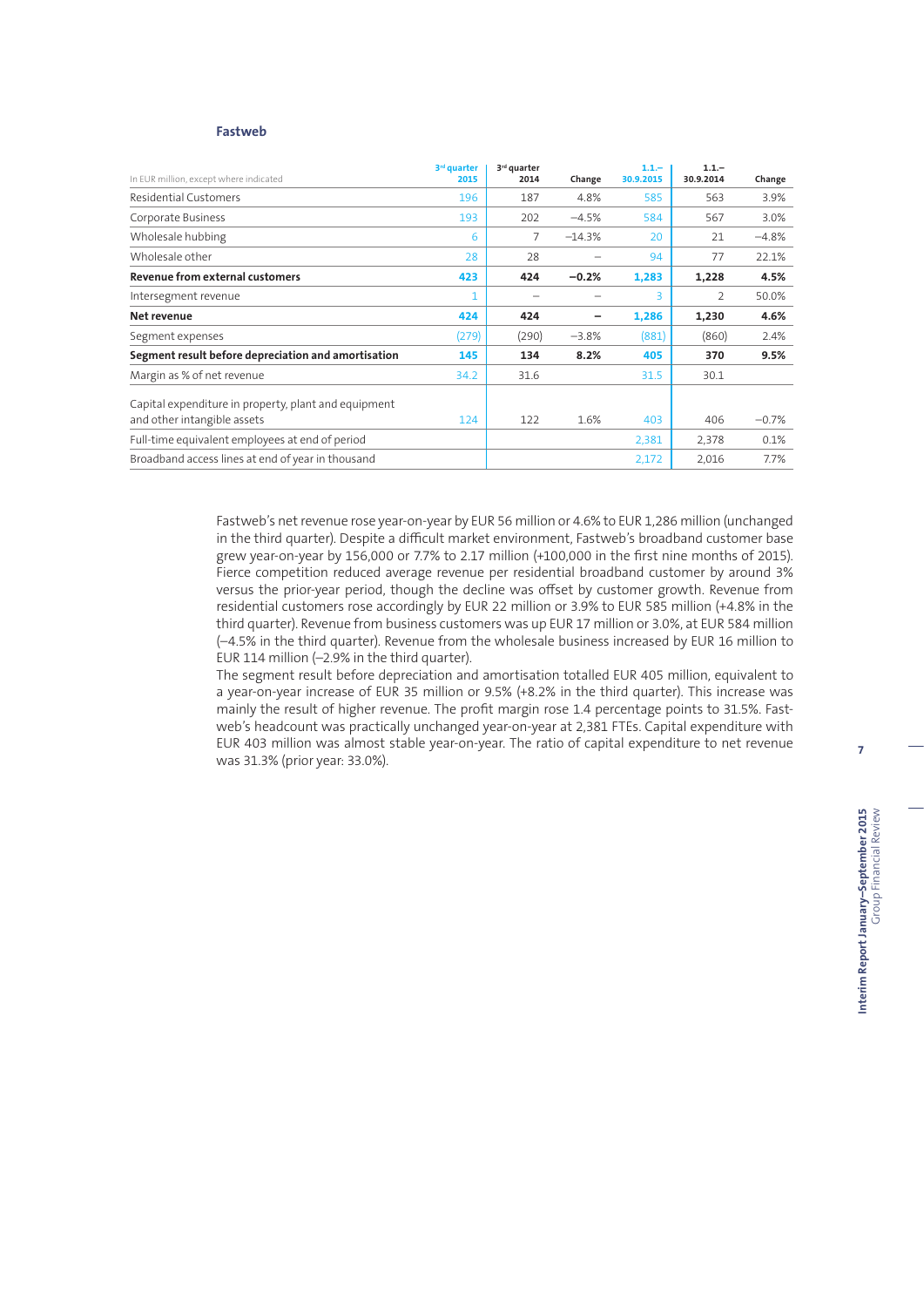## **Other Operating Segments**

| In CHF million, except where indicated               | 3 <sup>rd</sup> quarter<br>2015 | 3 <sup>rd</sup> quarter<br>2014 | Change   | $1.1 -$<br>30.9.2015 | $1.1 -$<br>30.9.2014 | Change   |
|------------------------------------------------------|---------------------------------|---------------------------------|----------|----------------------|----------------------|----------|
| Revenue from external customers                      | 80                              | 102                             | $-21.6%$ | 257                  | 299                  | $-14.0%$ |
| Intersegment revenue                                 | 69                              | 70                              | $-1.4%$  | 192                  | 185                  | 3.8%     |
| Net revenue                                          | 149                             | 172                             | $-13.4%$ | 449                  | 484                  | $-7.2%$  |
| Segment expenses                                     | (125)                           | (141)                           | $-11.3%$ | (390)                | (398)                | $-2.0%$  |
| Segment result before depreciation and amortisation  | 24                              | 31                              | $-22.6%$ | 59                   | 86                   | $-31.4%$ |
| Margin as % of net revenue                           | 16.1                            | 18.0                            |          | 13.1                 | 17.8                 |          |
| Capital expenditure in property, plant and equipment |                                 |                                 |          |                      |                      |          |
| and other intangible assets                          |                                 |                                 |          | 20                   | 15                   | 33.3%    |
| Full-time equivalent employees at end of period      |                                 |                                 |          | 1,725                | 1.994                | $-13.5%$ |

Net revenue of the Other Operating Segments fell year-on-year by CHF 35 million or 7.2% to CHF 449 million (–13.4% in the third quarter), primarily as a result of lower revenues for construction services. Furthermore, the loss of revenue as a result of company sales was not offset by the additional revenue from company acquisitions. Segment result before depreciation and amortisation fell by CHF 27 million or 31.4% to CHF 59 million (–22.6% in the third quarter). The decrease in revenue was only partially compensated by lower segment expenses. Correspondingly, the profit margin fell from 17.8% to 13.1%. Headcount decreased year-on-year by 269 FTEs or 13.5% to 1,725 FTEs. Excluding company acquisitions and disposals, headcount was almost unchanged year-on-year.

#### **Group Headquarters and reconciliation of pension cost**

Operating income before depreciation and amortisation improved year-on-year by CHF 4 million or 4.8% to CHF –80 million. Headcount fell year-on-year by 2.1% to 321 FTEs.

An expense of CHF 54 million (prior year: CHF 4 million) is recognised as a pension cost reconciliation item under IAS 19 for the first nine months of 2015.

**8**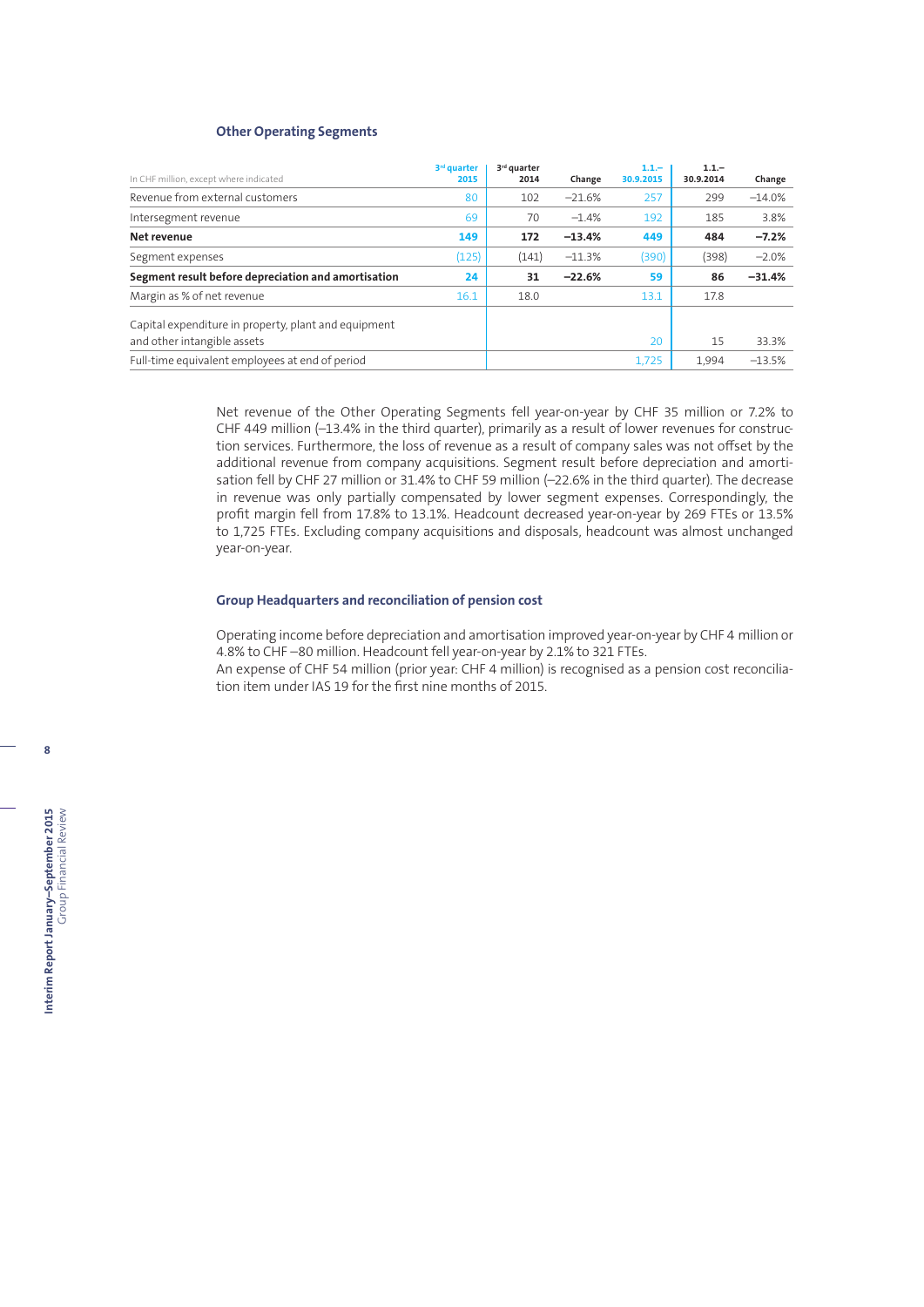| In CHF million, except where indicated                        | 3 <sup>rd</sup> quarter<br>2015 | 3 <sup>rd</sup> quarter<br>2014 | Change   | $1.1 -$<br>30.9.2015 | $1.1 -$<br>30.9.2014 | Change   |
|---------------------------------------------------------------|---------------------------------|---------------------------------|----------|----------------------|----------------------|----------|
| Operating income before depreciation                          |                                 |                                 |          |                      |                      |          |
| and amortisation (EBITDA)                                     | 966                             | 1,190                           | $-18.8%$ | 3,099                | 3,372                | $-8.1%$  |
| Depreciation, amortisation and impairment losses              | (517)                           | (511)                           | 1.2%     | (1, 545)             | (1, 533)             | 0.8%     |
| <b>Operating income (EBIT)</b>                                | 449                             | 679                             | $-33.9%$ | 1,554                | 1,839                | $-15.5%$ |
| Net interest expense                                          | (51)                            | (51)                            |          | (147)                | (165)                | $-10.9%$ |
| Other financial income and expense, net                       | (6)                             | 25                              |          | (47)                 | (9)                  |          |
| Share of results of associates                                | 5                               | 8                               | $-37.5%$ | 18                   | 21                   | $-14.3%$ |
| Income before income taxes                                    | 397                             | 661                             | $-39.9%$ | 1,378                | 1,686                | $-18.3%$ |
| Income tax expense                                            | (123)                           | (118)                           | 4.2%     | (320)                | (337)                | $-5.0%$  |
| Net income                                                    | 274                             | 543                             | $-49.5%$ | 1,058                | 1,349                | $-21.6%$ |
| Share of net income attributable to equity holders            |                                 |                                 |          |                      |                      |          |
| of Swisscom Ltd                                               | 274                             | 540                             | $-49.3%$ | 1,058                | 1,339                | $-21.0%$ |
| Share of net income attributable to non-controlling interests |                                 | 3                               |          |                      | 10                   |          |
| Earnings per share (in CHF)                                   | 5.29                            | 10.42                           | $-49.3%$ | 20.42                | 25.85                | $-21.0%$ |

## Depreciation and amortisation, non-operating results

Depreciation and amortisation rose by CHF 12 million or 0.8% year-on-year to CHF 1,545 million. At constant exchange rates depreciation and amortisation rose by CHF 77 million or 5.0%, which was mainly due to higher depreciation and amortisation at Swisscom Switzerland as a result of increased capital expenditure. Intangible assets resulting from company acquisitions were capitalised for purchase price allocation purposes. Depreciation and amortisation for the first nine months of 2015 includes scheduled amortisation relating to company takeovers amounting to CHF 90 million (prior year: CHF 94 million).

Net interest expense was CHF 18 million lower at CHF 147 million as a result of the lower average interest costs for financial debt. At CHF 47 million, other net financial expense rose by CHF 38 million compared to the previous year. The net financial expense for the first nine months of 2015 includes foreign exchange losses of CHF 34 million (prior year: gain of CHF 1 million) and negative effects of CHF 10 million arising from the fair value adjustment of interest rate swaps (prior year: negative effects of CHF 28 million). The sale of the subsidiary Alphapay Ltd and Swisscom Hospitality Services resulted in a gain in the second quarter of 2015 of CHF 19 million, which was recognised in other financial income. The net financial expense for the prior year also includes a non-cash gain of CHF 82 million from the revaluation of the 49% stake in LTV Yellow Pages Ltd as part of the takeover of PubliGroupe and an expense of CHF 33 million from the repurchase of an operating site, which had been previously accounted for as a finance lease.

Income tax expense in the first nine months of 2015 amounted to CHF 320 million (prior year: CHF 337 million), corresponding to an effective income tax rate of 23.2% (prior year: 20.0%). The increase is mainly attributable to the fact that no income tax effects were recognised on the provision recognised for the Competition Commission proceedings regarding broadband services in the third quarter of 2015. Excluding non-recurring items, an income tax rate of around 21% is expected in the long term.

Net income fell by CHF 291 million or 21.6% to CHF 1,058 million year-on-year. The decline was mainly due to one-off items in the operating profit (recognition of the provision for the Competition Commission proceedings regarding broadband services, gains from the sale of real estate, and pension costs not affecting cash flow in accordance with IAS 19). Earnings per share is calculated based on the share of net income attributable to equity holders of Swisscom Ltd and the average number of shares outstanding. The share of net income attributable to the equity holders of Swisscom Ltd declined year-on-year by CHF 281 million or 21.0% to CHF 1,058 million. Earnings per share fell accordingly from CHF 25.85 to CHF 20.42.

**9**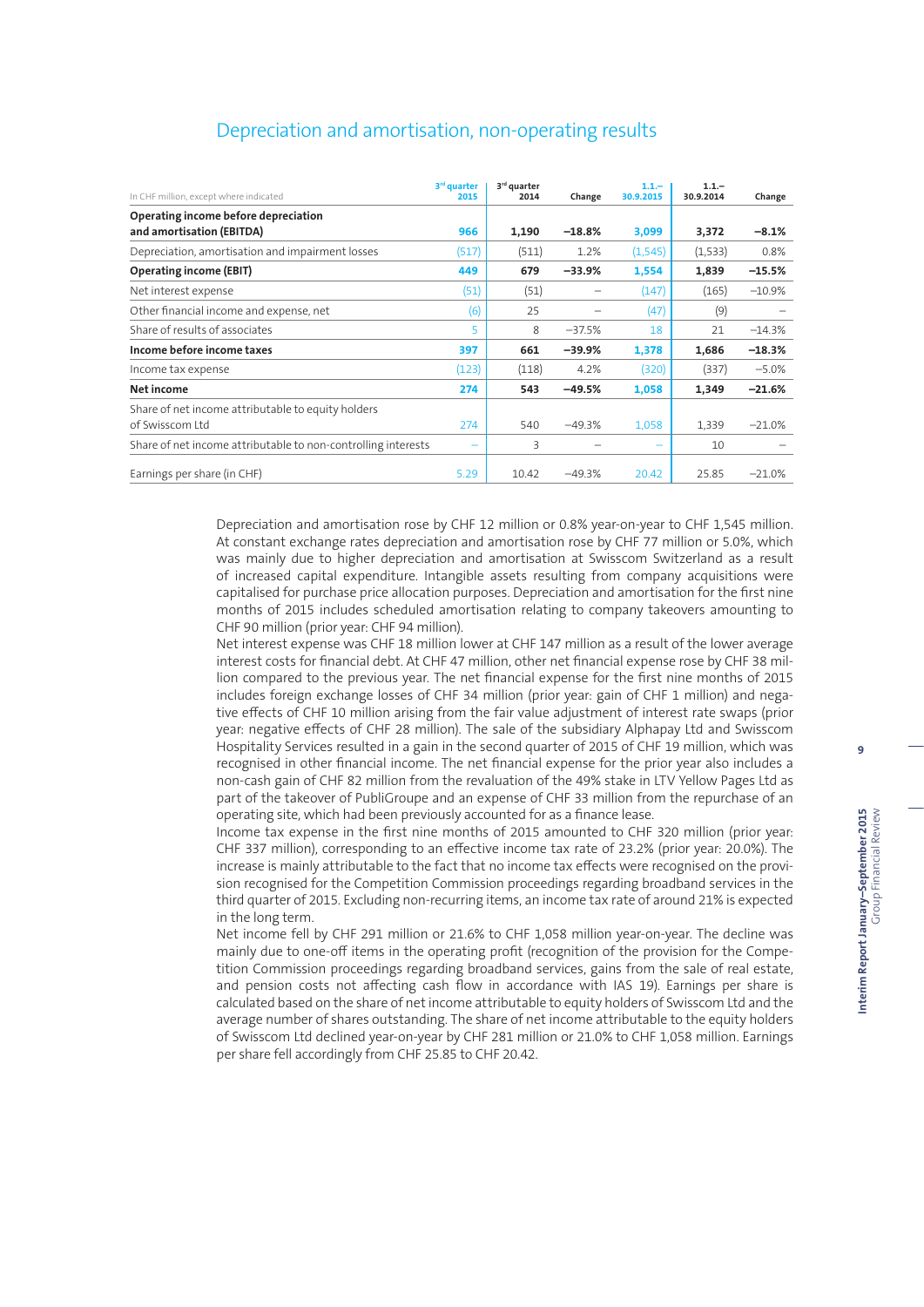## Cash flows

| In CHF million                                                              | $1.1 - 30.9.2015$ | $1.1 - 30.9.2014$ | Change |
|-----------------------------------------------------------------------------|-------------------|-------------------|--------|
| Operating income before depreciation and amortisation (EBITDA)              | 3,099             | 3,372             | (273)  |
| Capital expenditure <sup>1</sup>                                            | (1,737)           | (1,727)           | (10)   |
| Proceeds from sale of property, plant and equipment                         |                   |                   |        |
| and other intangible assets                                                 | 18                | 83                | (65)   |
| Change in defined benefit obligations                                       | 51                | (17)              | 68     |
| Change in net working capital and other cash flow from operating activities | 5                 | (225)             | 230    |
| Dividends paid to non-controlling interests                                 | (7)               | (16)              | 9      |
| Operating free cash flow                                                    | 1,429             | 1,470             | (41)   |
| Net interest paid                                                           | (151)             | (192)             | 41     |
| Income taxes paid                                                           | (286)             | (302)             | 16     |
| Free cash flow                                                              | 992               | 976               | 16     |
| Acquisition of subsidiaries and non-controlling interests                   | (54)              | (462)             | 408    |
| Other cash flows from investing activities, net                             | 167               | 161               | 6      |
| Issuance and repayment of financial liabilities, net                        | (58)              | 24                | (82)   |
| Dividends paid to equity holders of Swisscom Ltd                            | (1, 140)          | (1,140)           |        |
| Other cash flows from financing activities                                  | (4)               | (2)               | (2)    |
| Net decrease in cash and cash equivalents                                   | (97)              | (443)             | 346    |

<sup>1</sup> Excluding capital expenditure totalling CHF 15 million (prior year: CHF 22 million) in real estate projects for which sales contracts were signed.

Free cash flow increased by CHF 16 million or 1.6% to CHF 992 million. The lower net interest paid as well as the lower income taxes paid more than offset the decline in the operating free cash flow. The decrease in operating free cash flow by CHF 41 million or 2.8% to CHF 1,429 million stems primarily from lower proceeds from the sale of real estate. The operating income before depreciation and amortisation (EBITDA) and the change in net working capital in the third quarter of 2015 includes the recognition of a provision of CHF 186 million for the Competition Commission proceedings regarding broadband services. Capital expenditure increased year-on-year by CHF 10 million or 0.6% to CHF 1,737 million, mainly due to the expansion of the broadband network in Switzerland. In the first half of 2015, Swisscom issued two debenture bonds with a total nominal amount of CHF 400 million: CHF 250 million with a coupon of 0.25% and maturity in 2023, and CHF 150 million with a coupon of 1.00% and maturity in 2035. In addition, in the third quarter of 2015 Swisscom took out a fixed-rate bank loan in the amount of EUR 200 million with a term of five years and issued a debenture bond on the eurobond market for EUR 500 million with a coupon of 1.75% and maturity in 2025. In April 2015, Swisscom paid an ordinary dividend of CHF 22 per share, which corresponds to an amount of CHF 1,140 million. In September 2014, Swisscom acquired PubliGroupe Ltd for a purchase price of CHF 474 million. Net cash outflow from this transaction, net of cash and cash equivalents acquired and deferred payment of the purchase price for the outstanding shares, was CHF 440 million in the third quarter of 2014.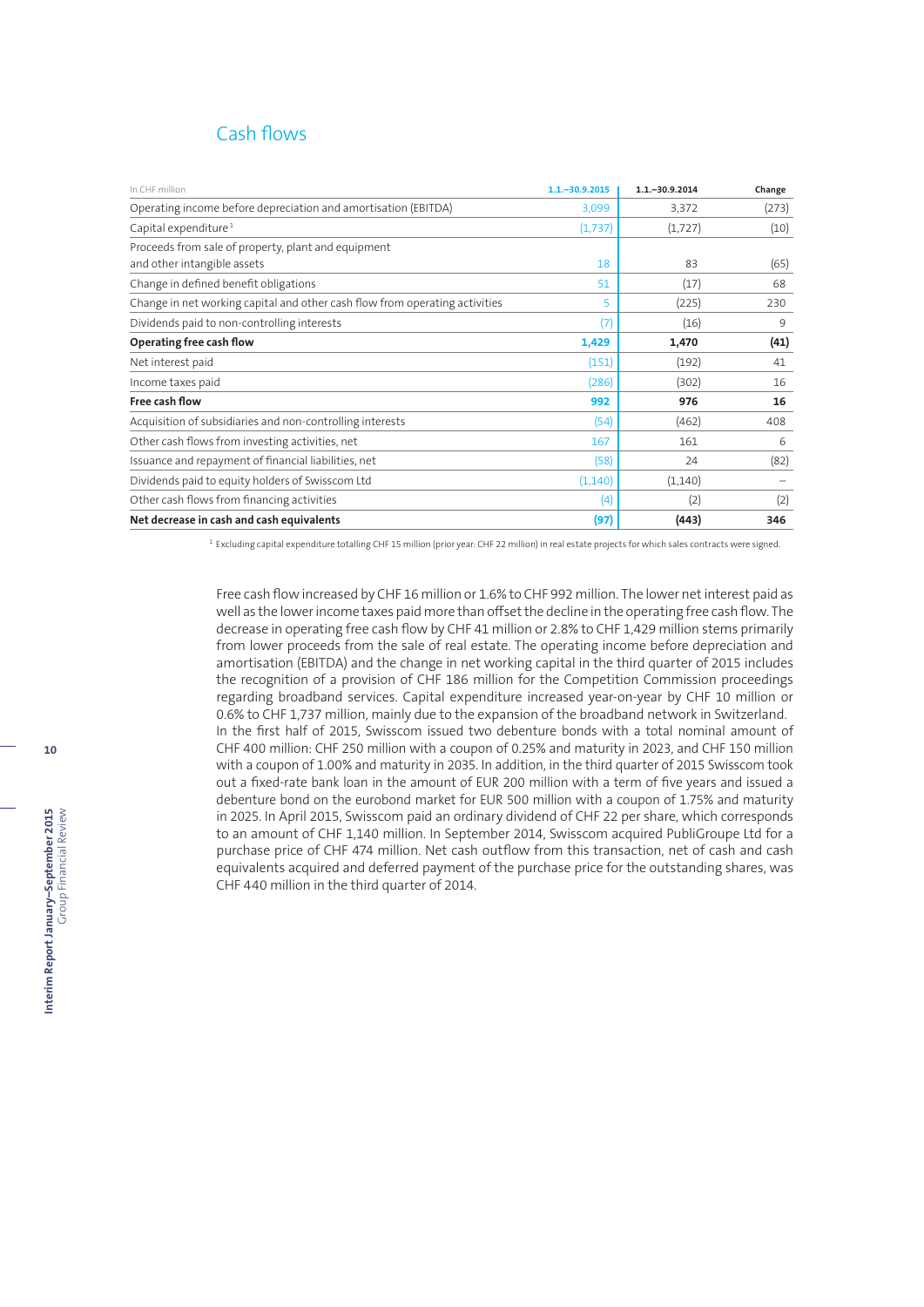## Balance sheet

| In CHF million, except where indicated                         | 30.09.2015 | 31.12.2014 | Change   |
|----------------------------------------------------------------|------------|------------|----------|
| <b>Assets</b>                                                  |            |            |          |
| Cash and cash equivalents and current financial assets         | 208        | 336        | $-38.1%$ |
| Trade and other receivables                                    | 2,640      | 2,586      | 2.1%     |
| Property, plant and equipment                                  | 9,854      | 9,720      | 1.4%     |
| Goodwill                                                       | 5,187      | 4,983      | 4.1%     |
| Other intangible assets                                        | 1,778      | 1,921      | $-7.4%$  |
| Investments in associates and non-current financial assets     | 425        | 415        | 2.4%     |
| Tax assets                                                     | 373        | 351        | 6.3%     |
| Other current and non-current assets                           | 531        | 649        | $-18.2%$ |
| <b>Total assets</b>                                            | 20,996     | 20,961     | 0.2%     |
| <b>Liabilities and equity</b>                                  |            |            |          |
| <b>Financial liabilities</b>                                   | 8,667      | 8,604      | 0.7%     |
| Trade and other payables                                       | 1.826      | 1.876      | $-2.7%$  |
| Defined benefit obligations                                    | 2,853      | 2,432      | 17.3%    |
| Provisions                                                     | 1,122      | 927        | 21.0%    |
| Tax liabilities                                                | 451        | 542        | $-16.8%$ |
| Other current and non-current liabilities                      | 1,114      | 1.094      | 1.8%     |
| <b>Total liabilities</b>                                       | 16,033     | 15,475     | 3.6%     |
| Share of equity attributable to equity holders of Swisscom Ltd | 4,966      | 5,483      | $-9.4%$  |
| Share of equity attributable to non-controlling interests      | (3)        | 3          |          |
| <b>Total equity</b>                                            | 4,963      | 5,486      | $-9.5%$  |
| <b>Total liabilities and equity</b>                            | 20,996     | 20,961     | 0.2%     |
| Equity ratio at end of period                                  | 23.6%      | 26.2%      |          |
| Net debt                                                       | 8,320      | 8,120      | 2.5%     |

Total assets at 30 September 2015 amounted to CHF 20,996 million, an increase of CHF 35 million or 0.2% versus the end of 2014. Equity fell by CHF 523 million or 9.5% to CHF 4,963 million, which corresponds to an equity ratio of 23.6% (26.2% as at 31 December 2014). Net income of CHF 1,058 million was offset by the dividend of CHF 1,140 million paid in April 2015 and the other net loss of CHF 430 million recognised in equity. This includes actuarial losses from pension plans of CHF 289 million and losses of CHF 179 million from the translation of foreign Group companies. Compared to the end of 2014, the CHF/EUR exchange rate fell from 1.202 to 1.092. On 30 September 2015, cumulative currency translation losses recognised in equity amounted to around CHF 1.7 billion.

Net debt comprises financial liabilities less cash and cash equivalents, current financial assets and non-current, fixed-interest-bearing deposits. Swisscom's goal is to achieve a maximum net debt/ EBITDA ratio (on an annual basis) of 2.1. This value may be exceeded temporarily. Financial leeway exists if the target is not reached.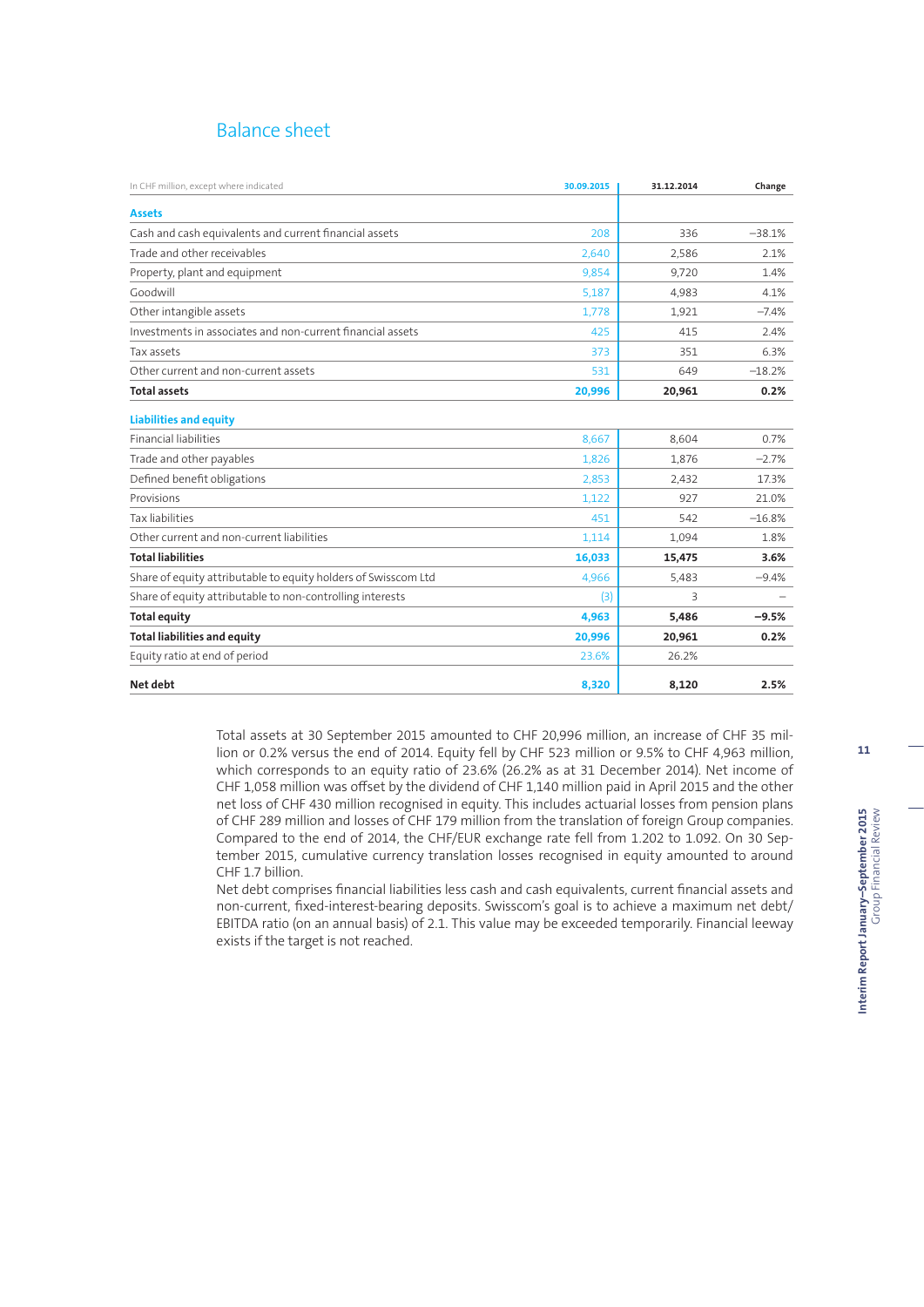## **Outlook**

Swisscom still expects to close 2015 with net revenue in excess of CHF 11.5 billion, which corresponds to a decline of some CHF 200 million compared to the previous year. Calculated at the same exchange rate as in 2014, revenue in 2015 would increase by CHF 100 million. Excluding Fastweb, Swisscom expects revenue to increase by CHF 100 million. Fastweb's revenue for 2015 in local currency (EUR) is expected to be on a par with 2014. Translated into the reporting currency, however, this corresponds to a decline of about CHF 300 million.

The EBIDTA of more than CHF 4.0 billion forecast for 2015 is some CHF 400 million below the figure for 2014. CHF 100 million of the decline is the result of the appreciation of the Swiss franc; the remaining CHF 300 million is due to the following effects: The recognition of the provision for the Competition Commission proceedings regarding broadband services reduced EBITDA by CHF 186 million. The change in the network infrastructure and services to Internet Protocol (All IP) will lead to higher costs in 2015. In addition, lower gains will be generated from real estate sales, and pension costs pursuant to IFRS will be higher as a result of lower interest. These effects cannot be offset by the additional contributions from the acquired companies and the related synergies. Fastweb's EBITDA in local currency is expected to be higher. This is primarily due to lower usage fees for regulated services from other network operators. A further reduction of regulated prices is anticipated, and the volume of services purchased will decrease as a result of the migration of customers to Fastweb's own ultrafast broadband network.

Swisscom expects capital expenditure of more than CHF 2.3 billion in 2015. As a result of the further expansion of the ultra-fast broadband network and investments in the IT platform for banking transactions, capital expenditure in Switzerland will remain unchanged from the prior year at CHF 1.75 billion. At Fastweb, the investment volume reached its peak in 2014 and will decline slightly in 2015 in local currency, which corresponds to a currency-related decrease of CHF 100 million.

If the targets are met, Swisscom will propose to the Annual General Meeting of Shareholders payment of an unchanged dividend of CHF 22 per share for the 2015 financial year.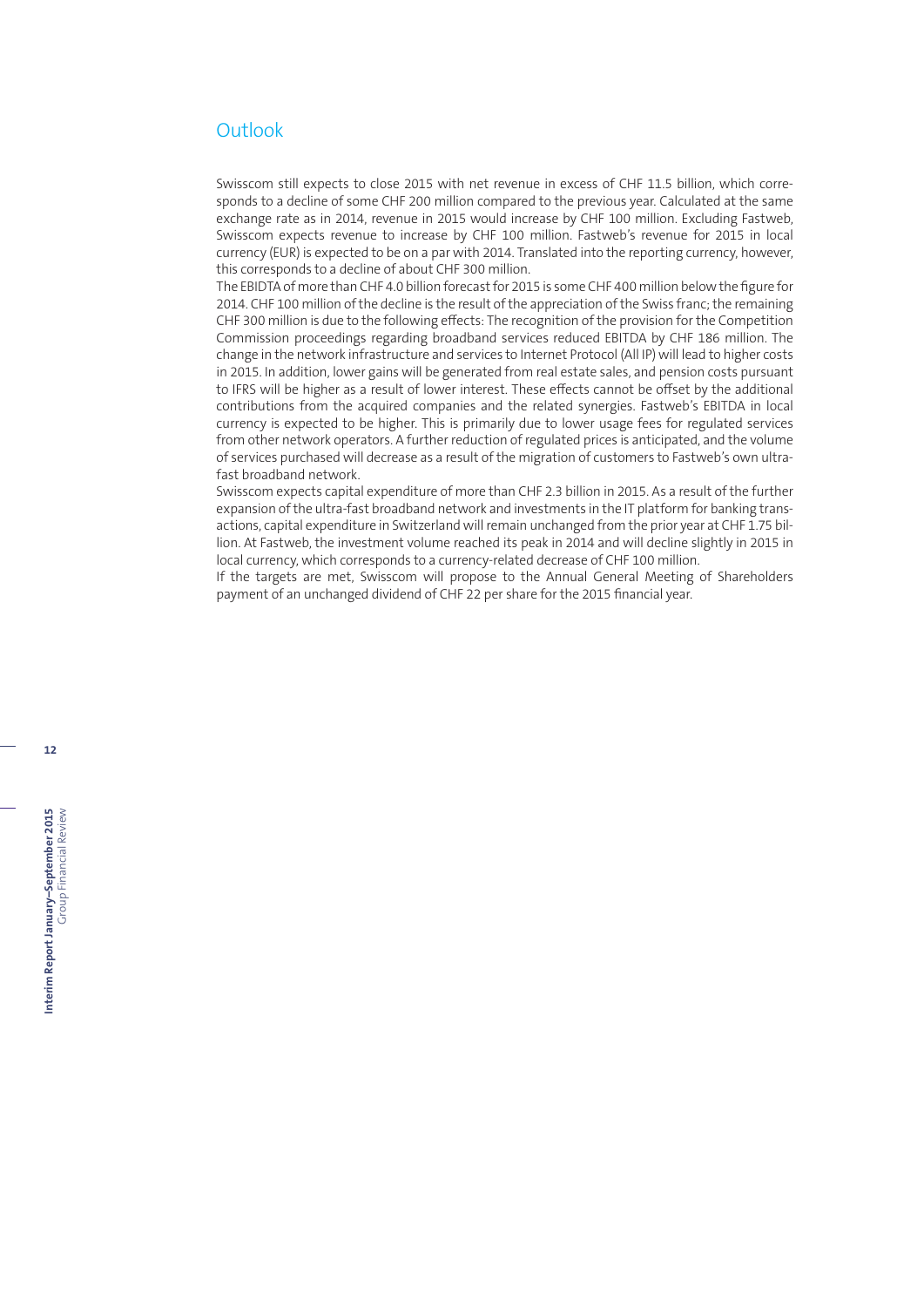# Consolidated interim financial statements (condensed and unaudited)

## Consolidated income statement (condensed and unaudited)

| In CHF million, except for per share amounts                  | <b>Note</b> | 3rd quarter 2015 | 3rd quarter 2014 | $1.1 - 30.9.2015$ | $1.1 - 30.9.2014$ |
|---------------------------------------------------------------|-------------|------------------|------------------|-------------------|-------------------|
| Net revenue                                                   | 3           | 2,893            | 2,929            | 8,651             | 8,629             |
| Goods and services purchased                                  |             | (533)            | (583)            | (1,654)           | (1,693)           |
| Personnel expense                                             |             | (703)            | (655)            | (2,216)           | (2,031)           |
| Other operating expense                                       |             | (785)            | (620)            | (1,971)           | (1, 816)          |
| Capitalised self-constructed assets and other income          |             | 94               | 119              | 289               | 283               |
| Operating income before depreciation                          |             |                  |                  |                   |                   |
| and amortisation (EBITDA)                                     |             | 966              | 1,190            | 3,099             | 3,372             |
| Depreciation, amortisation and impairment losses              |             | (517)            | (511)            | (1, 545)          | (1,533)           |
| <b>Operating income (EBIT)</b>                                | 3           | 449              | 679              | 1,554             | 1,839             |
| Financial income and financial expense, net                   | 4           | (57)             | (26)             | (194)             | (174)             |
| Share of results of associates                                |             | 5                | 8                | 18                | 21                |
| Income before income taxes                                    |             | 397              | 661              | 1,378             | 1,686             |
| Income tax expense                                            |             | (123)            | (118)            | (320)             | (337)             |
| Net income                                                    |             | 274              | 543              | 1,058             | 1,349             |
| Share of net income attributable to equity holders            |             |                  |                  |                   |                   |
| of Swisscom Ltd                                               |             | 274              | 540              | 1,058             | 1,339             |
| Share of net income attributable to non-controlling interests |             |                  | 3                |                   | 10                |
| Basic and diluted earnings per share (in CHF)                 |             | 5.29             | 10.42            | 20.42             | 25.85             |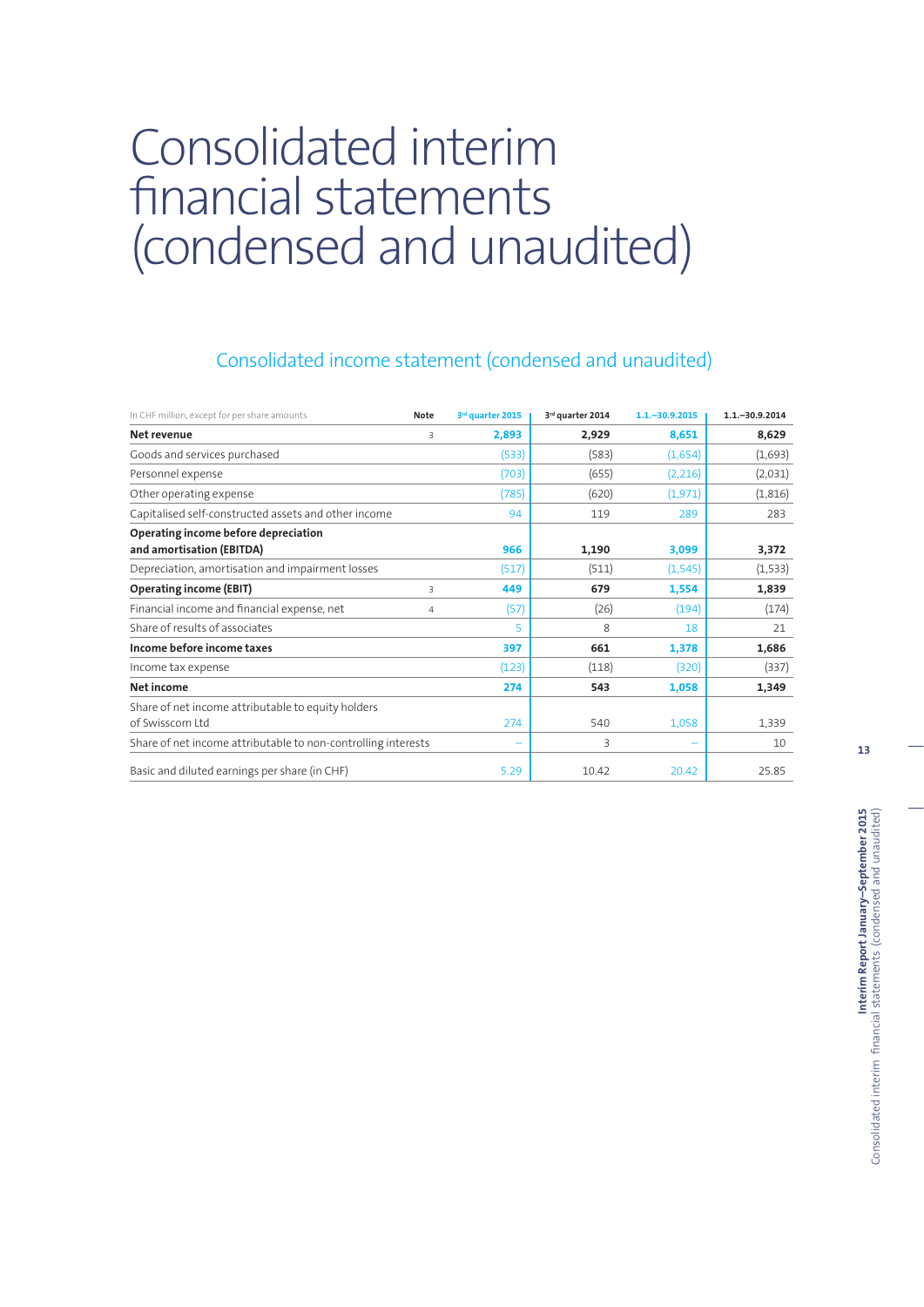## Consolidated statement of comprehensive income (unaudited)

| In CHF million                                                          | 3rd quarter 2015 | 3rd quarter 2014 | $1.1 - 30.9.2015$ | $1.1 - 30.9.2014$ |
|-------------------------------------------------------------------------|------------------|------------------|-------------------|-------------------|
| Net income                                                              | 274              | 543              | 1,058             | 1,349             |
| <b>Other comprehensive income</b>                                       |                  |                  |                   |                   |
| Actuarial gains and losses from defined benefit pension plans           | (421)            | (465)            | (364)             | (901)             |
| Income tax expense                                                      | 87               | 97               | 75                | 187               |
| Items that will not be reclassified to income statement, net of tax     | (334)            | (368)            | (289)             | (714)             |
| Foreign currency translation adjustments of foreign subsidiaries        | 81               | (17)             | (179)             | (40)              |
| Change in fair value of available-for-sale financial assets             | (2)              | 23               | (2)               |                   |
| Change in fair value of cash flow hedges                                | 24               | 5                | 1                 | 6                 |
| Fair value losses of cash flow hedges transferred to income statement   | (5)              |                  | (8)               | $\overline{4}$    |
| Income tax expense                                                      | (16)             | $\overline{4}$   | 47                | 12                |
| Items that are or may be reclassified subsequently                      |                  |                  |                   |                   |
| to income statement, net of tax                                         | 82               | 15               | (141)             | (18)              |
| Other comprehensive income                                              | (252)            | (353)            | (430)             | (732)             |
| Comprehensive income                                                    | 22               | 190              | 628               | 617               |
| Share of comprehensive income attributable to                           |                  |                  |                   |                   |
| equity holders of Swisscom Ltd                                          | 22               | 164              | 628               | 607               |
| Share of comprehensive income attributable to non-controlling interests |                  | 3                |                   | 10                |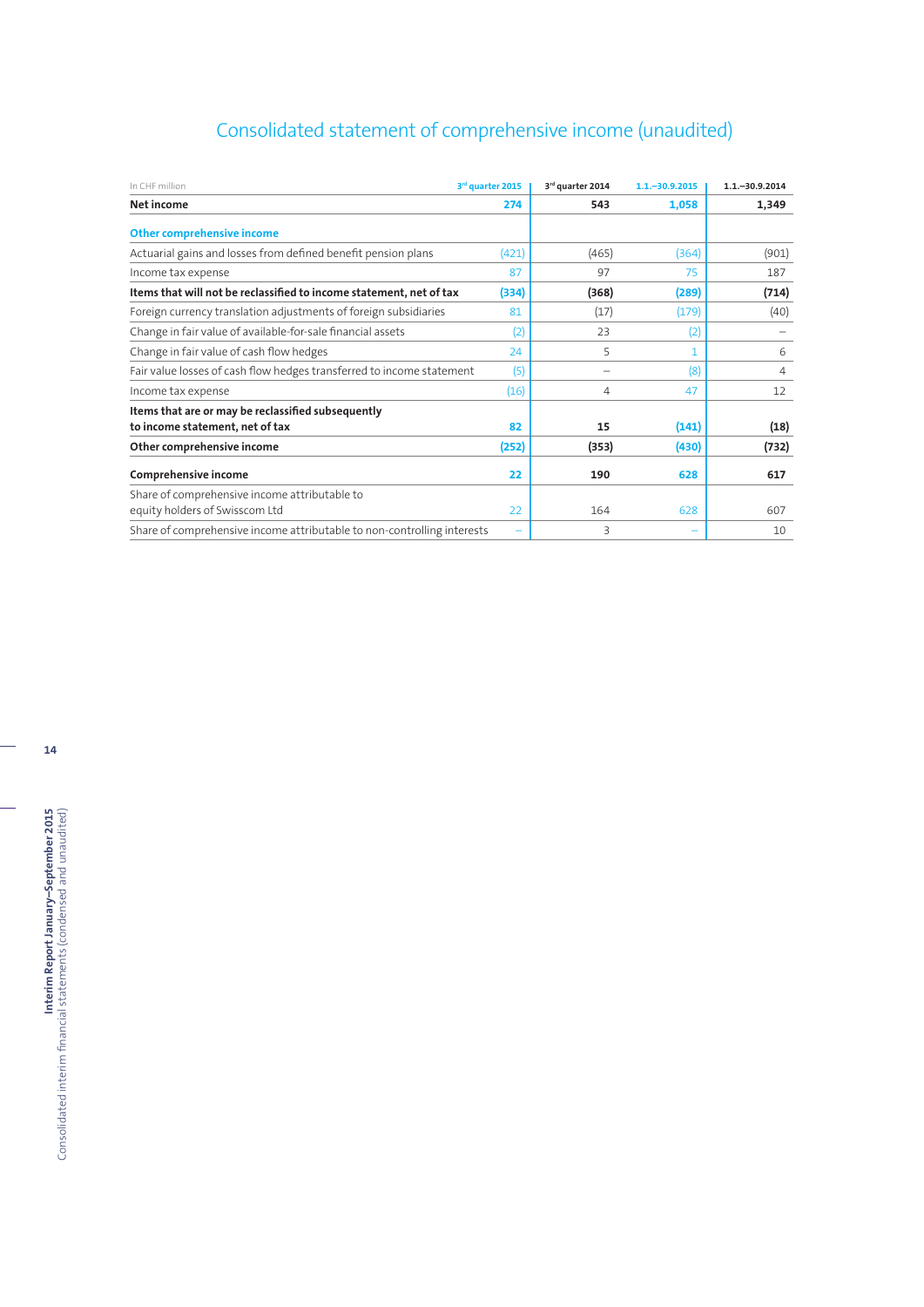## Consolidated balance sheet (condensed and unaudited)

| In CHF million                                                 | <b>Note</b> | 30.09.2015 | 31.12.2014 $^{-1}$ |
|----------------------------------------------------------------|-------------|------------|--------------------|
| <b>Assets</b>                                                  |             |            |                    |
| Cash and cash equivalents                                      |             | 196        | 302                |
| Trade and other receivables                                    |             | 2.640      | 2,586              |
| Other financial assets                                         |             | 12         | 34                 |
| Other assets                                                   |             | 462        | 526                |
| <b>Total current assets</b>                                    |             | 3,310      | 3,448              |
| Property, plant and equipment                                  |             | 9,854      | 9,720              |
| Goodwill and other intangible assets                           |             | 6,965      | 6,904              |
| Investments in associates                                      |             | 169        | 182                |
| Other financial assets                                         |             | 256        | 233                |
| Other assets                                                   |             | 442        | 474                |
| <b>Total non-current assets</b>                                |             | 17,686     | 17,513             |
| <b>Total assets</b>                                            |             | 20,996     | 20,961             |
| <b>Liabilities and equity</b>                                  |             |            |                    |
| <b>Financial liabilities</b>                                   | 5           | 829        | 1,580              |
| Trade and other payables                                       |             | 1,826      | 1,876              |
| Current income tax liabilities                                 |             | 175        | 172                |
| Provisions                                                     | 6           | 94         | 107                |
| Other liabilities                                              |             | 748        | 718                |
| <b>Total current liabilities</b>                               |             | 3,672      | 4,453              |
| <b>Financial liabilities</b>                                   | 5           | 7,838      | 7,024              |
| Defined benefit obligations                                    |             | 2,853      | 2,432              |
| Provisions                                                     | 6           | 1,028      | 820                |
| Deferred tax liabilities                                       |             | 276        | 370                |
| Other liabilities                                              |             | 366        | 376                |
| <b>Total non-current liabilities</b>                           |             | 12,361     | 11,022             |
| <b>Total liabilities</b>                                       |             | 16,033     | 15,475             |
| Share of equity attributable to equity holders of Swisscom Ltd |             | 4,966      | 5,483              |
| Share of equity attributable to non-controlling interests      |             | (3)        | 3                  |
| <b>Total equity</b>                                            |             | 4,963      | 5,486              |
| <b>Total liabilities and equity</b>                            |             | 20,996     | 20,961             |

<sup>1</sup> Balance sheet at 31 December 2014 was adjusted retrospectively as a result of the final purchase price allocation<br>of the acquisition of PubliGroupe SA. See Note 2.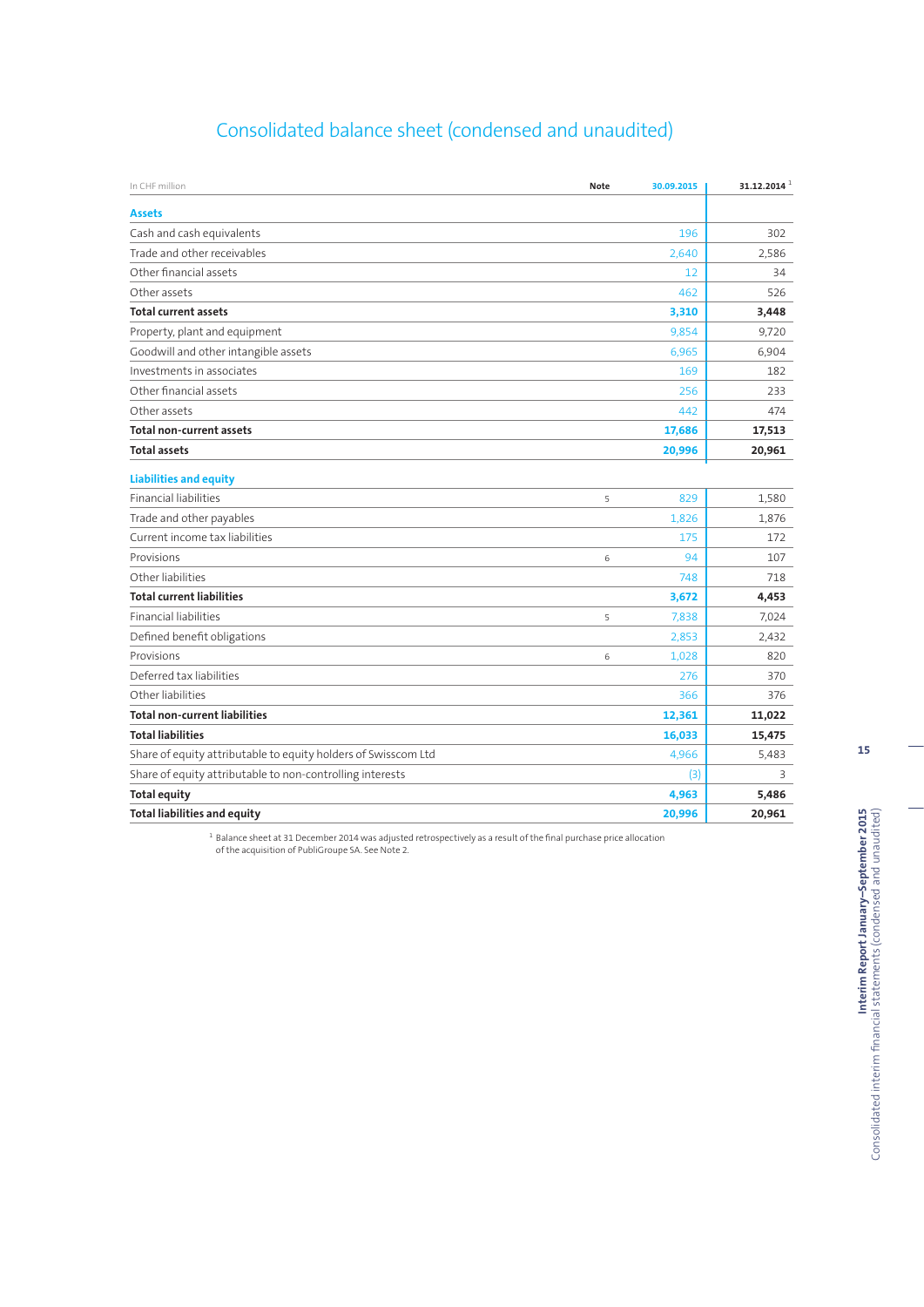## Consolidated statement of cash flows (condensed and unaudited)

| In CHF million                                                                   | Note           | $1.1 - 30.9.2015$ | $1.1 - 30.9.2014$ |
|----------------------------------------------------------------------------------|----------------|-------------------|-------------------|
| Net income                                                                       |                | 1,058             | 1,349             |
| Adjustment for non-cash items                                                    |                | 2,033             | 1,977             |
| Change in operating assets and liabilities                                       |                | 79                | (173)             |
| Income taxes paid                                                                |                | (286)             | (302)             |
| Cash flow provided by operating activities                                       |                | 2,884             | 2,851             |
| Capital expenditure for tangible and intangible assets                           |                | (1,752)           | (1,749)           |
| Acquisition of subsidiaries, net of cash and cash equivalents                    | $\overline{2}$ | (49)              | (300)             |
| Proceeds from sale of subsidiaries, net of cash and cash equivalents sold        | $\overline{2}$ | 32                |                   |
| Other cash flows from investing activities, net                                  |                | 159               | 254               |
| Cash flow used in investing activities                                           |                | (1,610)           | (1,795)           |
| Issuance and repayment of financial liabilities, net                             | 5              | (58)              | 24                |
| Dividends paid to equity holders of Swisscom Ltd                                 | 8              | (1, 140)          | (1, 140)          |
| Dividends paid to non-controlling interests                                      |                | (7)               | (16)              |
| Acquisition of non-controlling interets                                          |                | (5)               | (162)             |
| Other cash flows from financing activities, net                                  |                | (165)             | (205)             |
| Cash flow used in financing activities                                           |                | (1, 375)          | (1, 499)          |
| Net decrease in cash and cash equivalents                                        |                | (101)             | (443)             |
| Cash and cash equivalents at beginning of period                                 |                | 302               | 723               |
| Foreign currency translation adjustments in respect of cash and cash equivalents |                | (5)               | 2                 |
| Cash and cash equivalents at end of period                                       |                | 196               | 282               |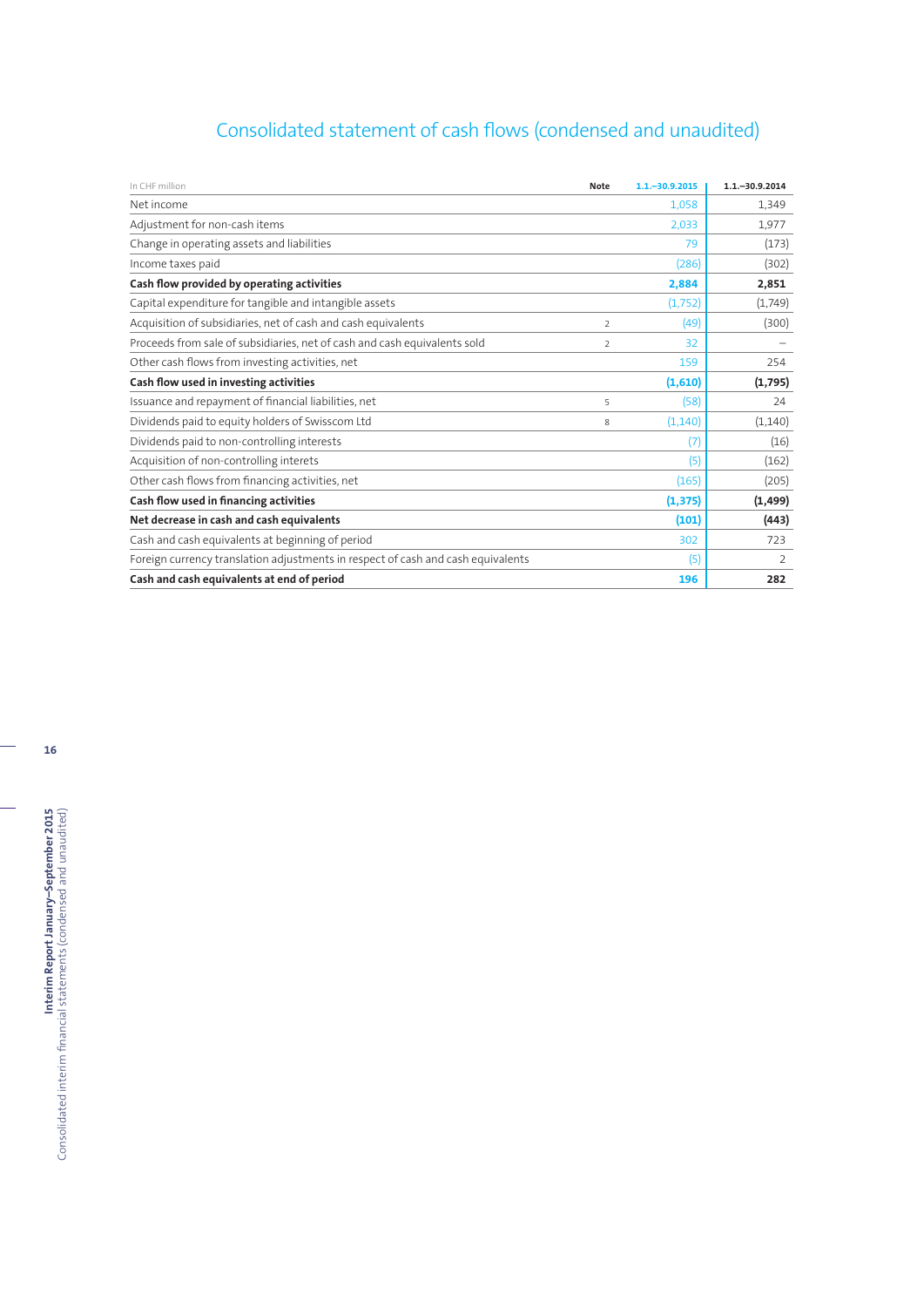## Consolidated statement of changes in equity (unaudited)

| In CHF million                                             | Share<br>capital         | Capital<br>reserves      | Retained<br>earnings | Treasury<br>shares       | Other<br>reserves        | Attributable<br>to equity<br>holders of<br>Swisscom | <b>Attributable</b><br>to non-<br>controlling<br>interests | <b>Total</b><br>equity |
|------------------------------------------------------------|--------------------------|--------------------------|----------------------|--------------------------|--------------------------|-----------------------------------------------------|------------------------------------------------------------|------------------------|
| <b>Balance at 31 December 2013</b>                         | 52                       | 136                      | 7,356                | -                        | (1,571)                  | 5,973                                               | 29                                                         | 6,002                  |
| Net income                                                 | $\overline{\phantom{0}}$ | $\overline{\phantom{0}}$ | 1.339                |                          |                          | 1,339                                               | 10                                                         | 1,349                  |
| Other comprehensive income                                 |                          | $\overline{\phantom{0}}$ | (714)                | -                        | (18)                     | (732)                                               | -                                                          | (732)                  |
| Comprehensive income                                       | -                        | -                        | 625                  | -                        | (18)                     | 607                                                 | 10                                                         | 617                    |
| Dividends paid                                             | $\overline{\phantom{0}}$ | -                        | (1,140)              | $\overline{\phantom{a}}$ | $\overline{\phantom{0}}$ | (1,140)                                             | (16)                                                       | (1, 156)               |
| Transactions with non-controlling interests -              |                          | -                        | (140)                |                          | -                        | (140)                                               | (17)                                                       | (157)                  |
| Acquisition of treasury shares<br>for share-based payments |                          |                          |                      | (5)                      |                          | (5)                                                 |                                                            | (5)                    |
| Allocation of treasury shares<br>for share-based payments  |                          |                          |                      | 5                        |                          | 5                                                   |                                                            | 5                      |
| Balance at 30 September 2014                               | 52                       | 136                      | 6,701                | -                        | (1,589)                  | 5,300                                               | 6                                                          | 5,306                  |
| Balance at 31 December 2014 <sup>1</sup>                   | 52                       | 136                      | 6,885                |                          | (1,590)                  | 5,483                                               | 3                                                          | 5,486                  |
| Net income                                                 | $\overline{\phantom{0}}$ | -                        | 1.058                | -                        |                          | 1.058                                               | -                                                          | 1,058                  |
| Other comprehensive income                                 | $\overline{\phantom{0}}$ | $\overline{\phantom{0}}$ | (289)                | $\overline{\phantom{0}}$ | (141)                    | (430)                                               |                                                            | (430)                  |
| Comprehensive income                                       | -                        | -                        | 769                  | -                        | (141)                    | 628                                                 | -                                                          | 628                    |
| Dividends paid                                             | -                        | -                        | (1,140)              | $\overline{\phantom{0}}$ | -                        | (1, 140)                                            | (7)                                                        | (1, 147)               |
| Transactions with non-controlling interests $-$            |                          | -                        | (5)                  | $\overline{\phantom{a}}$ | $\overline{\phantom{a}}$ | (5)                                                 | $\mathbf{1}$                                               | (4)                    |
| Acquisition of treasury shares<br>for share-based payments |                          |                          |                      | (2)                      |                          | (2)                                                 |                                                            | (2)                    |
| Allocation of treasury shares<br>for share-based payments  |                          |                          |                      | 2                        |                          | 2                                                   |                                                            | 2                      |
| <b>Balance at 30 September 2015</b>                        | 52                       | 136                      | 6,509                | $\overline{\phantom{0}}$ | (1,731)                  | 4,966                                               | (3)                                                        | 4,963                  |
|                                                            |                          |                          |                      |                          |                          |                                                     |                                                            |                        |

 $1$  Equity at 31 December 2014 was adjusted retrospectively as a result of the final purchase price allocation of the acquisition of PubliGroupe SA. See Note 2.

**17**

**Interim Report January-September 2015**<br>Consolidated interim financial statements (condensed and unaudited) **Interim Report January–September 2015** Consolidated interim financial statements (condensed and unaudited)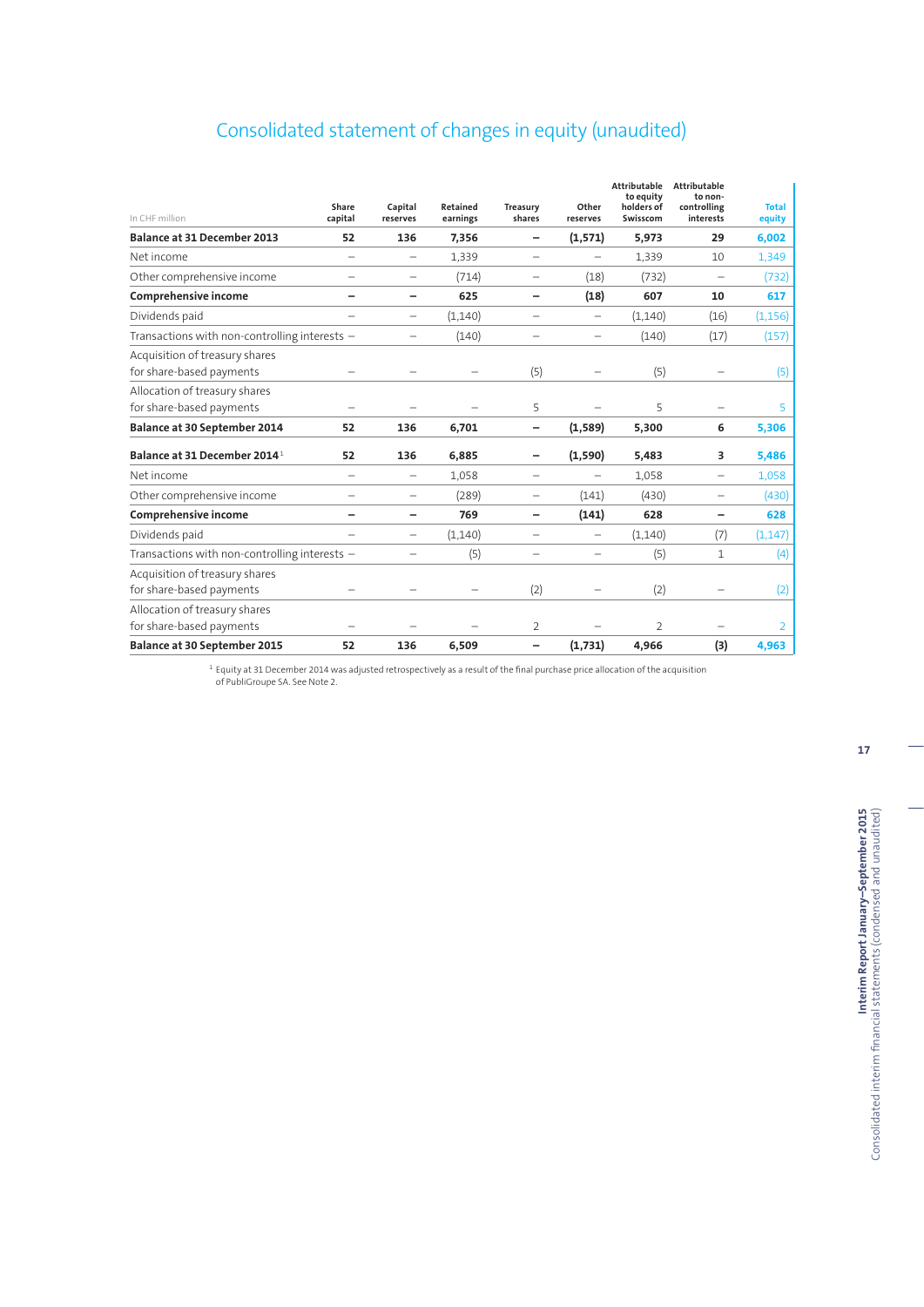# Notes to the interim financial statements (condensed and unaudited)

## 1 Accounting policies

#### **Basis of preparation**

These unaudited consolidated financial statements include Swisscom Ltd and all subsidiaries directly or indirectly controlled by it via a voting majority or in any other way (hereinafter referred to as Swisscom). The consolidated interim financial statements for the nine months to 30 September 2015 were prepared in accordance with International Accounting Standard "IAS 34 Interim Financial Reporting" and should be read in conjunction with the consolidated financial statements for the financial year ended 31 December 2014. The consolidated interim financial statements were prepared in accordance with the accounting policies described in the 2014 consolidated financial statements and the revised accounting principles adopted on 1 January 2015.

In preparing the consolidated interim financial statements, management is required to make accounting estimates and assumptions. Adjustments are made for changes in accounting estimates and assumptions during the reporting period in which the original estimates and assumptions changed.

Swisscom operates in business areas where the provision of services is not subject to any major seasonal or cyclical fluctuations during the financial year. Income taxes are calculated on the basis of an estimate of the expected income tax rate for the full year. For the consolidated interim financial statements, a CHF/EUR exchange rate of 1.092 was used as the end-of-period rate (31 December 2014: CHF/EUR 1.202) and 1.072 as the average rate for the period (prior year: CHF/EUR 1.219).

### **Changes in accounting principles**

As of 1 January 2015, Swisscom adopted various amendments to existing International Financial Reporting Standards (IFRS) and Interpretations, none of which have a material impact on the consolidated financial statements of Swisscom.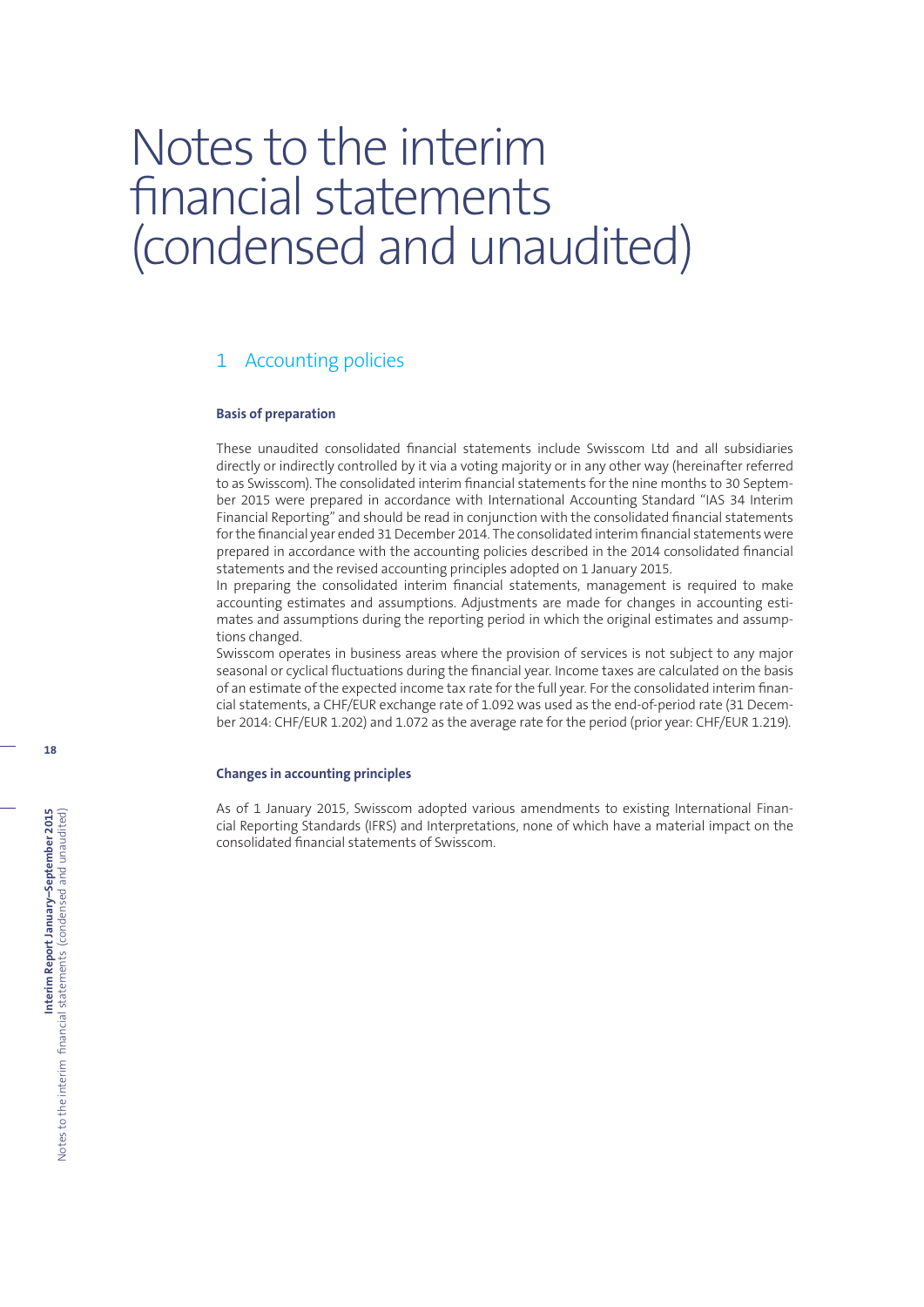## 2 Business combinations and disposal of subsidiaries

#### **Business combinations 2015**

Swisscom made total payments of CHF 49 million, net of cash and cash equivalents acquired, in the first nine months of 2015 for the acquisition of subsidiaries. Of this amount, CHF 8 million is for deferred considerations for business combinations in prior years and CHF 41 million for subsidiaries acquired in the first nine months of 2015.

#### search.ch business combination

In May 2014, Swisscom and Tamedia agreed to merge their companies Swisscom Directories Ltd (local. ch) and search.ch Ltd into a joint subsidiary. Swisscom will hold 69% of the joint subsidiary, while Tamedia will hold the remaining 31%. Swisscom Directories Ltd, with its online directories platform local.ch and its Local Guide phone directories business, is a leading advertiser and provider of directories in Switzerland. search.ch Ltd (search.ch) is a leading search and information service in Switzerland. The merger of Swisscom Directories Ltd (local.ch) and search.ch Ltd will result in a comprehensive Swiss directory and information platform for individuals, companies and government as well as an important partner for Swiss SMEs.

Following authorisation from the Competition Commission (ComCo), the transaction was completed at the beginning of July 2015. Swisscom has granted Tamedia a right of sale (put option) and Tamedia has granted Swisscom a right of purchase (call option) for Tamedia's 31% share, which may be exercised from three years after the completion of the transaction. The fair value of the put option is estimated to be CHF 222 million. This amount was recognised as a financial liability in the third quarter of 2015. The fair value of the put option also corresponds to the purchase consideration of the acquisition of search.ch Ltd. The business combination has been provisionally included in the consolidated financial reporting as at 30 September 2015, as the purchase price allocation had not been completed when the consolidated financial statements were prepared. Net of cash and cash equivalents acquired and the deferred payment of the purchase price, there was a cash inflow of CHF 12 million. Goodwill and other intangible assets of CHF 216 million were recognised from the provisional purchase price allocation. This business combination resulted in additional net revenue of CHF 10 million and net income of CHF 2 million in the first nine months of 2015. Had the subsidiary acquired in 2015 been included in the consolidated financial statements from 1 January 2015, this would have resulted in consolidated pro-forma net revenue of CHF 8,667 million and consolidated pro-forma net income of CHF 1,059 million for the first nine months of 2015.

#### Other business combinations

Swisscom acquired all stakes in two companies in Switzerland – Veltigroup and H-Net AG – in January and March 2015 respectively. With the acquisition of the Veltigroup, Swisscom has expanded its ICT portfolio for business customers as well as its presence in French-speaking Switzerland. Veltigroup is a leading ICT service provider and offers companies a comprehensive ICT range, from infrastructure to end-customer services and solutions. As a result of the acquisition of H-Net AG Swisscom has strengthened its portfolio in the healthcare area. H-Net AG is one of the leading companies in the area of administrative and medical data exchange in the healthcare sector.

The other subsidiaries acquired in 2015 are deemed to be immaterial business combinations and are therefore shown in aggregate. The other business combinations have been provisionally included in the consolidated financial statements as at 30 September 2015, as the purchase price allocations had not been completed when the consolidated financial statements were prepared. The purchase consideration for other subsidiaries acquired in 2015 amounts to CHF 87 million. Net of cash and cash equivalents acquired and deferred considerations totalling CHF 34 million, cash outflow was CHF 53 million. Goodwill and other intangible assets of CHF 73 million were recognised from the provisional purchase price allocation. These business combinations resulted in additional net revenue of CHF 88 million and net income of CHF 2 million in the first nine months of 2015. Had the subsidiaries acquired in 2015 been included in the consolidated financial statements from 1 January 2015, this would have resulted in consolidated pro-forma net revenue of CHF 8,667 million and consolidated pro-forma net income of CHF 1,059 million for the first nine months of 2015.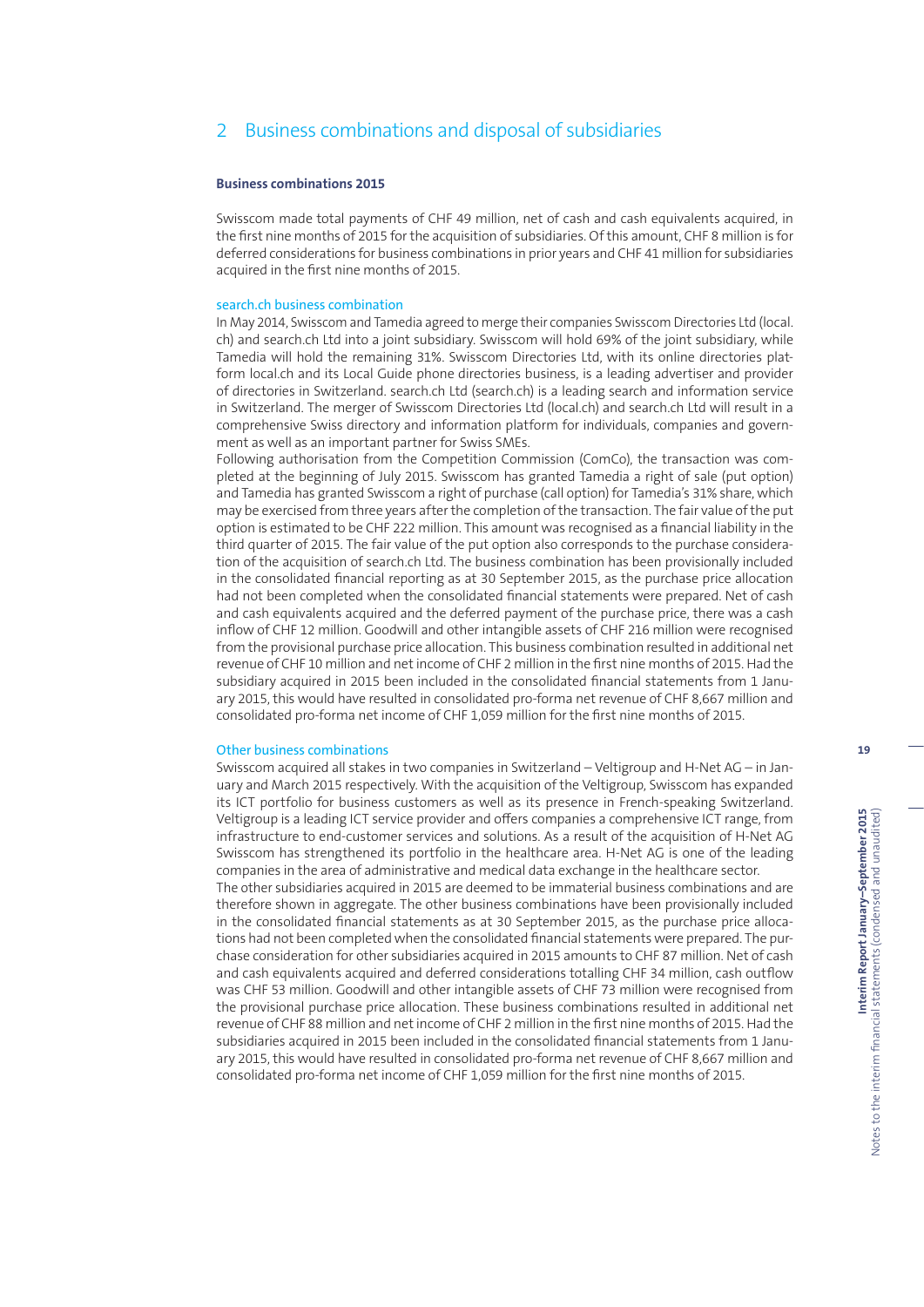### **Business combinations 2014**

Swisscom acquired PubliGroupe SA in the third quarter of 2014. The business combination was provisionally recognised in the 2014 consolidated financial statement and the prior year's figures adjusted accordingly. The reconciliation from the provisional to the final purchase price allocation is listed below:

| In CHF million                                     | Provisionally<br>as reported | Adjustment               | Final |
|----------------------------------------------------|------------------------------|--------------------------|-------|
| <b>Purchase price allocation of PubliGroupe SA</b> |                              |                          |       |
| Cash and cash equivalents                          | 16                           |                          | 16    |
| Other financial assets                             | 42                           | (7)                      | 35    |
| Non-current assets held for sale                   | 137                          | 29                       | 166   |
| Investments in associates                          | 48                           | 11                       | 59    |
| Property, plant and equipment                      | 4                            | -                        | 4     |
| Other intangible assets                            | 63                           |                          | 63    |
| Defined benefit obligations                        | 15                           | (24)                     | (9)   |
| Other current and non-current assets               | 48                           |                          | 48    |
| Deferred tax liabilities                           | (11)                         | (10)                     | (21)  |
| <b>Financial liabilities</b>                       | (20)                         | -                        | (20)  |
| Other current and non-current liabilities          | (114)                        | 5                        | (109) |
| <b>Identifiable assets and liabilities</b>         | 228                          | 4                        | 232   |
| Goodwill                                           | 192                          | (4)                      | 188   |
| <b>Purchase consideration</b>                      | 420                          | $\overline{\phantom{0}}$ | 420   |
| Cash and cash equivalents acquired                 | (16)                         |                          | (16)  |
| Investments in associates                          | (108)                        |                          | (108) |
| Deferred payment of purchase price                 | (8)                          |                          | (8)   |
| Cash outflow                                       | 288                          |                          | 288   |

The final purchase price allocation resulted in the following retrospective restatement of the balance sheet as at 31 December 2014 and the comprehensive income for 2014:

| In CHF million                                                               | Reported | Adjustment      | Restated |
|------------------------------------------------------------------------------|----------|-----------------|----------|
| <b>Balance sheet at 31 December 2014</b>                                     |          |                 |          |
| Other financial assets                                                       | 273      | (7)             | 266      |
| Non-current assets held for sale                                             | 80       | 29              | 109      |
| Goodwill                                                                     | 4,987    | (4)             | 4,983    |
| Investments in associates                                                    | 171      | 11              | 182      |
| Defined benefit obligations                                                  | 2,441    | (9)             | 2,432    |
| Provisions                                                                   | 932      | (5)             | 927      |
| Deferred tax liabilities                                                     | 357      | 14              | 371      |
| <b>Equity</b>                                                                | 5,457    | 29              | 5,486    |
| Share of equity attributable to equity holders of Swisscom Ltd               | 5,454    | 29              | 5,483    |
| Share of equity attributable to non-controlling interests                    | 3        | -               | 3        |
| In CHF million                                                               | Reported | Adjustment      | Restated |
| <b>Statement of comprehensive income 2014</b>                                |          |                 |          |
| Net income                                                                   | 1,706    | -               | 1,706    |
| Other comprehensive income                                                   | (938)    | 29 <sup>1</sup> | (909)    |
| Comprehensive income                                                         | 768      | 29              | 797      |
| Share of comprehensive income attributable to equity holders of Swisscom Ltd | 757      | 29              | 786      |
| Share of comprehensive income attributable to non-controlling interests      | 11       |                 | 11       |

<sup>1</sup> Actuarial losses from defined benefit pension plans of CHF 33 million less income taxes of CHF 4 million.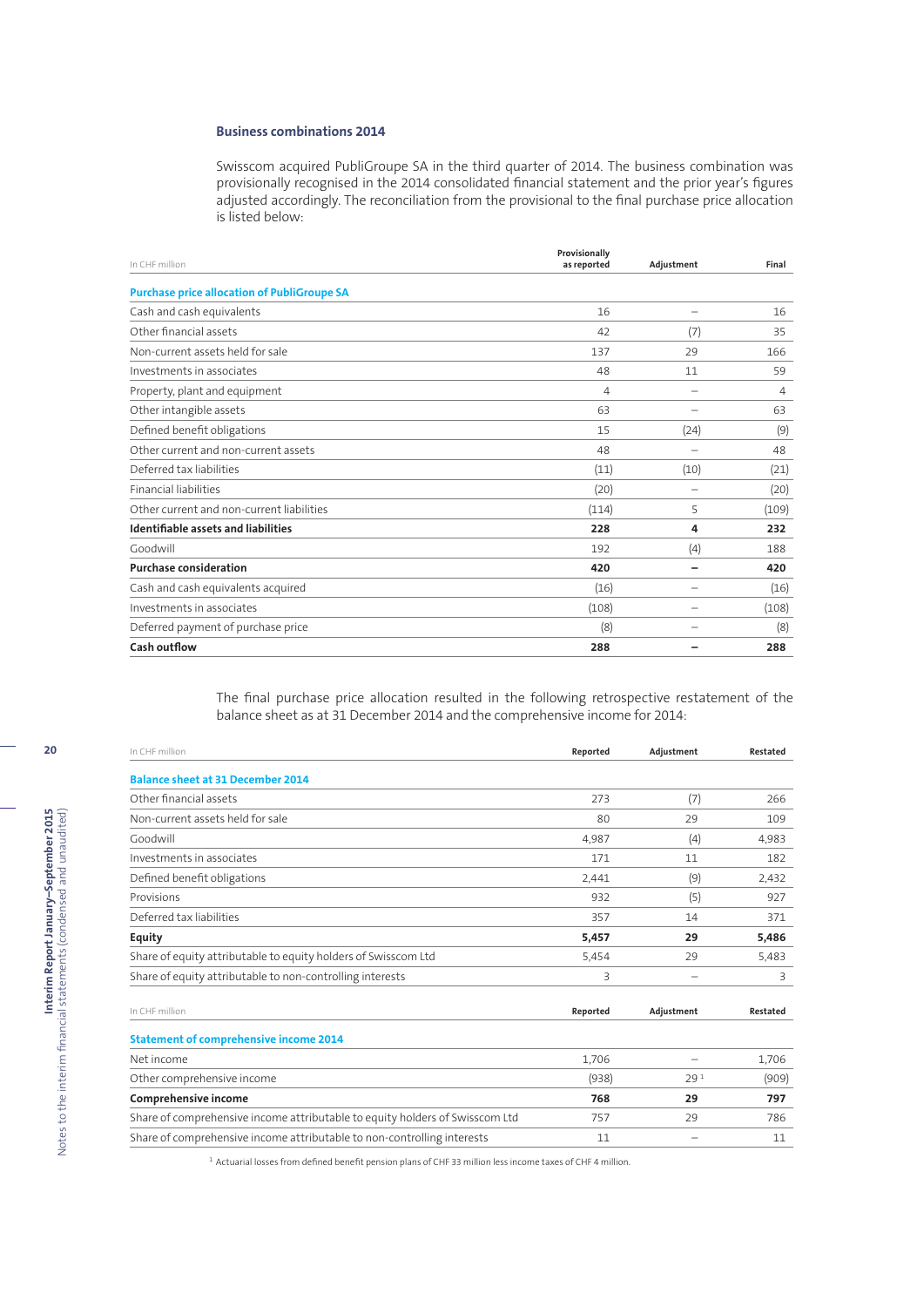The final purchase price allocation resulted in the following retrospective restatements in the balance sheet as at 30 June 2015:

| In CHF million                                                 | Reported | Adjustment | Restated |
|----------------------------------------------------------------|----------|------------|----------|
| <b>Balance sheet at 30 June 2015</b>                           |          |            |          |
| Other financial assets                                         | 263      | (7)        | 256      |
| Other assets                                                   | 995      | 29         | 1,024    |
| Goodwill and other intangible assets                           | 6,725    | (4)        | 6,721    |
| Investments in associates                                      | 149      | 11         | 160      |
| Defined benefit obligations                                    | 2,415    | (9)        | 2,406    |
| Provisions                                                     | 942      | (5)        | 937      |
| Deferred tax liabilities                                       | 251      | 14         | 265      |
| <b>Equity</b>                                                  | 4,917    | 29         | 4,946    |
| Share of equity attributable to equity holders of Swisscom Ltd | 4,920    | 29         | 4,949    |
| Share of equity attributable to non-controlling interests      | (3)      |            | (3)      |

The final purchase price allocation had no impact on the comprehensive income for the first six months of 2015.

#### **Disposal of subsidiaries**

Swisscom sold Alphapay Ltd and all stakes in Swisscom Hospitality Services Group for a total of CHF 42 million in the first half-year of 2015. Alphapay Ltd is a collection service provider specialising in receivables management for third parties. Swisscom Hospitality Services offers guests and customers in the hotel and conference sector in Europe and North America Internet-based services. The disposal of subsidiaries resulted in a gain of CHF 19 million, which was recognised as other financial income in the second quarter of 2015.

The cash inflow from the disposal of subsidiaries in the first nine months of 2015 was CHF 32 million. This is comprised of the purchase price of CHF 42 million, net of cash and cash equivalents sold of CHF 10 million.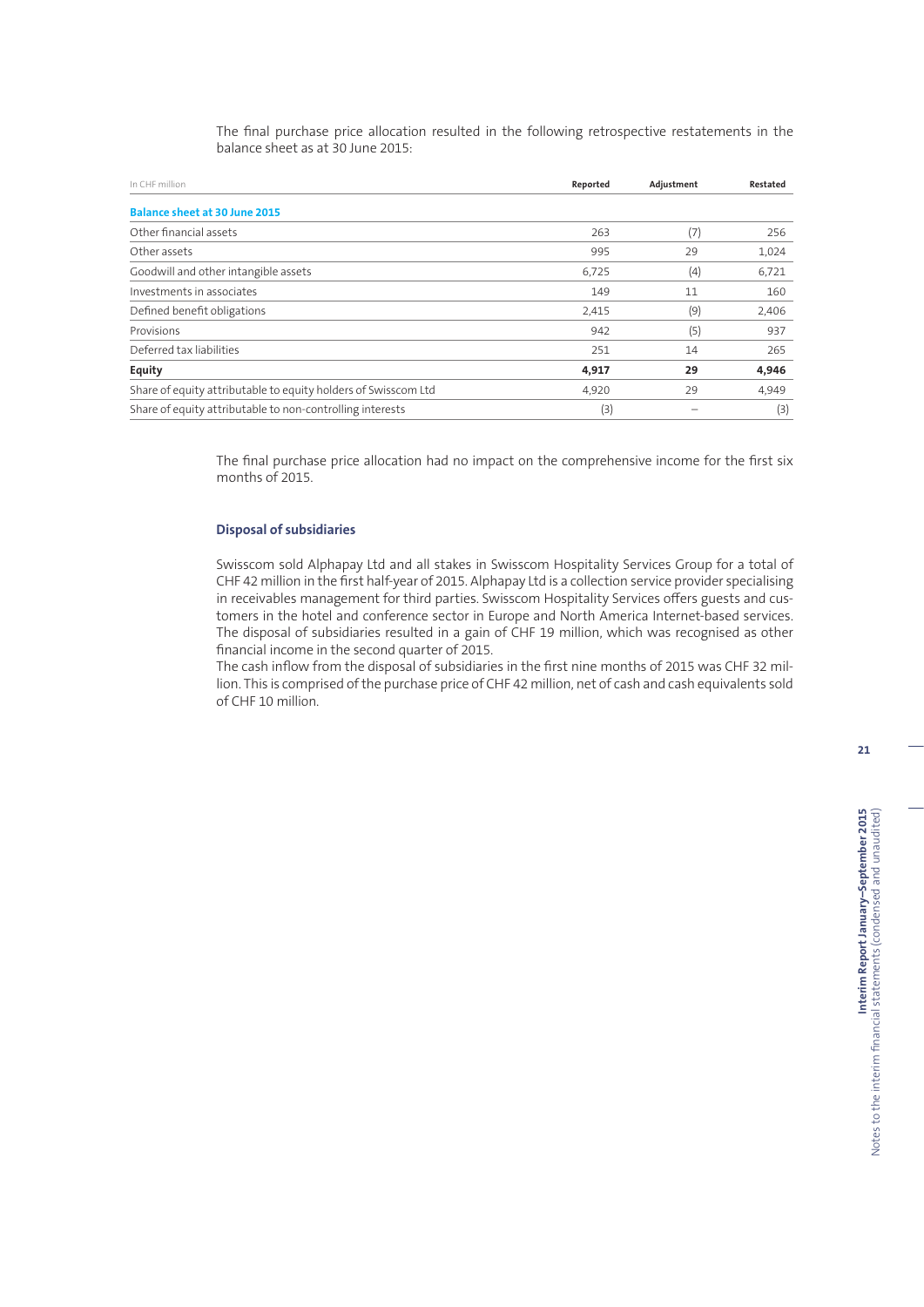## 3 Segment information

Swisscom combined its activities for corporate customers in the Corporate Business, Network & IT, and Swisscom IT Services divisions in order to be able to provide its business customers with onestop solutions and quicker cloud-based solutions. All corporate customers are served by the new Enterprise Customers division, making it one of the largest integrated ICT providers for corporate customers in Switzerland. The IT, Network & Innovation division will be responsible for the operation of all IT systems and will also take over the IT platforms previously managed by Swisscom IT Services. It will thus be responsible for the development and production of standardised IT and network services for the entire Group. In addition, real estate in Switzerland will now also be managed in the IT, Network & Innovation division. As a result of these adjustments, Swisscom IT Services and Swiss Real Estate Ltd will be integrated in the reporting for the Enterprise Customers and IT, Network & Innovation segments. Previously, these business units were reported in the Other Operating Segments. The prior year's figures have been adjusted accordingly.

| In CHF million                     | Reported                 | Adjustment               | Restated |
|------------------------------------|--------------------------|--------------------------|----------|
| <b>Net revenue</b>                 |                          |                          |          |
| financial year 2014                |                          |                          |          |
| <b>Residential Customers</b>       | 5,326                    | (164)                    | 5.162    |
| Small and Medium-Sized Enterprises | 1,159                    | 172                      | 1,331    |
| <b>Enterprise Customers</b>        | 1,788                    | 781                      | 2,569    |
| Wholesale                          | 929                      | $\equiv$                 | 929      |
| IT, Network & Innovation           |                          | 126                      | 126      |
| Elimination                        | (571)                    | (217)                    | (788)    |
| <b>Swisscom Switzerland</b>        | 8,631                    | 698                      | 9,329    |
| Fastweb                            | 2,047                    | $\overline{\phantom{0}}$ | 2,047    |
| Other Operating Segments           | 1,889                    | (1,224)                  | 665      |
| Group Headquarters                 | 2                        |                          | 2        |
| Elimination                        | (866)                    | 526                      | (340)    |
| <b>Total net revenue</b>           | 11,703                   |                          | 11,703   |
| <b>Segment result</b>              |                          |                          |          |
| financial year 2014                |                          |                          |          |
| <b>Residential Customers</b>       | 2,823                    | (92)                     | 2,731    |
| Small and Medium-Sized Enterprises | 850                      | 44                       | 894      |
| <b>Enterprise Customers</b>        | 832                      | 22                       | 854      |
| Wholesale                          | 381                      | $\overline{\phantom{0}}$ | 381      |
| IT, Network & Innovation           | (2,483)                  | 173                      | (2,310)  |
| Elimination                        | $\overline{\phantom{0}}$ | (1)                      | (1)      |
| <b>Swisscom Switzerland</b>        | 2,403                    | 146                      | 2,549    |
| Fastweb                            | (119)                    | $\overline{\phantom{0}}$ | (119)    |
| Other Operating Segments           | 186                      | (144)                    | 42       |
| Group Headquarters                 | (126)                    | (2)                      | (128)    |
| Elimination                        | (22)                     |                          | (22)     |
| <b>Total segment result</b>        | 2,322                    |                          | 2,322    |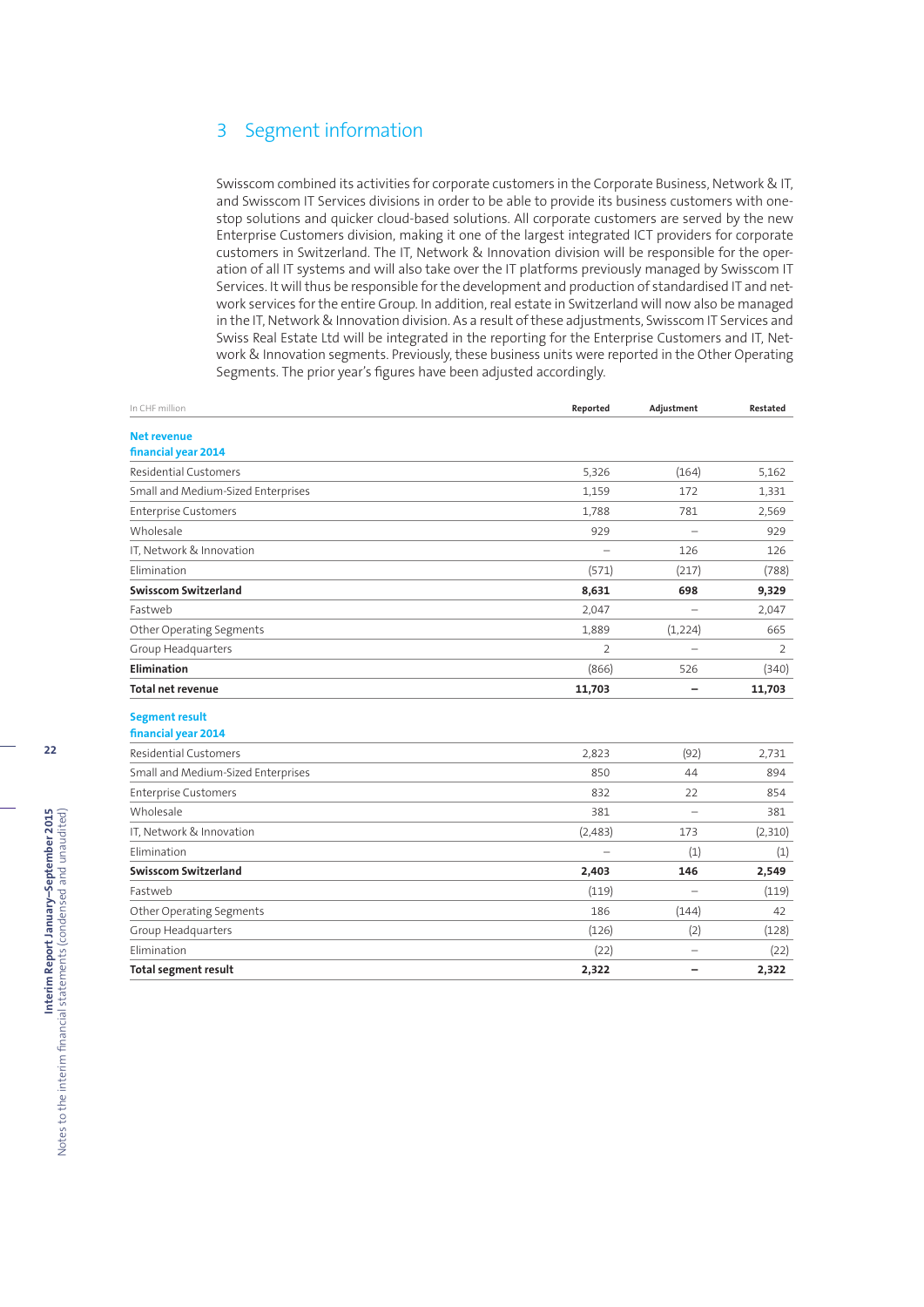Reportable operating segments are determined on the basis of a management approach. Accordingly, external segment reporting reflects the Group's internal organisational and management structure as well as internal financial reporting to the Chief Operating Decision Maker. Reporting is divided into the segments "Residential Customers", "Small & Medium-Sized Enterprises", "Enterprise Customers", "Wholesale", and "IT, Network & Innovation", which are grouped under Swisscom Switzerland, as well as "Fastweb", and "Other Operating Segments". "Group Headquarters", which includes non-allocated costs, is reported separately.

Group Headquarters charges no management fees to other segments for its financial management services, nor does the IT, Network & Innovation segment charge any network costs to other segments. Other intersegment services are charged at market rates. The results of the Residential Customers, Small & Medium-Sized Enterprises, Enterprise Customers and Wholesale segments are reported as a contribution margin before network costs. The results of the IT, Network & Innovation segment consist of operating expenses and depreciation and amortisation less the revenue from the rental and administration of buildings and capitalised self-constructed assets and other income. The sum of the segment results of Swisscom Switzerland corresponds in aggregate to the operating result (EBIT) of Swisscom Switzerland. The segment results of Fastweb and Other Operating Segments correspond to the operating result (EBIT) of these units. The latter reflects the net revenues from external customers and other segments less segment expense and depreciation, amortisation and impairment losses on property, plant and equipment and intangible assets. Segment expense includes the costs of goods and services purchased, personnel expense and other operating expenses less capitalised self-constructed assets and other income.

Segment expense contains the ordinary employer contributions as a pension cost. The difference between the ordinary employer contributions and the retirement benefit expense as provided for under IAS 19 is reported in the column "Elimination". For the first nine months of 2015, an expense of CHF 54 million is disclosed under "Elimination" as a pension cost reconciliation item in accordance with IAS 19 (CHF 4 million in the first nine months of 2014).

Unrealised gains and losses may arise as a result of recharging services and sales of assets between the segments. These are eliminated and are reported in the segment information in the column "Elimination".

Net revenue and the results of the individual segments for the first nine months of 2015 are as shown below:

| 1.1.-30.9.2015, in CHF million              | Swisscom<br>Switzerland | Fastweb | Other<br>Operating<br>Segments | Group<br>Head-<br>quarters | Elimi-<br>nation | Total |
|---------------------------------------------|-------------------------|---------|--------------------------------|----------------------------|------------------|-------|
| Net revenue from external customers         | 7.019                   | 1,375   | 257                            |                            |                  | 8,651 |
| Net revenue with other segments             | 53                      | 3       | 192                            | 1                          | (249)            |       |
| Net revenue                                 | 7,072                   | 1,378   | 449                            | 1                          | (249)            | 8,651 |
| Segment result                              | 1,739                   | (47)    | 8                              | (80)                       | (66)             | 1,554 |
| Financial income and financial expense, net |                         |         |                                |                            |                  | (194) |
| Share of results of associates              |                         |         |                                |                            |                  | 18    |
| Income before income taxes                  |                         |         |                                |                            |                  | 1,378 |
| Income tax expense                          |                         |         |                                |                            |                  | (320) |
| Net income                                  |                         |         |                                |                            |                  | 1,058 |

| 1.1.-30.9.2015, in CHF million      | Residential<br><b>Customers</b> | Small and<br>Medium-<br>Sized<br><b>Enterprises</b> | Enterprise<br><b>Customers</b> | Wholesale | IT.<br>Network &<br>Innovation | Elimi-<br>nation | <b>Swisscom</b><br><b>Switzerland</b> |
|-------------------------------------|---------------------------------|-----------------------------------------------------|--------------------------------|-----------|--------------------------------|------------------|---------------------------------------|
| Net revenue from external customers | 3.766                           | 996                                                 | 1.799                          | 433       | 25                             |                  | 7,019                                 |
| Net revenue with other segments     | 111                             | 24                                                  | 151                            | 281       | 72                             | (586)            | 53                                    |
| Net revenue                         | 3,877                           | 1.020                                               | 1,950                          | 714       | 97                             | (586)            | 7,072                                 |
| Segment result                      | 2.127                           | 659                                                 | 615                            | 107       | (1,769)                        |                  | 1,739                                 |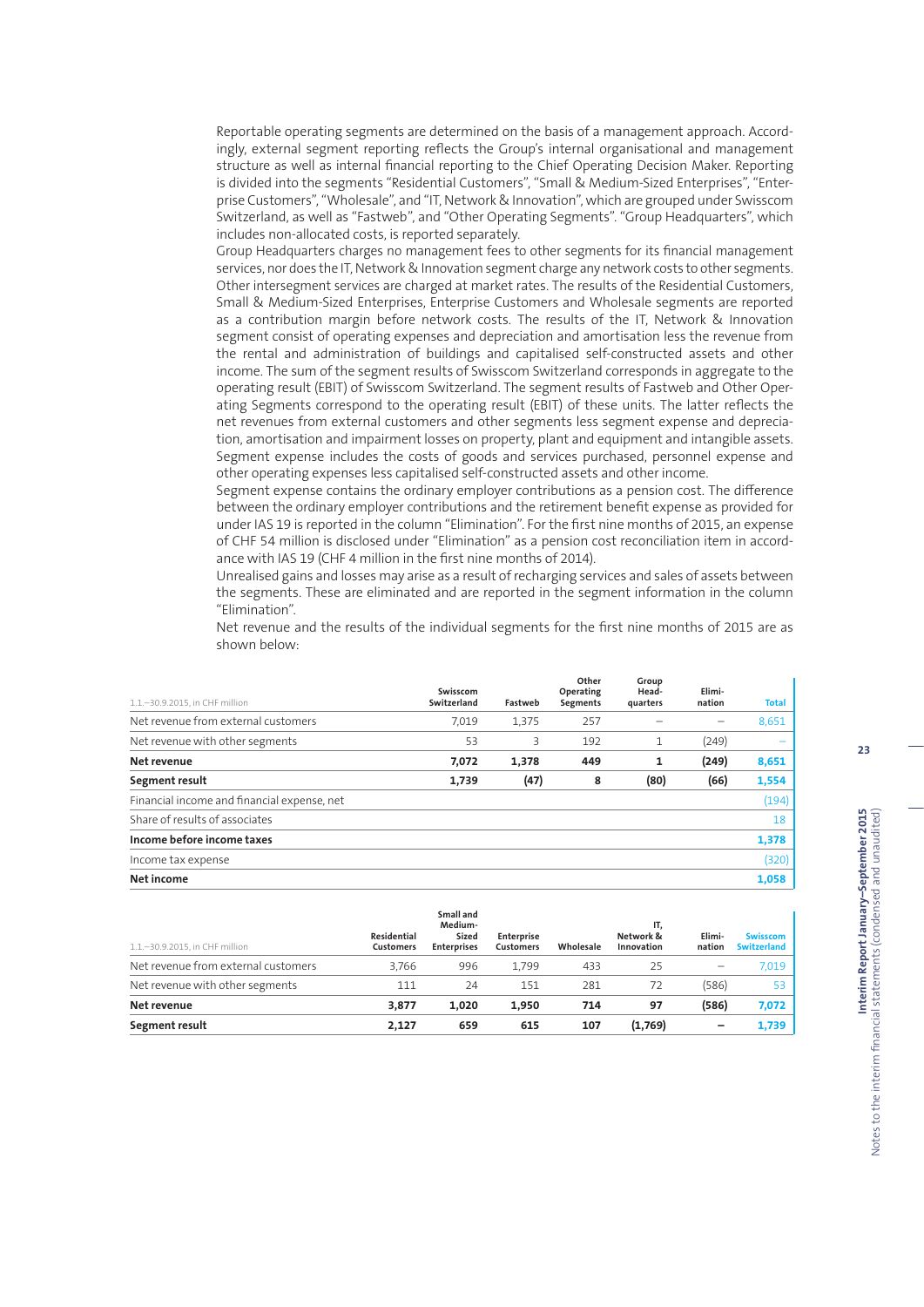Net revenue and the results of the individual segments for the first nine months of 2014 are as shown below:

| 1.1.-30.9.2014, in CHF million, restated    | Swisscom<br>Switzerland | Fastweb | Other<br>Operating<br>Segments | Group<br>Head-<br>quarters | Elimi-<br>nation | Total |
|---------------------------------------------|-------------------------|---------|--------------------------------|----------------------------|------------------|-------|
| Net revenue from external customers         | 6.837                   | 1,492   | 299                            |                            |                  | 8,629 |
| Net revenue with other segments             | 56                      | 3       | 185                            |                            | (244)            |       |
| Net revenue                                 | 6,893                   | 1,495   | 484                            | 1                          | (244)            | 8,629 |
| Segment result                              | 2,000                   | (97)    | 43                             | (87)                       | (20)             | 1,839 |
| Financial income and financial expense, net |                         |         |                                |                            |                  | (174) |
| Share of results of associates              |                         |         |                                |                            |                  | 21    |
| Income before income taxes                  |                         |         |                                |                            |                  | 1,686 |
| Income tax expense                          |                         |         |                                |                            |                  | (337) |
| Net income                                  |                         |         |                                |                            |                  | 1,349 |

| 1.1 .- 30.9.2014. in CHF million. restated | Residential<br><b>Customers</b> | Small and<br>Medium-<br>Sized<br><b>Enterprises</b> | Enterprise<br><b>Customers</b> | Wholesale | IT,<br>Network &<br>Innovation | Elimi-<br>nation         | Swisscom<br>Switzerland |
|--------------------------------------------|---------------------------------|-----------------------------------------------------|--------------------------------|-----------|--------------------------------|--------------------------|-------------------------|
| Net revenue from external customers        | 3.683                           | 960                                                 | 1.744                          | 428       | 22                             | $\overline{\phantom{0}}$ | 6.837                   |
| Net revenue with other segments            | 115                             | 23                                                  | 163                            | 268       | 71                             | (584)                    | 56                      |
| Net revenue                                | 3.798                           | 983                                                 | 1.907                          | 696       | 93                             | (584)                    | 6,893                   |
| Segment result                             | 2.071                           | 683                                                 | 635                            | 285       | (1,674)                        | -                        | 2,000                   |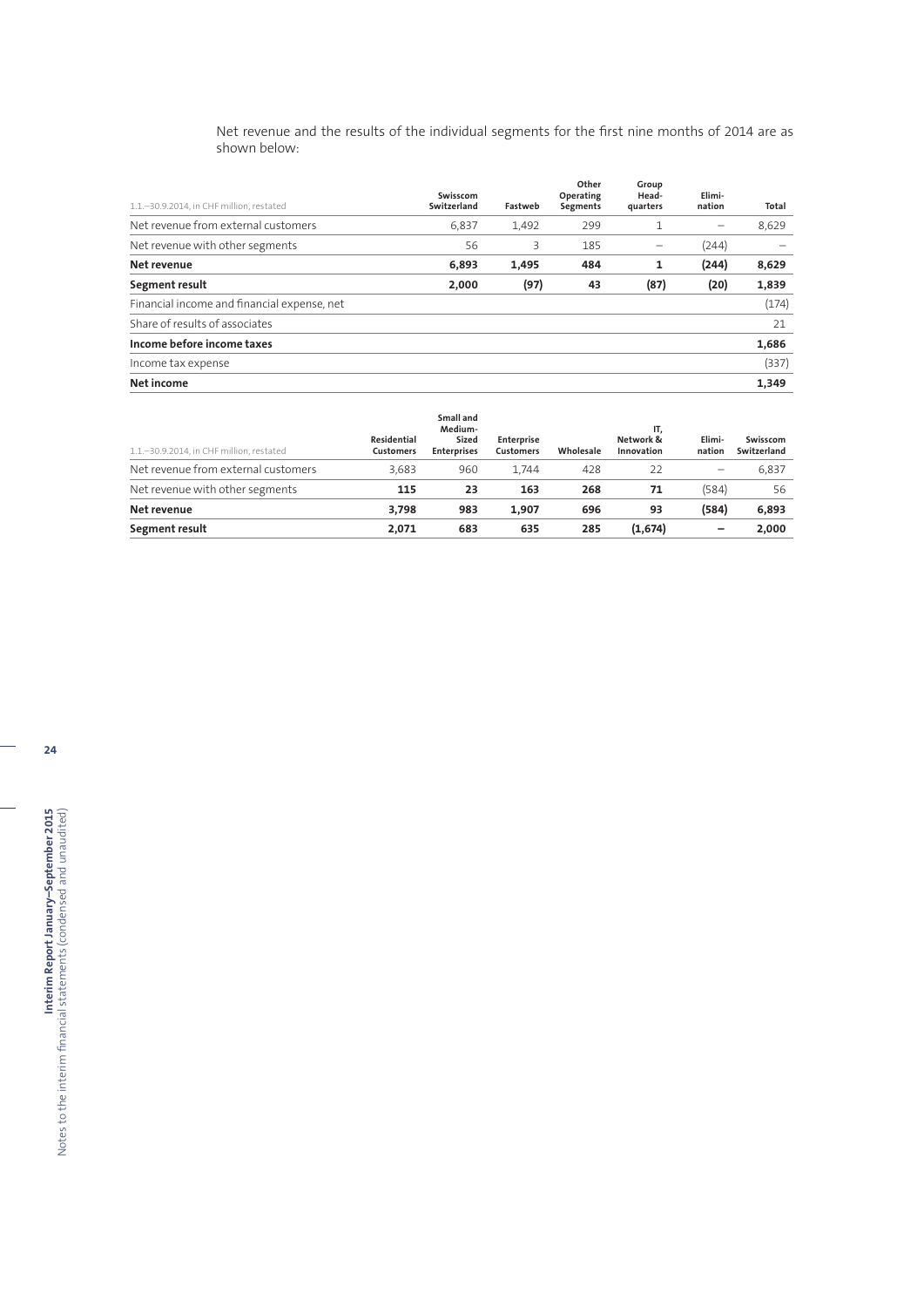## 4 Financial income and financial expense

| In CHF million                                                     | $1.1 - 30.9.2015$ | $1.1 - 30.9.2014$ |
|--------------------------------------------------------------------|-------------------|-------------------|
| Interest income                                                    |                   |                   |
| Interest expense                                                   | (154)             | (172)             |
| Net interest expense on financial assets and financial liabilities | (147)             | (165)             |
| (Foreign exchange losses) foreign exchange gains                   | (34)              |                   |
| Change in fair value of interest rate swaps                        | (10)              | (28)              |
| Income (expense) of early repayment of financial liabilities       | 6                 | (33)              |
| Gain on sale of subsidiaries                                       | 19                |                   |
| Gain on successive company acquisitions                            |                   | 82                |
| Other financial income and expense, net                            | (28)              | (31)              |
| Financial income and financial expense, net                        | (194)             | (174)             |

## 5 Financial liabilities

| In CHF million                                 | 30.09.2015 | 31.12.2014 |
|------------------------------------------------|------------|------------|
| Bank loans                                     | 755        | 960        |
| Debenture bonds                                | 37         | 547        |
| Finance lease liabilities                      | 17         | 14         |
| Other financial liabilities                    | 20         | 59         |
| <b>Total current financial liabilities</b>     | 829        | 1,580      |
| Bank loans                                     | 672        | 921        |
| Debenture bonds                                | 5,396      | 4,557      |
| Private placements                             | 931        | 925        |
| Finance lease liabilities                      | 511        | 547        |
| Other financial liabilities                    | 328        | 74         |
| <b>Total non-current financial liabilities</b> | 7,838      | 7,024      |
| <b>Total financial liabilities</b>             | 8,667      | 8,604      |

In April 2015, Swisscom issued two debenture bonds with a total nominal amount of CHF 400 million: CHF 250 million with a coupon of 0.25% and maturity in 2023, and CHF 150 million with a coupon of 1.00% and maturity in 2035. In addition, in the third quarter of 2015 Swisscom took out a fixed-rate bank loan in the amount of EUR 200 million with a term of five years and issued a debenture bond on the eurobond market for EUR 500 million with a coupon of 1.75% and a maturity in 2025. The funds raised were used to repay existing debts. In addition, interest rate and currency swaps of CHF 225 million and EUR 700 million, respectively, were concluded to hedge against interest rate and currency risks and designated for hedge accounting as fair value hedges.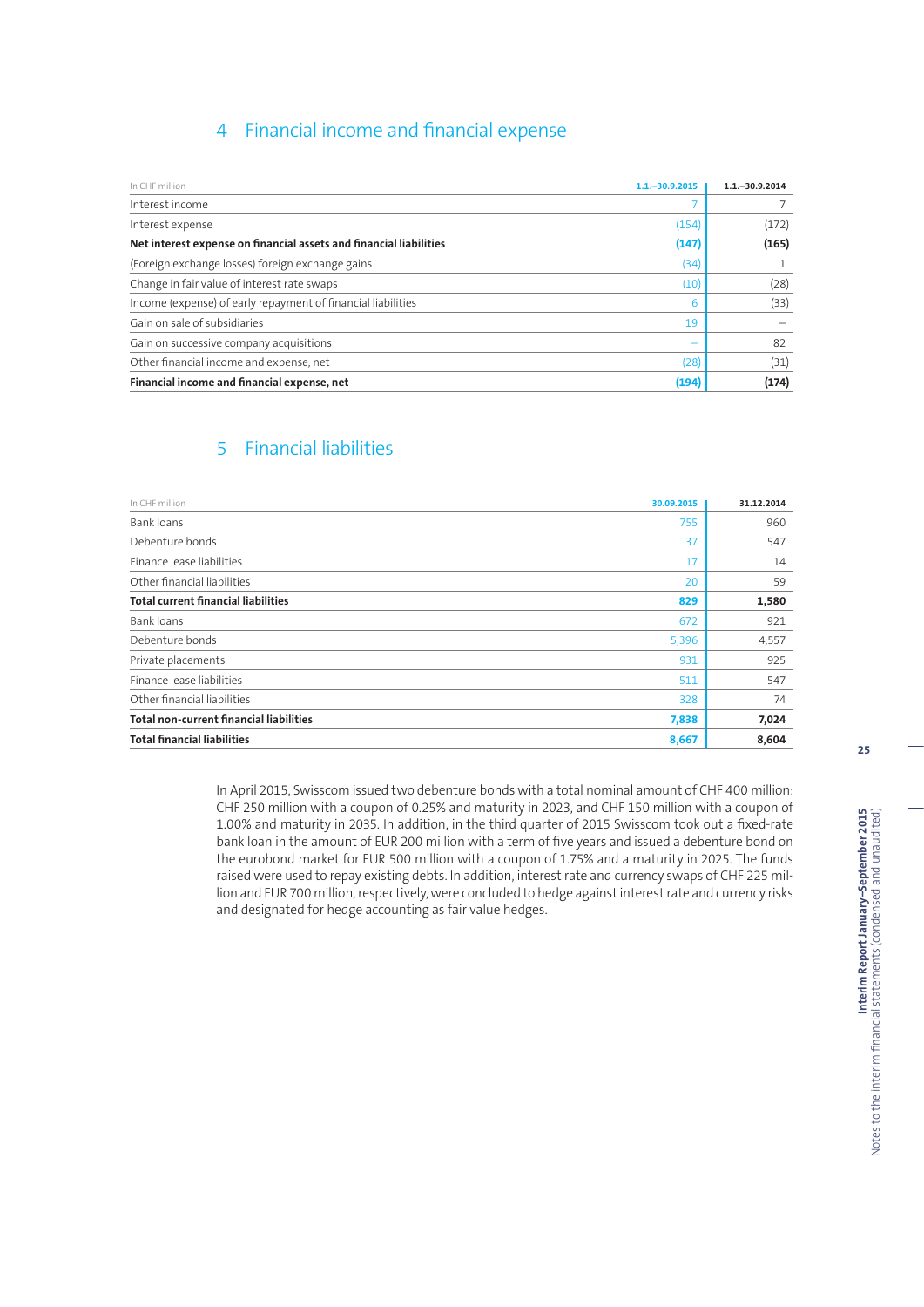## 6 Provisions

|                                            | <b>Dismantlement</b><br>and restoration | Regulatory<br>and ComCo |       |                   |
|--------------------------------------------|-----------------------------------------|-------------------------|-------|-------------------|
| In CHF million                             | costs                                   | proceedings             | Other | <b>Total</b>      |
| <b>Balance at 31 December 2014</b>         | 646                                     | 106                     | 175   | 927               |
| Additions of provisions                    | 16                                      | 189                     | 11    | 216               |
| Present-value adjustments                  | 8                                       |                         | 1     | 9                 |
| Release of unused provisions               |                                         |                         | (7)   | (7                |
| Use of provisions                          | (2)                                     | (4)                     | (15)  | (21)              |
| Additions from acquisition of subsidiaries |                                         |                         | 2     | ∍                 |
| Disposals of subsidiaries                  |                                         |                         | (2)   | $\left( 2\right)$ |
| Foreign currency translation adjustments   |                                         |                         | (2)   | (2                |
| Balance at 30 September 2015               | 668                                     | 291                     | 163   | 1,122             |
| Thereof current provisions                 |                                         | 18                      | 76    | 94                |
| Thereof non-current provisions             | 668                                     | 273                     | 87    | 1,028             |

#### **Provisions for dismantling and restoration costs**

The provisions for dismantling and restoration costs relate to the dismantling of mobile base stations and transmitter stations of Swisscom Broadcast and the restoration to its original state of the land owned by third parties on which the stations are located. The provisions are computed by reference to estimates of future dismantling costs and are discounted using an average interest rate of 1.55% (31 December 2014: 1.69%). The decrease in the discount rate resulted in an effect of CHF 10 million, recognised under property, plant and equipment. The non-current portion of the provisions is expected to be settled after 2020.

#### **Provisions for proceedings conducted by the Competition Commission (ComCo)**

In its decision of 5 November 2009, the Competition Commission sanctioned Swisscom for abuse of a market-dominant position in the case of ADSL services in the period up to the end of 2007 and levied a fine of CHF 220 million. Swisscom appealed against the decision to the Federal Administrative Court on 7 December 2009. The Federal Administrative Court generally confirmed the Competition Commission's decision on 6 October 2015 and reduced the sanction imposed by the Competition Commission from CHF 220 million to CHF 186 million. As a result of this decision, Swisscom recognised a provision of CHF 186 million in the third quarter of 2015. Swisscom does not consider the sanction justified and has lodged an appeal with the Federal Court.

#### **Provisions for regulatory proceedings**

In accordance with the revised Telecommunications Act, Swisscom provides interconnection services and other access services to other telecommunication service providers in Switzerland. In previous years, several telecommunication service providers demanded from the Federal Communications Commission (ComCom) a reduction in the prices charged to them by Swisscom. Based on legal assessments, Swisscom raised provisions in prior years. The provisions recognised in the 2014 consolidated financial statements have not changed materially during the current financial year.

#### **Other provisions**

Other provisions mainly include provisions for workforce reductions and environmental, contractual and tax risks. The other provisions recognised in the 2014 consolidated financial statements have not changed materially during the current financial year.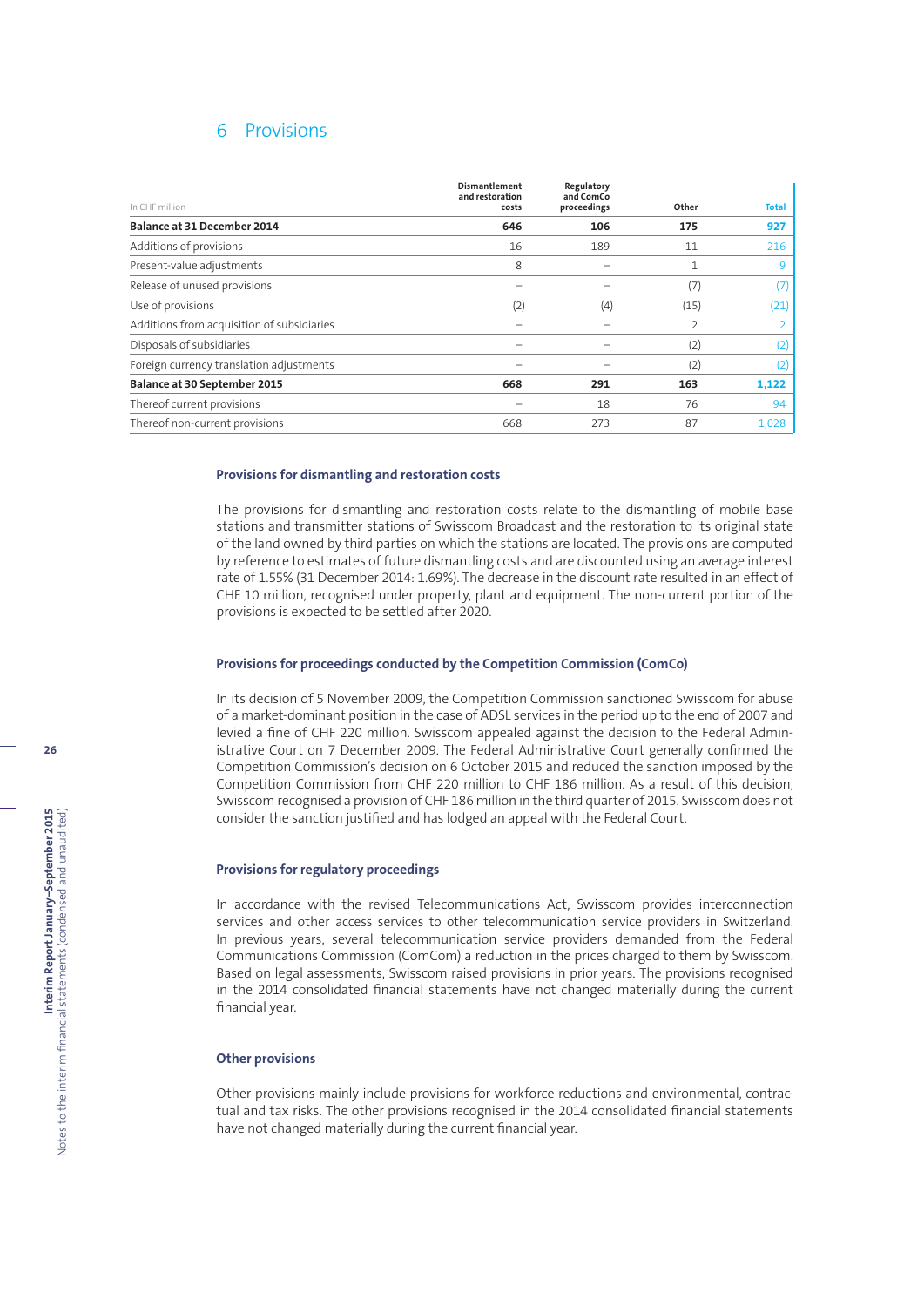## 7 Contingent liabilities

#### **Proceedings conducted by the Competition Commission (ComCo)**

In April 2013, the Competition Commission opened an investigation under the Federal Cartel Act against Swisscom concerning the broadcasting of live sport on pay TV. The Secretariat of the Competition Commission submitted its draft decree to Swisscom on 23 July 2015. The request to the Competition Commission proposes sanctions in the amount of CHF 143 million against Swisscom due to alleged prohibited marketing of sports content via pay TV. According to the Secretariat of the Competition Commission, Swisscom and Teleclub occupy a dominant market position, particularly with respect to the broadcasting of national football and ice hockey events, and must offer all TV platforms in Switzerland – if technically feasible – an equivalent Teleclub sport offering at non-discriminatory terms and conditions. Swisscom denies the allegations and believes that it acted lawfully in its marketing of sports content. As things stand, Swisscom does not believe it is likely that a court of final appeal will levy sanctions and has therefore not recognised a provision in its consolidated financial statements as at 30 September 2015.

In the event of a legally binding decision on abuse of a market-dominant position, claims could be asserted against Swisscom under civil law. Swisscom still considers it unlikely that such civil claims can be enforced.

#### **Regulatory proceedings**

With regard to the other contingent liabilities which were reported in the 2014 consolidated financial statements in connection with regulatory proceedings, Swisscom is of the opinion that an outflow of resources is unlikely and, as before, has therefore not recognised any provision for this in the consolidated financial statements as at 30 September 2015.

## 8 Dividend payment

On 8 April 2015, the Annual General Meeting of Swisscom Ltd approved a gross dividend of CHF 22 per share. A total dividend amount of CHF 1,140 million was paid out on 15 April 2015.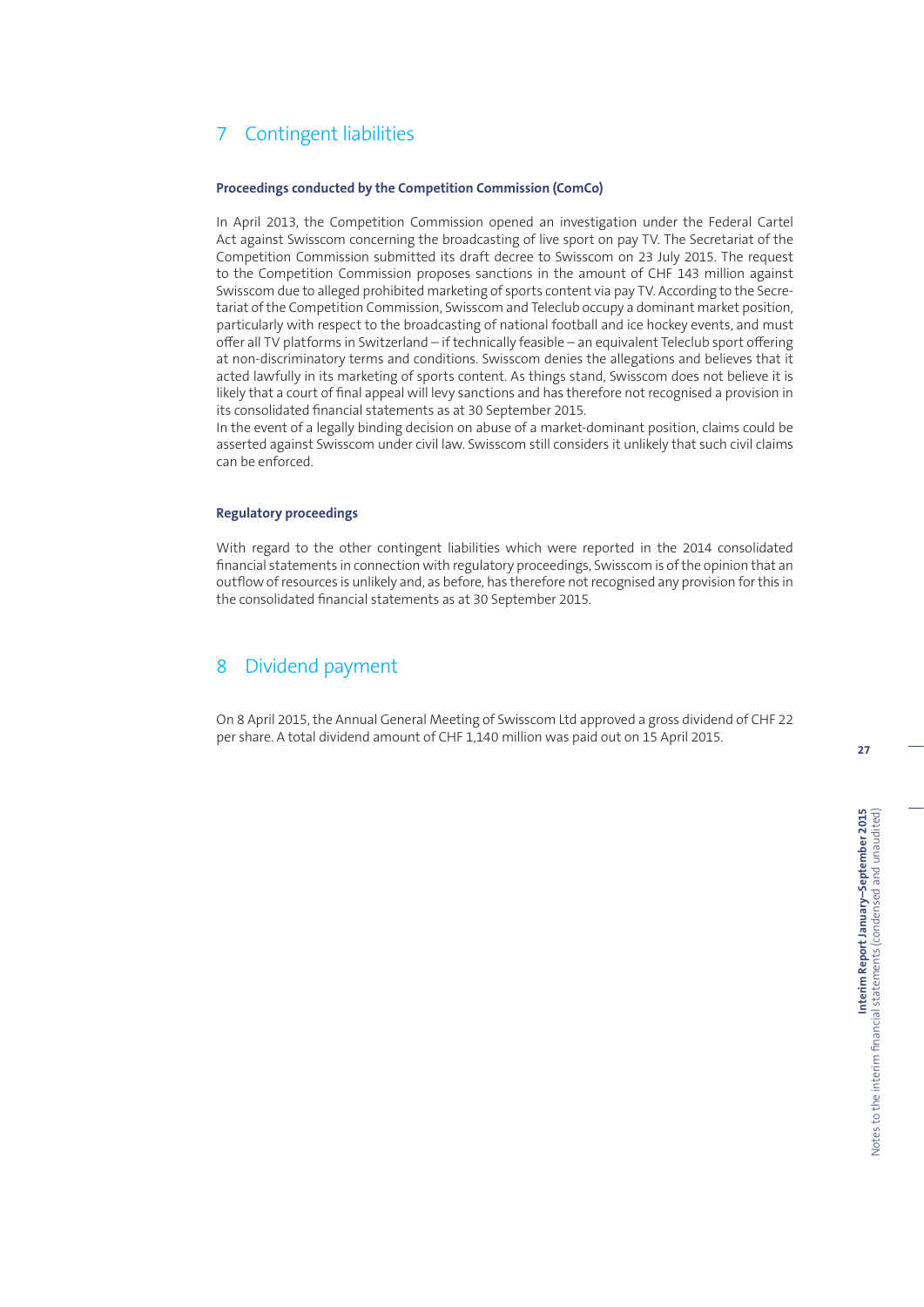## 9 Financial instruments

### **Fair value of financial instruments**

The carrying amounts and the fair values of financial assets and financial liabilities with the corresponding valuation categories can be found in the following table. The table does not include cash and cash equivalents, accounts receivable and payable or other receivables and liabilities whose carrying amount corresponds to an adequate estimate of the fair value. The fair value hierarchy encompasses the following three levels:

- > Level 1: stock-exchange quoted prices in active markets for identical assets or liabilities;
- > **Level 2:** other factors which are observable on markets for assets and liabilities, either directly or indirectly;
- > **Level 3:** factors that are not based on observable market data.

|                                                  |                          |                        | Carrying amount                            | <b>Fair Value</b>               |         |         |         |  |
|--------------------------------------------------|--------------------------|------------------------|--------------------------------------------|---------------------------------|---------|---------|---------|--|
| In CHF million                                   | Loans and<br>receivables | Available-<br>for-sale | At fair value<br>through<br>profit or loss | <b>Financial</b><br>liabilities | Level 1 | Level 2 | Level 3 |  |
| 30 September 2015                                |                          |                        |                                            |                                 |         |         |         |  |
| Derivative financial instruments                 |                          |                        | 31                                         |                                 |         | 31      |         |  |
| Available-for-sale financial assets              |                          | 15                     | $\overline{\phantom{0}}$                   |                                 |         | -       | 15      |  |
| Financial assets measured at fair value          |                          | 15                     | 31                                         |                                 |         | 31      | 15      |  |
| Other loans and receivables                      | 190                      |                        |                                            |                                 |         | 190     |         |  |
| Financial assets not measured at fair value      | 190                      |                        |                                            |                                 |         | 190     |         |  |
| Derivative financial instruments                 |                          |                        | 69                                         |                                 |         | 69      |         |  |
| Financial liabilities measured at fair value     |                          |                        | 69                                         |                                 |         | 69      |         |  |
| <b>Bank loans</b>                                |                          |                        | -                                          | 1,427                           | -       | 1,468   |         |  |
| Debenture bonds                                  |                          | -                      | -                                          | 5,433                           | 5,859   |         |         |  |
| Private placements                               |                          |                        |                                            |                                 |         | 961     |         |  |
| Finance lease liabilities                        |                          |                        |                                            | 528                             | -       | 1,143   |         |  |
| Other interest-bearing financial liabilities     |                          |                        |                                            | 274                             |         | 274     |         |  |
| Other non-interest-bearing financial liabilities |                          |                        |                                            | 5                               |         | 5       |         |  |
| Financial liabilities not measured at fair value |                          |                        |                                            |                                 | 5,859   | 3,851   |         |  |

In addition, available-for-sale financial assets as at 30 September 2015 with a carrying amount of CHF 32 million are measured at acquisition cost. Level-3 financial instruments developed as follows in the first nine months of 2015:

| Balance at 30 September 2015 | 15                                  |
|------------------------------|-------------------------------------|
| Disposals                    |                                     |
| Balance at 31 December 2014  | 18                                  |
| In CHF million               | Available-for-sale financial assets |

Level-3 assets consist of investments in various investment funds. The fair value was calculated using a valuation model. In the first nine months of 2015, there were no reclassifications between the various levels.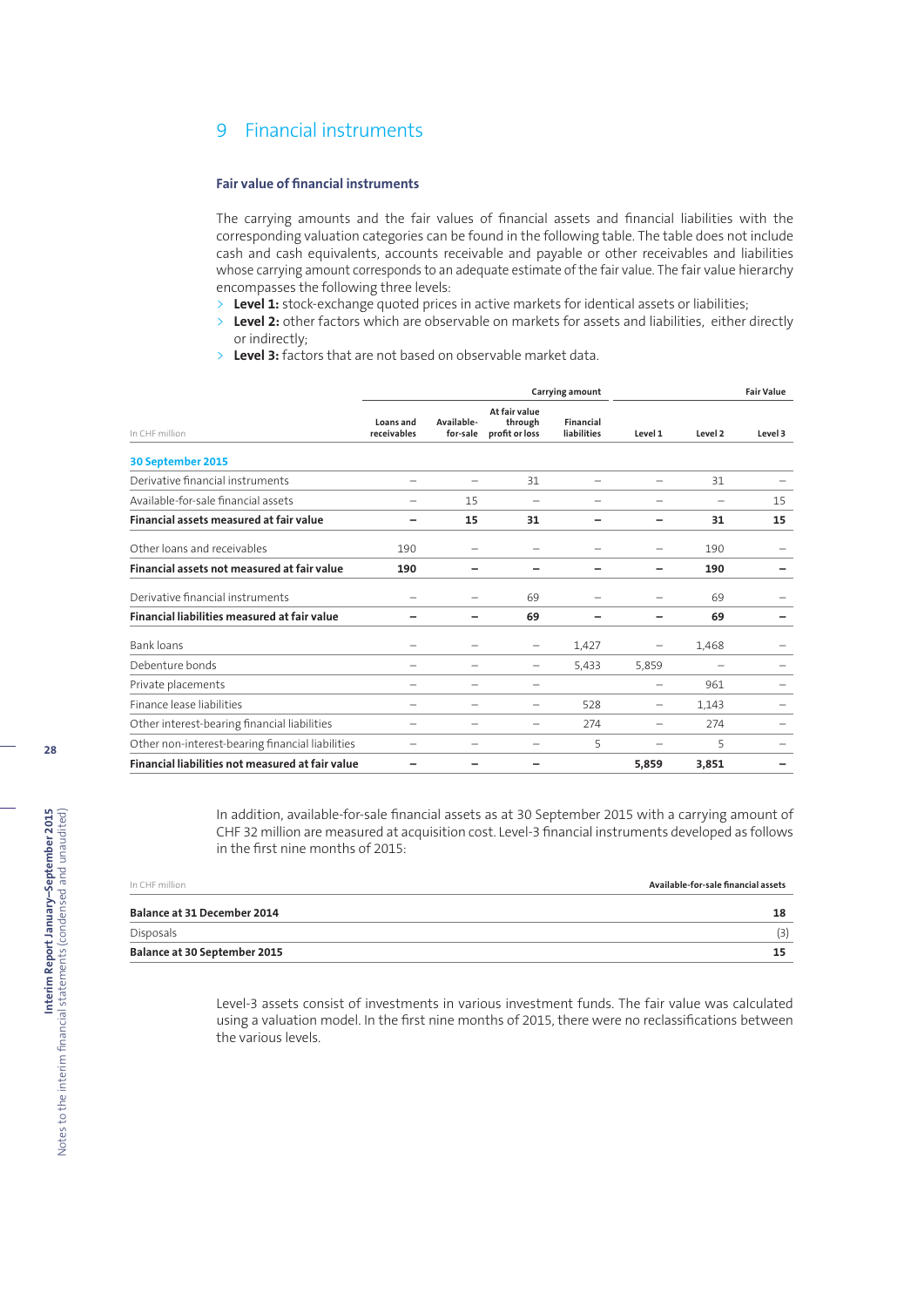## 10 Related parties

Transactions between Swisscom and various related parties in the first nine months of 2015 are similar to those explained in the consolidated financial statements for 2014.

## 11 Events after the balance sheet date

## **Approval of the interim report**

The Board of Directors of Swisscom Ltd approved the release of this interim report on 4 November 2015.

**29**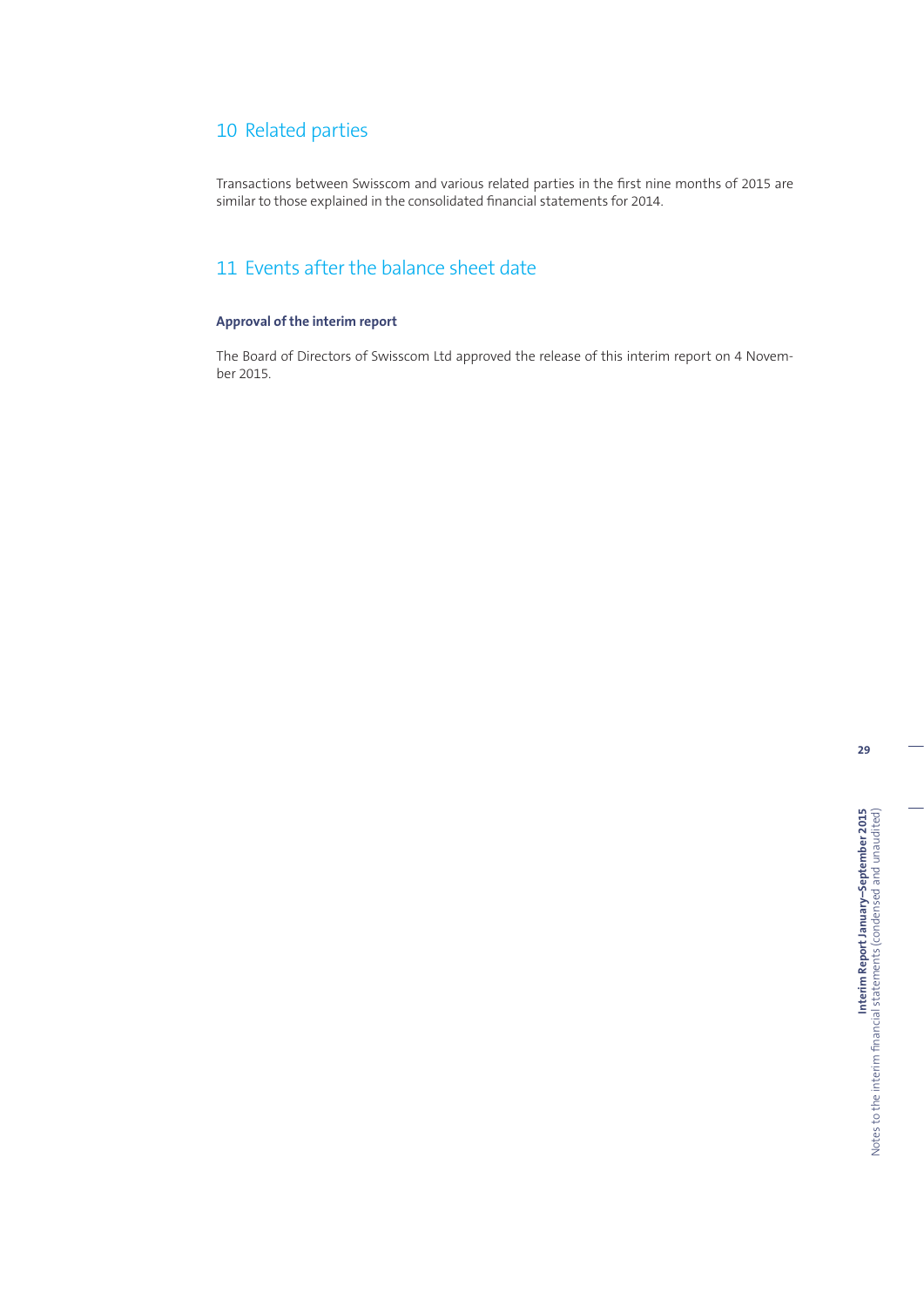# Further information

## Share information

## **Swisscom share performance indicators**

| 31.12.2014-30.9.2015                                    | <b>SIX Swiss</b><br><b>Exchange</b> |
|---------------------------------------------------------|-------------------------------------|
| Closing price at 31 December 2014, in CHF <sup>1</sup>  | 522.50                              |
| Closing price at 30 September 2015, in CHF <sup>1</sup> | 486.20                              |
| Change in %                                             | (6.9)                               |
| Year high in CHF <sup>1</sup>                           | 580.50                              |
| Year low in CHF <sup>1</sup>                            | 474.80                              |
| Total volume of traded shares                           | 27,209,668                          |
| Total turnover in CHF million                           | 14,515                              |
| Daily average of traded shares                          | 144,732                             |
| Daily average in CHF million                            |                                     |

Source: Bloomberg <sup>1</sup> paid prices

## **Share performance since IPO**

## **Share performance 1998–2015** in CHF



**30**

**Interim Report January-September 2015**<br>Further information **Interim Report January–September 2015** Further information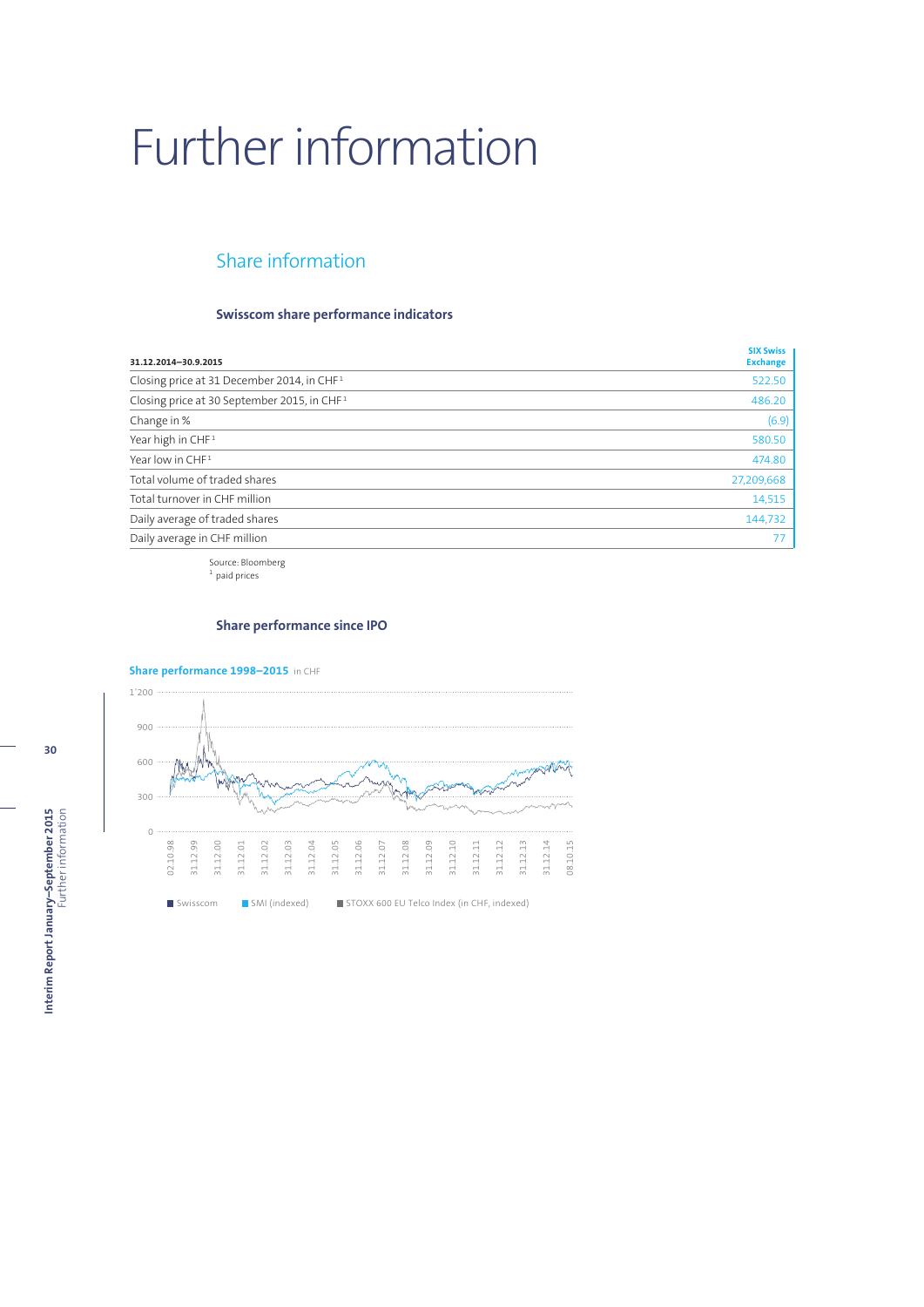### **Share information**

On 30 September 2015, the share capital consisted of 51,801,943 registered shares, the majority of which are held by the Swiss Confederation in accordance with the Telecommunications Enterprise Act (TEA). Par value per registered share is CHF 1.

At the end of September 2015, Swisscom had some 70,500 registered shareholders and around 22% unregistered shares (dispo shares).

At the Annual General Meeting on 8 April 2015, shareholders approved a gross dividend of CHF 22 per share. A total dividend amount of CHF 1,140 million was paid out on 15 April 2015.

Each share entitles the holder to one vote. Voting rights can only be exercised if the shareholder is entered in the share register of Swisscom Ltd with voting rights. The Board of Directors may refuse to enter a shareholder with voting rights if such voting rights exceed 5% of the company's share capital.

### **Financial calendar**

|  |  | 05 November 2015 |  | 2015 Third-Ouarter Results |
|--|--|------------------|--|----------------------------|
|--|--|------------------|--|----------------------------|

- > 04 February 2016 2015 Fourth-Quarter Results<br>> 06 April 2016 Annual General Meeting
	- Annual General Meeting
- > 03 May 2016 2016 First-Quarter Results
- > 18 August 2016 2016 Second-Quarter Results
- > 03 November 2016 2016 Third-Quarter Results

#### **Stock exchanges**

Swisscom shares are listed and traded on the SIX Swiss Exchange under the symbol SCMN (Securities No. 874251). In the United States, they are traded in the form of American Depositary Receipts (ADR) at a ratio of 1:10 (Over The Counter, Level 1) under the symbol SCMWY (Pink Sheet No. 69769).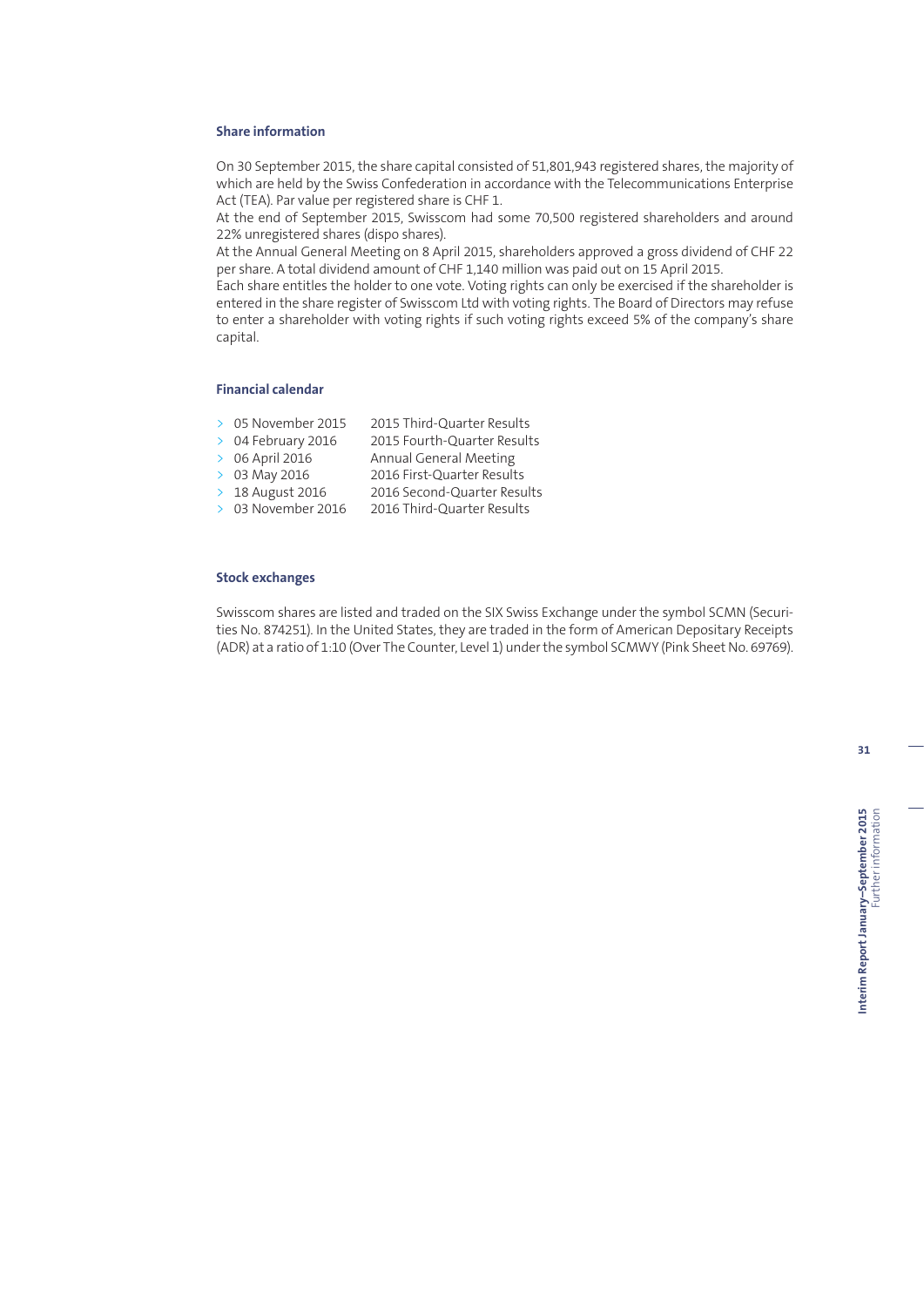# Quarterly review 2014 and 2015

| 2,821<br>2,879<br>2,929<br>3,074<br>11,703<br>2,893<br>2,893<br>8,651<br>Net revenue<br>2,865<br>Goods and services purchased<br>(552)<br>(558)<br>(583)<br>(676)<br>(2,369)<br>(568)<br>(553)<br>(533)<br>(1,654)<br>(692)<br>Personnel expense<br>(684)<br>(655)<br>(720)<br>(2,751)<br>(756)<br>(757)<br>(703)<br>(2,216)<br>(597)<br>(599)<br>(724)<br>(785)<br>Other operating expense<br>(620)<br>(2,540)<br>(609)<br>(577)<br>(1, 971)<br>Capitalised self-constructed assets<br>and other income<br>83<br>119<br>87<br>91<br>104<br>94<br>289<br>81<br>370<br>1,061<br>4,413<br><b>Operating income (EBITDA)</b><br>1,121<br>1,190<br>1,041<br>1,051<br>1,082<br>966<br>3,099<br>Depreciation and amortisation<br>(510)<br>(512)<br>(511)<br>(558)<br>(2,091)<br>(507)<br>(521)<br>(517)<br>(1, 545)<br>551<br>609<br>679<br>483<br>2,322<br>544<br>561<br>449<br>1,554<br>(61)<br>(53)<br>(51)<br>(53)<br>(218)<br>(47)<br>(49)<br>(51)<br>(147)<br>(23)<br>(11)<br>25<br>(33)<br>(42)<br>(57)<br>(6)<br>(47)<br>16<br>3<br>8<br>5<br>5<br>26<br>5<br>8<br>10<br>18<br>470<br>555<br>661<br>402<br>2,088<br>445<br>536<br>397<br>1,378<br>(45)<br>(97)<br>(122)<br>(382)<br>(94)<br>(320)<br>(118)<br>(103)<br>(123)<br>373<br>433<br>543<br>357<br>1,706<br>351<br>433<br>274<br>1,058<br>holders of Swisscom Ltd<br>369<br>355<br>351<br>274<br>430<br>540<br>1,694<br>433<br>1,058<br>3<br>$\overline{4}$<br>3<br>2<br>12<br>÷<br>7.12<br>8.30<br>10.42<br>6.85<br>32.70<br>6.78<br>8.36<br>5.29<br>Earnings per share (in CHF)<br>20.42<br><b>Net revenue</b><br>2,264<br>2,297<br>2,332<br>9,329<br>2,375<br>7,072<br>2,436<br>2,355<br>2,342<br>499<br>513<br>552<br>457<br>483<br>2,047<br>468<br>453<br>1,378<br>172<br>449<br>Other Operating Segments<br>144<br>168<br>181<br>665<br>144<br>156<br>149<br>Group Headquarters<br>$\mathbf{1}$<br>$\overline{\phantom{0}}$<br>1<br>2<br>۳<br>1<br>$\overline{\phantom{0}}$<br>1<br>(70)<br>(86)<br>(88)<br>(88)<br>(96)<br>(340)<br>(74)<br>(87)<br>(249)<br>2,821<br>2,879<br>2,929<br>3,074<br>11,703<br>2,893<br>2,893<br>8,651<br>2,865<br>Segment result before depreciation and amortisation<br>940<br>968<br>1,036<br>891<br>3,835<br>955<br>969<br>833<br>2,757<br>132<br>155<br>163<br>175<br>625<br>130<br>148<br>156<br>434<br>Other Operating Segments<br>22<br>33<br>31<br>103<br>19<br>24<br>59<br>17<br>16<br>(25)<br>(31)<br>(28)<br>(39)<br>(123)<br>(29)<br>(29)<br>(22)<br>(80)<br>(6)<br>(6)<br>(8)<br>(7)<br>(27)<br>(4)<br>(6)<br>(7)<br>(17)<br>(2)<br>$\overline{2}$<br>(4)<br>4<br>(19)<br>Reconciliation to pension cost<br>(17)<br>(18)<br>(54)<br>$\overline{\phantom{0}}$<br>1,121<br>1,190<br>1,041<br>3,099<br>1.061<br>4,413<br>1,051<br>1,082<br>966<br>Capital expenditure in property, plant and equipment and other intangible assets<br>Swisscom Switzerland<br>346<br>423<br>470<br>388<br>1,300<br>505<br>1,744<br>453<br>459<br>Fastweb<br>173<br>173<br>148<br>188<br>682<br>160<br>138<br>133<br>431<br>Other Operating Segments<br>5<br>9<br>23<br>38<br>6<br>6<br>8<br>1<br>20<br>Intersegment elimination<br>(7)<br>(9)<br>(7)<br>(5)<br>(5)<br>(5)<br>(28)<br>(4)<br>(14)<br><b>Total capital expenditure</b><br>598<br>709<br>519<br>610<br>2,436<br>549<br>593<br>595<br>1,737<br>Full-time equivalent employees at end of period<br>Swisscom Switzerland<br>15,761<br>17,176<br>15,662<br>16,375<br>16,445<br>16,445<br>16,964<br>17,062<br>17,176<br>Fastweb<br>2,373<br>2,362<br>2,378<br>2,391<br>2,391<br>2,373<br>2,377<br>2,381<br>2,381<br>Other Operating Segments<br>1,731<br>1,768<br>1,994<br>1,962<br>1,962<br>1,940<br>1,722<br>1,725<br>1,725<br>Group Headquarters<br>326<br>326<br>328<br>327<br>327<br>322<br>325<br>321<br>321<br>20,081<br>20,228<br>21,075<br>21,125<br>21,125<br>21,486<br>21,603<br>21,603<br>21,599<br>Operating free cash flow<br>496<br>640<br>401<br>684<br>334<br>390<br>1,860<br>344<br>1,429 | In CHF million, except where indicated    | 1.<br>quarter | 2.<br>quarter | 3.<br>quarter | 4.<br>quarter | 2014  | 1.<br>quarter | 2.<br>quarter | 3.<br>quarter | 4.<br>quarter | 2015  |
|-------------------------------------------------------------------------------------------------------------------------------------------------------------------------------------------------------------------------------------------------------------------------------------------------------------------------------------------------------------------------------------------------------------------------------------------------------------------------------------------------------------------------------------------------------------------------------------------------------------------------------------------------------------------------------------------------------------------------------------------------------------------------------------------------------------------------------------------------------------------------------------------------------------------------------------------------------------------------------------------------------------------------------------------------------------------------------------------------------------------------------------------------------------------------------------------------------------------------------------------------------------------------------------------------------------------------------------------------------------------------------------------------------------------------------------------------------------------------------------------------------------------------------------------------------------------------------------------------------------------------------------------------------------------------------------------------------------------------------------------------------------------------------------------------------------------------------------------------------------------------------------------------------------------------------------------------------------------------------------------------------------------------------------------------------------------------------------------------------------------------------------------------------------------------------------------------------------------------------------------------------------------------------------------------------------------------------------------------------------------------------------------------------------------------------------------------------------------------------------------------------------------------------------------------------------------------------------------------------------------------------------------------------------------------------------------------------------------------------------------------------------------------------------------------------------------------------------------------------------------------------------------------------------------------------------------------------------------------------------------------------------------------------------------------------------------------------------------------------------------------------------------------------------------------------------------------------------------------------------------------------------------------------------------------------------------------------------------------------------------------------------------------------------------------------------------------------------------------------------------------------------------------------------------------------------------------------------------------------------------------------------------------------------------------------------------------------------------------------------------------------------------------------------------------------------------------------------------------------------------------------------------------------------------------------------------------------------|-------------------------------------------|---------------|---------------|---------------|---------------|-------|---------------|---------------|---------------|---------------|-------|
|                                                                                                                                                                                                                                                                                                                                                                                                                                                                                                                                                                                                                                                                                                                                                                                                                                                                                                                                                                                                                                                                                                                                                                                                                                                                                                                                                                                                                                                                                                                                                                                                                                                                                                                                                                                                                                                                                                                                                                                                                                                                                                                                                                                                                                                                                                                                                                                                                                                                                                                                                                                                                                                                                                                                                                                                                                                                                                                                                                                                                                                                                                                                                                                                                                                                                                                                                                                                                                                                                                                                                                                                                                                                                                                                                                                                                                                                                                                                                             | Income statement                          |               |               |               |               |       |               |               |               |               |       |
|                                                                                                                                                                                                                                                                                                                                                                                                                                                                                                                                                                                                                                                                                                                                                                                                                                                                                                                                                                                                                                                                                                                                                                                                                                                                                                                                                                                                                                                                                                                                                                                                                                                                                                                                                                                                                                                                                                                                                                                                                                                                                                                                                                                                                                                                                                                                                                                                                                                                                                                                                                                                                                                                                                                                                                                                                                                                                                                                                                                                                                                                                                                                                                                                                                                                                                                                                                                                                                                                                                                                                                                                                                                                                                                                                                                                                                                                                                                                                             |                                           |               |               |               |               |       |               |               |               |               |       |
|                                                                                                                                                                                                                                                                                                                                                                                                                                                                                                                                                                                                                                                                                                                                                                                                                                                                                                                                                                                                                                                                                                                                                                                                                                                                                                                                                                                                                                                                                                                                                                                                                                                                                                                                                                                                                                                                                                                                                                                                                                                                                                                                                                                                                                                                                                                                                                                                                                                                                                                                                                                                                                                                                                                                                                                                                                                                                                                                                                                                                                                                                                                                                                                                                                                                                                                                                                                                                                                                                                                                                                                                                                                                                                                                                                                                                                                                                                                                                             |                                           |               |               |               |               |       |               |               |               |               |       |
|                                                                                                                                                                                                                                                                                                                                                                                                                                                                                                                                                                                                                                                                                                                                                                                                                                                                                                                                                                                                                                                                                                                                                                                                                                                                                                                                                                                                                                                                                                                                                                                                                                                                                                                                                                                                                                                                                                                                                                                                                                                                                                                                                                                                                                                                                                                                                                                                                                                                                                                                                                                                                                                                                                                                                                                                                                                                                                                                                                                                                                                                                                                                                                                                                                                                                                                                                                                                                                                                                                                                                                                                                                                                                                                                                                                                                                                                                                                                                             |                                           |               |               |               |               |       |               |               |               |               |       |
|                                                                                                                                                                                                                                                                                                                                                                                                                                                                                                                                                                                                                                                                                                                                                                                                                                                                                                                                                                                                                                                                                                                                                                                                                                                                                                                                                                                                                                                                                                                                                                                                                                                                                                                                                                                                                                                                                                                                                                                                                                                                                                                                                                                                                                                                                                                                                                                                                                                                                                                                                                                                                                                                                                                                                                                                                                                                                                                                                                                                                                                                                                                                                                                                                                                                                                                                                                                                                                                                                                                                                                                                                                                                                                                                                                                                                                                                                                                                                             |                                           |               |               |               |               |       |               |               |               |               |       |
|                                                                                                                                                                                                                                                                                                                                                                                                                                                                                                                                                                                                                                                                                                                                                                                                                                                                                                                                                                                                                                                                                                                                                                                                                                                                                                                                                                                                                                                                                                                                                                                                                                                                                                                                                                                                                                                                                                                                                                                                                                                                                                                                                                                                                                                                                                                                                                                                                                                                                                                                                                                                                                                                                                                                                                                                                                                                                                                                                                                                                                                                                                                                                                                                                                                                                                                                                                                                                                                                                                                                                                                                                                                                                                                                                                                                                                                                                                                                                             |                                           |               |               |               |               |       |               |               |               |               |       |
|                                                                                                                                                                                                                                                                                                                                                                                                                                                                                                                                                                                                                                                                                                                                                                                                                                                                                                                                                                                                                                                                                                                                                                                                                                                                                                                                                                                                                                                                                                                                                                                                                                                                                                                                                                                                                                                                                                                                                                                                                                                                                                                                                                                                                                                                                                                                                                                                                                                                                                                                                                                                                                                                                                                                                                                                                                                                                                                                                                                                                                                                                                                                                                                                                                                                                                                                                                                                                                                                                                                                                                                                                                                                                                                                                                                                                                                                                                                                                             |                                           |               |               |               |               |       |               |               |               |               |       |
|                                                                                                                                                                                                                                                                                                                                                                                                                                                                                                                                                                                                                                                                                                                                                                                                                                                                                                                                                                                                                                                                                                                                                                                                                                                                                                                                                                                                                                                                                                                                                                                                                                                                                                                                                                                                                                                                                                                                                                                                                                                                                                                                                                                                                                                                                                                                                                                                                                                                                                                                                                                                                                                                                                                                                                                                                                                                                                                                                                                                                                                                                                                                                                                                                                                                                                                                                                                                                                                                                                                                                                                                                                                                                                                                                                                                                                                                                                                                                             |                                           |               |               |               |               |       |               |               |               |               |       |
|                                                                                                                                                                                                                                                                                                                                                                                                                                                                                                                                                                                                                                                                                                                                                                                                                                                                                                                                                                                                                                                                                                                                                                                                                                                                                                                                                                                                                                                                                                                                                                                                                                                                                                                                                                                                                                                                                                                                                                                                                                                                                                                                                                                                                                                                                                                                                                                                                                                                                                                                                                                                                                                                                                                                                                                                                                                                                                                                                                                                                                                                                                                                                                                                                                                                                                                                                                                                                                                                                                                                                                                                                                                                                                                                                                                                                                                                                                                                                             |                                           |               |               |               |               |       |               |               |               |               |       |
|                                                                                                                                                                                                                                                                                                                                                                                                                                                                                                                                                                                                                                                                                                                                                                                                                                                                                                                                                                                                                                                                                                                                                                                                                                                                                                                                                                                                                                                                                                                                                                                                                                                                                                                                                                                                                                                                                                                                                                                                                                                                                                                                                                                                                                                                                                                                                                                                                                                                                                                                                                                                                                                                                                                                                                                                                                                                                                                                                                                                                                                                                                                                                                                                                                                                                                                                                                                                                                                                                                                                                                                                                                                                                                                                                                                                                                                                                                                                                             | <b>Operating income (EBIT)</b>            |               |               |               |               |       |               |               |               |               |       |
|                                                                                                                                                                                                                                                                                                                                                                                                                                                                                                                                                                                                                                                                                                                                                                                                                                                                                                                                                                                                                                                                                                                                                                                                                                                                                                                                                                                                                                                                                                                                                                                                                                                                                                                                                                                                                                                                                                                                                                                                                                                                                                                                                                                                                                                                                                                                                                                                                                                                                                                                                                                                                                                                                                                                                                                                                                                                                                                                                                                                                                                                                                                                                                                                                                                                                                                                                                                                                                                                                                                                                                                                                                                                                                                                                                                                                                                                                                                                                             | Net interest expense                      |               |               |               |               |       |               |               |               |               |       |
|                                                                                                                                                                                                                                                                                                                                                                                                                                                                                                                                                                                                                                                                                                                                                                                                                                                                                                                                                                                                                                                                                                                                                                                                                                                                                                                                                                                                                                                                                                                                                                                                                                                                                                                                                                                                                                                                                                                                                                                                                                                                                                                                                                                                                                                                                                                                                                                                                                                                                                                                                                                                                                                                                                                                                                                                                                                                                                                                                                                                                                                                                                                                                                                                                                                                                                                                                                                                                                                                                                                                                                                                                                                                                                                                                                                                                                                                                                                                                             | Other financial result                    |               |               |               |               |       |               |               |               |               |       |
|                                                                                                                                                                                                                                                                                                                                                                                                                                                                                                                                                                                                                                                                                                                                                                                                                                                                                                                                                                                                                                                                                                                                                                                                                                                                                                                                                                                                                                                                                                                                                                                                                                                                                                                                                                                                                                                                                                                                                                                                                                                                                                                                                                                                                                                                                                                                                                                                                                                                                                                                                                                                                                                                                                                                                                                                                                                                                                                                                                                                                                                                                                                                                                                                                                                                                                                                                                                                                                                                                                                                                                                                                                                                                                                                                                                                                                                                                                                                                             | Result of associates                      |               |               |               |               |       |               |               |               |               |       |
|                                                                                                                                                                                                                                                                                                                                                                                                                                                                                                                                                                                                                                                                                                                                                                                                                                                                                                                                                                                                                                                                                                                                                                                                                                                                                                                                                                                                                                                                                                                                                                                                                                                                                                                                                                                                                                                                                                                                                                                                                                                                                                                                                                                                                                                                                                                                                                                                                                                                                                                                                                                                                                                                                                                                                                                                                                                                                                                                                                                                                                                                                                                                                                                                                                                                                                                                                                                                                                                                                                                                                                                                                                                                                                                                                                                                                                                                                                                                                             | Income before income taxes                |               |               |               |               |       |               |               |               |               |       |
|                                                                                                                                                                                                                                                                                                                                                                                                                                                                                                                                                                                                                                                                                                                                                                                                                                                                                                                                                                                                                                                                                                                                                                                                                                                                                                                                                                                                                                                                                                                                                                                                                                                                                                                                                                                                                                                                                                                                                                                                                                                                                                                                                                                                                                                                                                                                                                                                                                                                                                                                                                                                                                                                                                                                                                                                                                                                                                                                                                                                                                                                                                                                                                                                                                                                                                                                                                                                                                                                                                                                                                                                                                                                                                                                                                                                                                                                                                                                                             | Income tax expense                        |               |               |               |               |       |               |               |               |               |       |
|                                                                                                                                                                                                                                                                                                                                                                                                                                                                                                                                                                                                                                                                                                                                                                                                                                                                                                                                                                                                                                                                                                                                                                                                                                                                                                                                                                                                                                                                                                                                                                                                                                                                                                                                                                                                                                                                                                                                                                                                                                                                                                                                                                                                                                                                                                                                                                                                                                                                                                                                                                                                                                                                                                                                                                                                                                                                                                                                                                                                                                                                                                                                                                                                                                                                                                                                                                                                                                                                                                                                                                                                                                                                                                                                                                                                                                                                                                                                                             | Net income                                |               |               |               |               |       |               |               |               |               |       |
|                                                                                                                                                                                                                                                                                                                                                                                                                                                                                                                                                                                                                                                                                                                                                                                                                                                                                                                                                                                                                                                                                                                                                                                                                                                                                                                                                                                                                                                                                                                                                                                                                                                                                                                                                                                                                                                                                                                                                                                                                                                                                                                                                                                                                                                                                                                                                                                                                                                                                                                                                                                                                                                                                                                                                                                                                                                                                                                                                                                                                                                                                                                                                                                                                                                                                                                                                                                                                                                                                                                                                                                                                                                                                                                                                                                                                                                                                                                                                             | Attributable to equity                    |               |               |               |               |       |               |               |               |               |       |
|                                                                                                                                                                                                                                                                                                                                                                                                                                                                                                                                                                                                                                                                                                                                                                                                                                                                                                                                                                                                                                                                                                                                                                                                                                                                                                                                                                                                                                                                                                                                                                                                                                                                                                                                                                                                                                                                                                                                                                                                                                                                                                                                                                                                                                                                                                                                                                                                                                                                                                                                                                                                                                                                                                                                                                                                                                                                                                                                                                                                                                                                                                                                                                                                                                                                                                                                                                                                                                                                                                                                                                                                                                                                                                                                                                                                                                                                                                                                                             |                                           |               |               |               |               |       |               |               |               |               |       |
|                                                                                                                                                                                                                                                                                                                                                                                                                                                                                                                                                                                                                                                                                                                                                                                                                                                                                                                                                                                                                                                                                                                                                                                                                                                                                                                                                                                                                                                                                                                                                                                                                                                                                                                                                                                                                                                                                                                                                                                                                                                                                                                                                                                                                                                                                                                                                                                                                                                                                                                                                                                                                                                                                                                                                                                                                                                                                                                                                                                                                                                                                                                                                                                                                                                                                                                                                                                                                                                                                                                                                                                                                                                                                                                                                                                                                                                                                                                                                             | Attributable to non-controlling interests |               |               |               |               |       |               |               |               |               |       |
|                                                                                                                                                                                                                                                                                                                                                                                                                                                                                                                                                                                                                                                                                                                                                                                                                                                                                                                                                                                                                                                                                                                                                                                                                                                                                                                                                                                                                                                                                                                                                                                                                                                                                                                                                                                                                                                                                                                                                                                                                                                                                                                                                                                                                                                                                                                                                                                                                                                                                                                                                                                                                                                                                                                                                                                                                                                                                                                                                                                                                                                                                                                                                                                                                                                                                                                                                                                                                                                                                                                                                                                                                                                                                                                                                                                                                                                                                                                                                             |                                           |               |               |               |               |       |               |               |               |               |       |
|                                                                                                                                                                                                                                                                                                                                                                                                                                                                                                                                                                                                                                                                                                                                                                                                                                                                                                                                                                                                                                                                                                                                                                                                                                                                                                                                                                                                                                                                                                                                                                                                                                                                                                                                                                                                                                                                                                                                                                                                                                                                                                                                                                                                                                                                                                                                                                                                                                                                                                                                                                                                                                                                                                                                                                                                                                                                                                                                                                                                                                                                                                                                                                                                                                                                                                                                                                                                                                                                                                                                                                                                                                                                                                                                                                                                                                                                                                                                                             |                                           |               |               |               |               |       |               |               |               |               |       |
|                                                                                                                                                                                                                                                                                                                                                                                                                                                                                                                                                                                                                                                                                                                                                                                                                                                                                                                                                                                                                                                                                                                                                                                                                                                                                                                                                                                                                                                                                                                                                                                                                                                                                                                                                                                                                                                                                                                                                                                                                                                                                                                                                                                                                                                                                                                                                                                                                                                                                                                                                                                                                                                                                                                                                                                                                                                                                                                                                                                                                                                                                                                                                                                                                                                                                                                                                                                                                                                                                                                                                                                                                                                                                                                                                                                                                                                                                                                                                             |                                           |               |               |               |               |       |               |               |               |               |       |
|                                                                                                                                                                                                                                                                                                                                                                                                                                                                                                                                                                                                                                                                                                                                                                                                                                                                                                                                                                                                                                                                                                                                                                                                                                                                                                                                                                                                                                                                                                                                                                                                                                                                                                                                                                                                                                                                                                                                                                                                                                                                                                                                                                                                                                                                                                                                                                                                                                                                                                                                                                                                                                                                                                                                                                                                                                                                                                                                                                                                                                                                                                                                                                                                                                                                                                                                                                                                                                                                                                                                                                                                                                                                                                                                                                                                                                                                                                                                                             | Swisscom Switzerland                      |               |               |               |               |       |               |               |               |               |       |
|                                                                                                                                                                                                                                                                                                                                                                                                                                                                                                                                                                                                                                                                                                                                                                                                                                                                                                                                                                                                                                                                                                                                                                                                                                                                                                                                                                                                                                                                                                                                                                                                                                                                                                                                                                                                                                                                                                                                                                                                                                                                                                                                                                                                                                                                                                                                                                                                                                                                                                                                                                                                                                                                                                                                                                                                                                                                                                                                                                                                                                                                                                                                                                                                                                                                                                                                                                                                                                                                                                                                                                                                                                                                                                                                                                                                                                                                                                                                                             | Fastweb                                   |               |               |               |               |       |               |               |               |               |       |
|                                                                                                                                                                                                                                                                                                                                                                                                                                                                                                                                                                                                                                                                                                                                                                                                                                                                                                                                                                                                                                                                                                                                                                                                                                                                                                                                                                                                                                                                                                                                                                                                                                                                                                                                                                                                                                                                                                                                                                                                                                                                                                                                                                                                                                                                                                                                                                                                                                                                                                                                                                                                                                                                                                                                                                                                                                                                                                                                                                                                                                                                                                                                                                                                                                                                                                                                                                                                                                                                                                                                                                                                                                                                                                                                                                                                                                                                                                                                                             |                                           |               |               |               |               |       |               |               |               |               |       |
|                                                                                                                                                                                                                                                                                                                                                                                                                                                                                                                                                                                                                                                                                                                                                                                                                                                                                                                                                                                                                                                                                                                                                                                                                                                                                                                                                                                                                                                                                                                                                                                                                                                                                                                                                                                                                                                                                                                                                                                                                                                                                                                                                                                                                                                                                                                                                                                                                                                                                                                                                                                                                                                                                                                                                                                                                                                                                                                                                                                                                                                                                                                                                                                                                                                                                                                                                                                                                                                                                                                                                                                                                                                                                                                                                                                                                                                                                                                                                             |                                           |               |               |               |               |       |               |               |               |               |       |
|                                                                                                                                                                                                                                                                                                                                                                                                                                                                                                                                                                                                                                                                                                                                                                                                                                                                                                                                                                                                                                                                                                                                                                                                                                                                                                                                                                                                                                                                                                                                                                                                                                                                                                                                                                                                                                                                                                                                                                                                                                                                                                                                                                                                                                                                                                                                                                                                                                                                                                                                                                                                                                                                                                                                                                                                                                                                                                                                                                                                                                                                                                                                                                                                                                                                                                                                                                                                                                                                                                                                                                                                                                                                                                                                                                                                                                                                                                                                                             | Intersegment elimination                  |               |               |               |               |       |               |               |               |               |       |
|                                                                                                                                                                                                                                                                                                                                                                                                                                                                                                                                                                                                                                                                                                                                                                                                                                                                                                                                                                                                                                                                                                                                                                                                                                                                                                                                                                                                                                                                                                                                                                                                                                                                                                                                                                                                                                                                                                                                                                                                                                                                                                                                                                                                                                                                                                                                                                                                                                                                                                                                                                                                                                                                                                                                                                                                                                                                                                                                                                                                                                                                                                                                                                                                                                                                                                                                                                                                                                                                                                                                                                                                                                                                                                                                                                                                                                                                                                                                                             | Total net revenue                         |               |               |               |               |       |               |               |               |               |       |
|                                                                                                                                                                                                                                                                                                                                                                                                                                                                                                                                                                                                                                                                                                                                                                                                                                                                                                                                                                                                                                                                                                                                                                                                                                                                                                                                                                                                                                                                                                                                                                                                                                                                                                                                                                                                                                                                                                                                                                                                                                                                                                                                                                                                                                                                                                                                                                                                                                                                                                                                                                                                                                                                                                                                                                                                                                                                                                                                                                                                                                                                                                                                                                                                                                                                                                                                                                                                                                                                                                                                                                                                                                                                                                                                                                                                                                                                                                                                                             |                                           |               |               |               |               |       |               |               |               |               |       |
|                                                                                                                                                                                                                                                                                                                                                                                                                                                                                                                                                                                                                                                                                                                                                                                                                                                                                                                                                                                                                                                                                                                                                                                                                                                                                                                                                                                                                                                                                                                                                                                                                                                                                                                                                                                                                                                                                                                                                                                                                                                                                                                                                                                                                                                                                                                                                                                                                                                                                                                                                                                                                                                                                                                                                                                                                                                                                                                                                                                                                                                                                                                                                                                                                                                                                                                                                                                                                                                                                                                                                                                                                                                                                                                                                                                                                                                                                                                                                             | Swisscom Switzerland                      |               |               |               |               |       |               |               |               |               |       |
|                                                                                                                                                                                                                                                                                                                                                                                                                                                                                                                                                                                                                                                                                                                                                                                                                                                                                                                                                                                                                                                                                                                                                                                                                                                                                                                                                                                                                                                                                                                                                                                                                                                                                                                                                                                                                                                                                                                                                                                                                                                                                                                                                                                                                                                                                                                                                                                                                                                                                                                                                                                                                                                                                                                                                                                                                                                                                                                                                                                                                                                                                                                                                                                                                                                                                                                                                                                                                                                                                                                                                                                                                                                                                                                                                                                                                                                                                                                                                             | Fastweb                                   |               |               |               |               |       |               |               |               |               |       |
|                                                                                                                                                                                                                                                                                                                                                                                                                                                                                                                                                                                                                                                                                                                                                                                                                                                                                                                                                                                                                                                                                                                                                                                                                                                                                                                                                                                                                                                                                                                                                                                                                                                                                                                                                                                                                                                                                                                                                                                                                                                                                                                                                                                                                                                                                                                                                                                                                                                                                                                                                                                                                                                                                                                                                                                                                                                                                                                                                                                                                                                                                                                                                                                                                                                                                                                                                                                                                                                                                                                                                                                                                                                                                                                                                                                                                                                                                                                                                             |                                           |               |               |               |               |       |               |               |               |               |       |
|                                                                                                                                                                                                                                                                                                                                                                                                                                                                                                                                                                                                                                                                                                                                                                                                                                                                                                                                                                                                                                                                                                                                                                                                                                                                                                                                                                                                                                                                                                                                                                                                                                                                                                                                                                                                                                                                                                                                                                                                                                                                                                                                                                                                                                                                                                                                                                                                                                                                                                                                                                                                                                                                                                                                                                                                                                                                                                                                                                                                                                                                                                                                                                                                                                                                                                                                                                                                                                                                                                                                                                                                                                                                                                                                                                                                                                                                                                                                                             | Group Headquarters                        |               |               |               |               |       |               |               |               |               |       |
|                                                                                                                                                                                                                                                                                                                                                                                                                                                                                                                                                                                                                                                                                                                                                                                                                                                                                                                                                                                                                                                                                                                                                                                                                                                                                                                                                                                                                                                                                                                                                                                                                                                                                                                                                                                                                                                                                                                                                                                                                                                                                                                                                                                                                                                                                                                                                                                                                                                                                                                                                                                                                                                                                                                                                                                                                                                                                                                                                                                                                                                                                                                                                                                                                                                                                                                                                                                                                                                                                                                                                                                                                                                                                                                                                                                                                                                                                                                                                             | Intersegment elimination                  |               |               |               |               |       |               |               |               |               |       |
|                                                                                                                                                                                                                                                                                                                                                                                                                                                                                                                                                                                                                                                                                                                                                                                                                                                                                                                                                                                                                                                                                                                                                                                                                                                                                                                                                                                                                                                                                                                                                                                                                                                                                                                                                                                                                                                                                                                                                                                                                                                                                                                                                                                                                                                                                                                                                                                                                                                                                                                                                                                                                                                                                                                                                                                                                                                                                                                                                                                                                                                                                                                                                                                                                                                                                                                                                                                                                                                                                                                                                                                                                                                                                                                                                                                                                                                                                                                                                             |                                           |               |               |               |               |       |               |               |               |               |       |
|                                                                                                                                                                                                                                                                                                                                                                                                                                                                                                                                                                                                                                                                                                                                                                                                                                                                                                                                                                                                                                                                                                                                                                                                                                                                                                                                                                                                                                                                                                                                                                                                                                                                                                                                                                                                                                                                                                                                                                                                                                                                                                                                                                                                                                                                                                                                                                                                                                                                                                                                                                                                                                                                                                                                                                                                                                                                                                                                                                                                                                                                                                                                                                                                                                                                                                                                                                                                                                                                                                                                                                                                                                                                                                                                                                                                                                                                                                                                                             | Total segment result (EBITDA)             |               |               |               |               |       |               |               |               |               |       |
|                                                                                                                                                                                                                                                                                                                                                                                                                                                                                                                                                                                                                                                                                                                                                                                                                                                                                                                                                                                                                                                                                                                                                                                                                                                                                                                                                                                                                                                                                                                                                                                                                                                                                                                                                                                                                                                                                                                                                                                                                                                                                                                                                                                                                                                                                                                                                                                                                                                                                                                                                                                                                                                                                                                                                                                                                                                                                                                                                                                                                                                                                                                                                                                                                                                                                                                                                                                                                                                                                                                                                                                                                                                                                                                                                                                                                                                                                                                                                             |                                           |               |               |               |               |       |               |               |               |               |       |
|                                                                                                                                                                                                                                                                                                                                                                                                                                                                                                                                                                                                                                                                                                                                                                                                                                                                                                                                                                                                                                                                                                                                                                                                                                                                                                                                                                                                                                                                                                                                                                                                                                                                                                                                                                                                                                                                                                                                                                                                                                                                                                                                                                                                                                                                                                                                                                                                                                                                                                                                                                                                                                                                                                                                                                                                                                                                                                                                                                                                                                                                                                                                                                                                                                                                                                                                                                                                                                                                                                                                                                                                                                                                                                                                                                                                                                                                                                                                                             |                                           |               |               |               |               |       |               |               |               |               |       |
|                                                                                                                                                                                                                                                                                                                                                                                                                                                                                                                                                                                                                                                                                                                                                                                                                                                                                                                                                                                                                                                                                                                                                                                                                                                                                                                                                                                                                                                                                                                                                                                                                                                                                                                                                                                                                                                                                                                                                                                                                                                                                                                                                                                                                                                                                                                                                                                                                                                                                                                                                                                                                                                                                                                                                                                                                                                                                                                                                                                                                                                                                                                                                                                                                                                                                                                                                                                                                                                                                                                                                                                                                                                                                                                                                                                                                                                                                                                                                             |                                           |               |               |               |               |       |               |               |               |               |       |
|                                                                                                                                                                                                                                                                                                                                                                                                                                                                                                                                                                                                                                                                                                                                                                                                                                                                                                                                                                                                                                                                                                                                                                                                                                                                                                                                                                                                                                                                                                                                                                                                                                                                                                                                                                                                                                                                                                                                                                                                                                                                                                                                                                                                                                                                                                                                                                                                                                                                                                                                                                                                                                                                                                                                                                                                                                                                                                                                                                                                                                                                                                                                                                                                                                                                                                                                                                                                                                                                                                                                                                                                                                                                                                                                                                                                                                                                                                                                                             |                                           |               |               |               |               |       |               |               |               |               |       |
|                                                                                                                                                                                                                                                                                                                                                                                                                                                                                                                                                                                                                                                                                                                                                                                                                                                                                                                                                                                                                                                                                                                                                                                                                                                                                                                                                                                                                                                                                                                                                                                                                                                                                                                                                                                                                                                                                                                                                                                                                                                                                                                                                                                                                                                                                                                                                                                                                                                                                                                                                                                                                                                                                                                                                                                                                                                                                                                                                                                                                                                                                                                                                                                                                                                                                                                                                                                                                                                                                                                                                                                                                                                                                                                                                                                                                                                                                                                                                             |                                           |               |               |               |               |       |               |               |               |               |       |
|                                                                                                                                                                                                                                                                                                                                                                                                                                                                                                                                                                                                                                                                                                                                                                                                                                                                                                                                                                                                                                                                                                                                                                                                                                                                                                                                                                                                                                                                                                                                                                                                                                                                                                                                                                                                                                                                                                                                                                                                                                                                                                                                                                                                                                                                                                                                                                                                                                                                                                                                                                                                                                                                                                                                                                                                                                                                                                                                                                                                                                                                                                                                                                                                                                                                                                                                                                                                                                                                                                                                                                                                                                                                                                                                                                                                                                                                                                                                                             |                                           |               |               |               |               |       |               |               |               |               |       |
|                                                                                                                                                                                                                                                                                                                                                                                                                                                                                                                                                                                                                                                                                                                                                                                                                                                                                                                                                                                                                                                                                                                                                                                                                                                                                                                                                                                                                                                                                                                                                                                                                                                                                                                                                                                                                                                                                                                                                                                                                                                                                                                                                                                                                                                                                                                                                                                                                                                                                                                                                                                                                                                                                                                                                                                                                                                                                                                                                                                                                                                                                                                                                                                                                                                                                                                                                                                                                                                                                                                                                                                                                                                                                                                                                                                                                                                                                                                                                             |                                           |               |               |               |               |       |               |               |               |               |       |
|                                                                                                                                                                                                                                                                                                                                                                                                                                                                                                                                                                                                                                                                                                                                                                                                                                                                                                                                                                                                                                                                                                                                                                                                                                                                                                                                                                                                                                                                                                                                                                                                                                                                                                                                                                                                                                                                                                                                                                                                                                                                                                                                                                                                                                                                                                                                                                                                                                                                                                                                                                                                                                                                                                                                                                                                                                                                                                                                                                                                                                                                                                                                                                                                                                                                                                                                                                                                                                                                                                                                                                                                                                                                                                                                                                                                                                                                                                                                                             |                                           |               |               |               |               |       |               |               |               |               |       |
|                                                                                                                                                                                                                                                                                                                                                                                                                                                                                                                                                                                                                                                                                                                                                                                                                                                                                                                                                                                                                                                                                                                                                                                                                                                                                                                                                                                                                                                                                                                                                                                                                                                                                                                                                                                                                                                                                                                                                                                                                                                                                                                                                                                                                                                                                                                                                                                                                                                                                                                                                                                                                                                                                                                                                                                                                                                                                                                                                                                                                                                                                                                                                                                                                                                                                                                                                                                                                                                                                                                                                                                                                                                                                                                                                                                                                                                                                                                                                             |                                           |               |               |               |               |       |               |               |               |               |       |
|                                                                                                                                                                                                                                                                                                                                                                                                                                                                                                                                                                                                                                                                                                                                                                                                                                                                                                                                                                                                                                                                                                                                                                                                                                                                                                                                                                                                                                                                                                                                                                                                                                                                                                                                                                                                                                                                                                                                                                                                                                                                                                                                                                                                                                                                                                                                                                                                                                                                                                                                                                                                                                                                                                                                                                                                                                                                                                                                                                                                                                                                                                                                                                                                                                                                                                                                                                                                                                                                                                                                                                                                                                                                                                                                                                                                                                                                                                                                                             |                                           |               |               |               |               |       |               |               |               |               |       |
|                                                                                                                                                                                                                                                                                                                                                                                                                                                                                                                                                                                                                                                                                                                                                                                                                                                                                                                                                                                                                                                                                                                                                                                                                                                                                                                                                                                                                                                                                                                                                                                                                                                                                                                                                                                                                                                                                                                                                                                                                                                                                                                                                                                                                                                                                                                                                                                                                                                                                                                                                                                                                                                                                                                                                                                                                                                                                                                                                                                                                                                                                                                                                                                                                                                                                                                                                                                                                                                                                                                                                                                                                                                                                                                                                                                                                                                                                                                                                             |                                           |               |               |               |               |       |               |               |               |               |       |
|                                                                                                                                                                                                                                                                                                                                                                                                                                                                                                                                                                                                                                                                                                                                                                                                                                                                                                                                                                                                                                                                                                                                                                                                                                                                                                                                                                                                                                                                                                                                                                                                                                                                                                                                                                                                                                                                                                                                                                                                                                                                                                                                                                                                                                                                                                                                                                                                                                                                                                                                                                                                                                                                                                                                                                                                                                                                                                                                                                                                                                                                                                                                                                                                                                                                                                                                                                                                                                                                                                                                                                                                                                                                                                                                                                                                                                                                                                                                                             |                                           |               |               |               |               |       |               |               |               |               |       |
|                                                                                                                                                                                                                                                                                                                                                                                                                                                                                                                                                                                                                                                                                                                                                                                                                                                                                                                                                                                                                                                                                                                                                                                                                                                                                                                                                                                                                                                                                                                                                                                                                                                                                                                                                                                                                                                                                                                                                                                                                                                                                                                                                                                                                                                                                                                                                                                                                                                                                                                                                                                                                                                                                                                                                                                                                                                                                                                                                                                                                                                                                                                                                                                                                                                                                                                                                                                                                                                                                                                                                                                                                                                                                                                                                                                                                                                                                                                                                             | Total full-time equivalent employees      |               |               |               |               |       |               |               |               |               |       |
|                                                                                                                                                                                                                                                                                                                                                                                                                                                                                                                                                                                                                                                                                                                                                                                                                                                                                                                                                                                                                                                                                                                                                                                                                                                                                                                                                                                                                                                                                                                                                                                                                                                                                                                                                                                                                                                                                                                                                                                                                                                                                                                                                                                                                                                                                                                                                                                                                                                                                                                                                                                                                                                                                                                                                                                                                                                                                                                                                                                                                                                                                                                                                                                                                                                                                                                                                                                                                                                                                                                                                                                                                                                                                                                                                                                                                                                                                                                                                             |                                           |               |               |               |               |       |               |               |               |               |       |
|                                                                                                                                                                                                                                                                                                                                                                                                                                                                                                                                                                                                                                                                                                                                                                                                                                                                                                                                                                                                                                                                                                                                                                                                                                                                                                                                                                                                                                                                                                                                                                                                                                                                                                                                                                                                                                                                                                                                                                                                                                                                                                                                                                                                                                                                                                                                                                                                                                                                                                                                                                                                                                                                                                                                                                                                                                                                                                                                                                                                                                                                                                                                                                                                                                                                                                                                                                                                                                                                                                                                                                                                                                                                                                                                                                                                                                                                                                                                                             | Net debt                                  | 7,676         | 8,502         | 8,398         | 8,120         | 8,120 | 7,895         | 8,760         | 8,320         |               | 8,320 |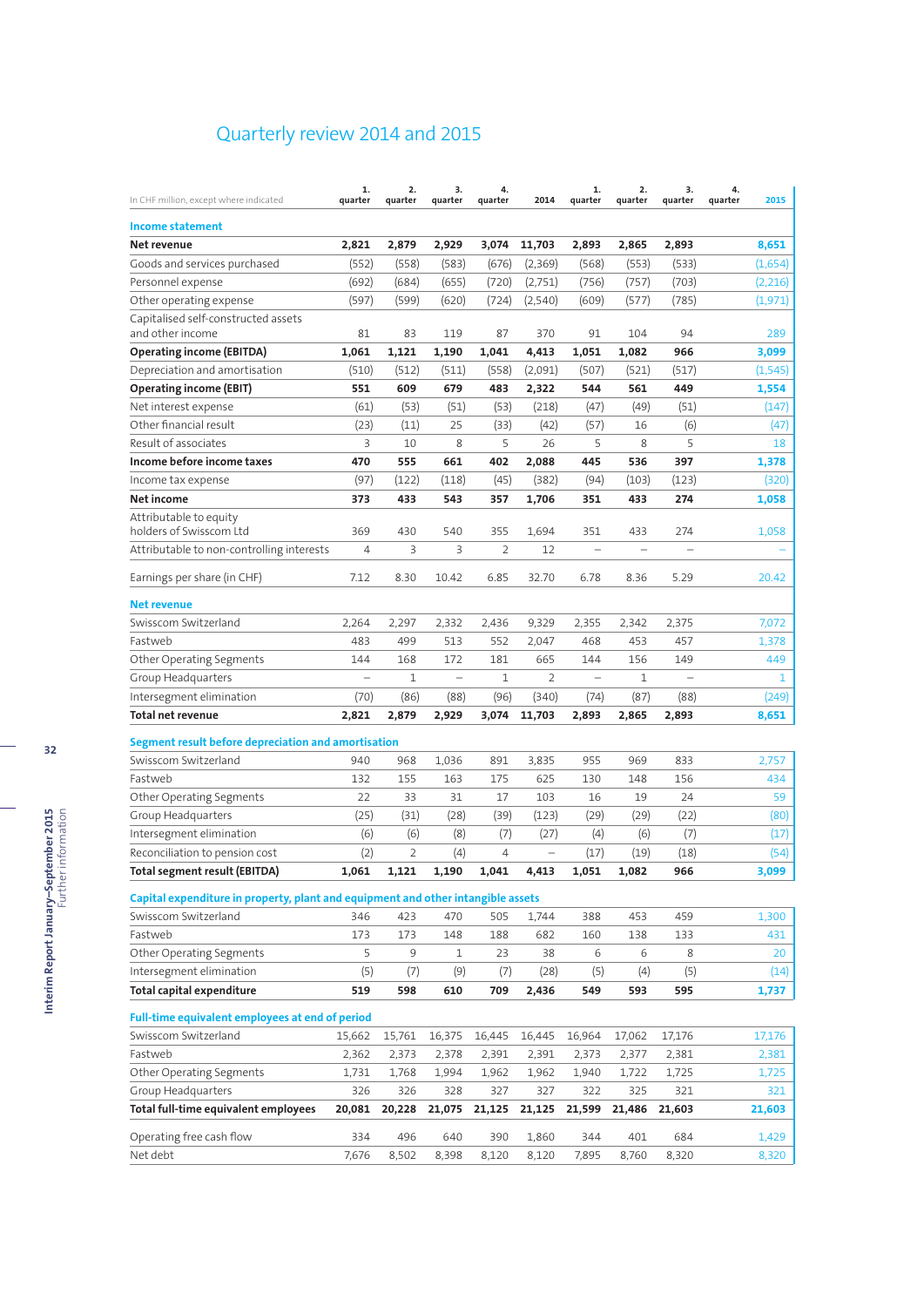| In CHF million, except where indicated                    | 1.<br>quarter | 2.<br>quarter | 3.<br>quarter | 4.<br>quarter | 2014    | 1.<br>quarter            | 2.<br>quarter | 3.<br>quarter | 4.<br>quarter | 2015  |
|-----------------------------------------------------------|---------------|---------------|---------------|---------------|---------|--------------------------|---------------|---------------|---------------|-------|
| <b>Swisscom Switzerland</b><br><b>Revenue and results</b> |               |               |               |               |         |                          |               |               |               |       |
| <b>Residential Customers</b>                              | 435           | 448           | 465           | 447           | 1,795   | 438                      | 449           | 461           |               | 1,348 |
| Small and Medium-Sized Enterprises                        | 103           | 107           | 104           | 105           | 419     | 101                      | 102           | 102           |               | 305   |
| <b>Enterprise Customers</b>                               | 135           | 141           | 142           | 144           | 562     | 132                      | 140           | 140           |               | 412   |
| Revenue mobile single subscription                        | 673           | 696           | 711           | 696           | 2,776   | 671                      | 691           | 703           |               | 2,065 |
| <b>Residential Customers</b>                              | 257           | 245           | 233           | 226           | 961     | 207                      | 191           | 185           |               | 583   |
| Small and Medium-Sized Enterprises                        | 115           | 111           | 109           | 107           | 442     | 106                      | 103           | 103           |               | 312   |
| Enterprise Customers                                      | 143           | 141           | 139           | 141           | 564     | 139                      | 141           | 140           |               | 420   |
| Revenue fixed-line single subscription                    | 515           | 497           | 481           | 474           | 1,967   | 452                      | 435           | 428           |               | 1,315 |
| <b>Residential Customers</b>                              | 381           | 408           | 430           | 449           | 1,668   | 461                      | 476           | 497           |               | 1,434 |
| Small and Medium-Sized Enterprises                        | 58            | 62            | 66            | 67            | 253     | 69                       | 71            | 73            |               | 213   |
| Revenue bundles                                           | 439           | 470           | 496           | 516           | 1,921   | 530                      | 547           | 570           |               | 1,647 |
| Total revenue single subscription                         |               |               |               |               |         |                          |               |               |               |       |
| and bundles                                               | 1,627         | 1,663         | 1,688         | 1,686         | 6,664   | 1,653                    | 1,673         | 1,701         |               | 5,027 |
| Solution business                                         | 249           | 261           | 245           | 263           | 1,018   | 261                      | 260           | 254           |               | 775   |
| Hardware sold                                             | 138           | 121           | 132           | 198           | 589     | 148                      | 128           | 124           |               | 400   |
| Wholesale                                                 | 145           | 139           | 144           | 142           | 570     | 148                      | 140           | 145           |               | 433   |
| Revenue other                                             | 87            | 93            | 105           | 127           | 412     | 126                      | 124           | 134           |               | 384   |
| <b>Revenue from external customers</b>                    | 2,246         | 2,277         | 2,314         | 2,416         | 9,253   | 2,336                    | 2,325         | 2,358         |               | 7,019 |
| <b>Residential Customers</b>                              | 1,202         | 1,225         | 1,256         | 1,323         | 5,006   | 1,252                    | 1,247         | 1,267         |               | 3,766 |
| Small and Medium-Sized Enterprises                        | 314           | 319           | 327           | 341           | 1,301   | 320                      | 332           | 344           |               | 996   |
| <b>Enterprise Customers</b>                               | 578           | 586           | 580           | 600           | 2,344   | 607                      | 598           | 594           |               | 1,799 |
| Wholesale                                                 | 145           | 139           | 144           | 142           | 570     | 148                      | 140           | 145           |               | 433   |
| IT, Network & Innovation                                  | 7             | 8             | 7             | 10            | 32      | 9                        | 8             | 8             |               | 25    |
| Revenue from external customers                           | 2,246         | 2,277         | 2,314         | 2,416         | 9,253   | 2,336                    | 2,325         | 2,358         |               | 7,019 |
|                                                           |               |               |               |               |         |                          |               |               |               |       |
| Segment result before depreciation and amortisation       |               |               |               |               |         |                          |               |               |               |       |
| <b>Residential Customers</b>                              | 710           | 716           | 731           | 688           | 2,845   | 730                      | 742           | 756           |               | 2,228 |
| Small and Medium-Sized Enterprises                        | 226           | 233           | 233           | 223           | 915     | 217                      | 232           | 239           |               | 688   |
| <b>Enterprise Customers</b>                               | 223           | 233           | 243           | 243           | 942     | 219                      | 226           | 237           |               | 682   |
| Wholesale                                                 | 95            | 92            | 98            | 96            | 381     | 101                      | 92            | (86)          |               | 107   |
| IT, Network & Innovation                                  | (314)         | (306)         | (270)         | (357)         | (1,247) | (312)                    | (323)         | (312)         |               | (947) |
| Intersegment elimination                                  |               |               | 1             | (2)           | (1)     | $\overline{\phantom{0}}$ |               | (1)           |               | (1)   |
| Segment result (EBITDA)                                   | 940           | 968           | 1,036         | 891           | 3,835   | 955                      | 969           | 833           |               | 2,757 |
| Margin as % of net revenue                                | 41.5          | 42.1          | 44.4          | 36.6          | 41.1    | 40.6                     | 41.4          | 35.1          |               | 39.0  |
| <b>Fastweb, in EUR million</b>                            |               |               |               |               |         |                          |               |               |               |       |
| <b>Residential Customers</b>                              | 188           | 188           | 187           | 190           | 753     | 193                      | 196           | 196           |               | 585   |
| Corporate Business                                        | 177           | 188           | 202           | 222           | 789     | 191                      | 200           | 193           |               | 584   |
| Wholesale hubbing                                         | 7             | 7             | 7             | 7             | 28      | 7                        | 7             | 6             |               | 20    |
| Wholesale other                                           | 23            | 26            | 28            | 38            | 115     | 37                       | 29            | 28            |               | 94    |
| <b>Revenue from external customers</b>                    | 395           | 409           | 424           | 457           | 1,685   | 428                      | 432           | 423           |               | 1,283 |
| Segment result (EBITDA)                                   | 108           | 128           | 134           | 145           | 515     | 120                      | 140           | 145           |               | 405   |
| Margin as % of net revenue                                | 27.3          | 31.3          | 31.6          | 31.7          | 30.5    | 28.0                     | 32.4          | 34.3          |               | 31.6  |
| Capital expenditure                                       | 142           | 142           | 122           | 156           | 562     | 147                      | 132           | 124           |               | 403   |
| Broadband access lines in thousand                        | 1,984         | 1,994         | 2,016         | 2,072         | 2,072   | 2,124                    | 2,157         | 2,172         |               | 2,172 |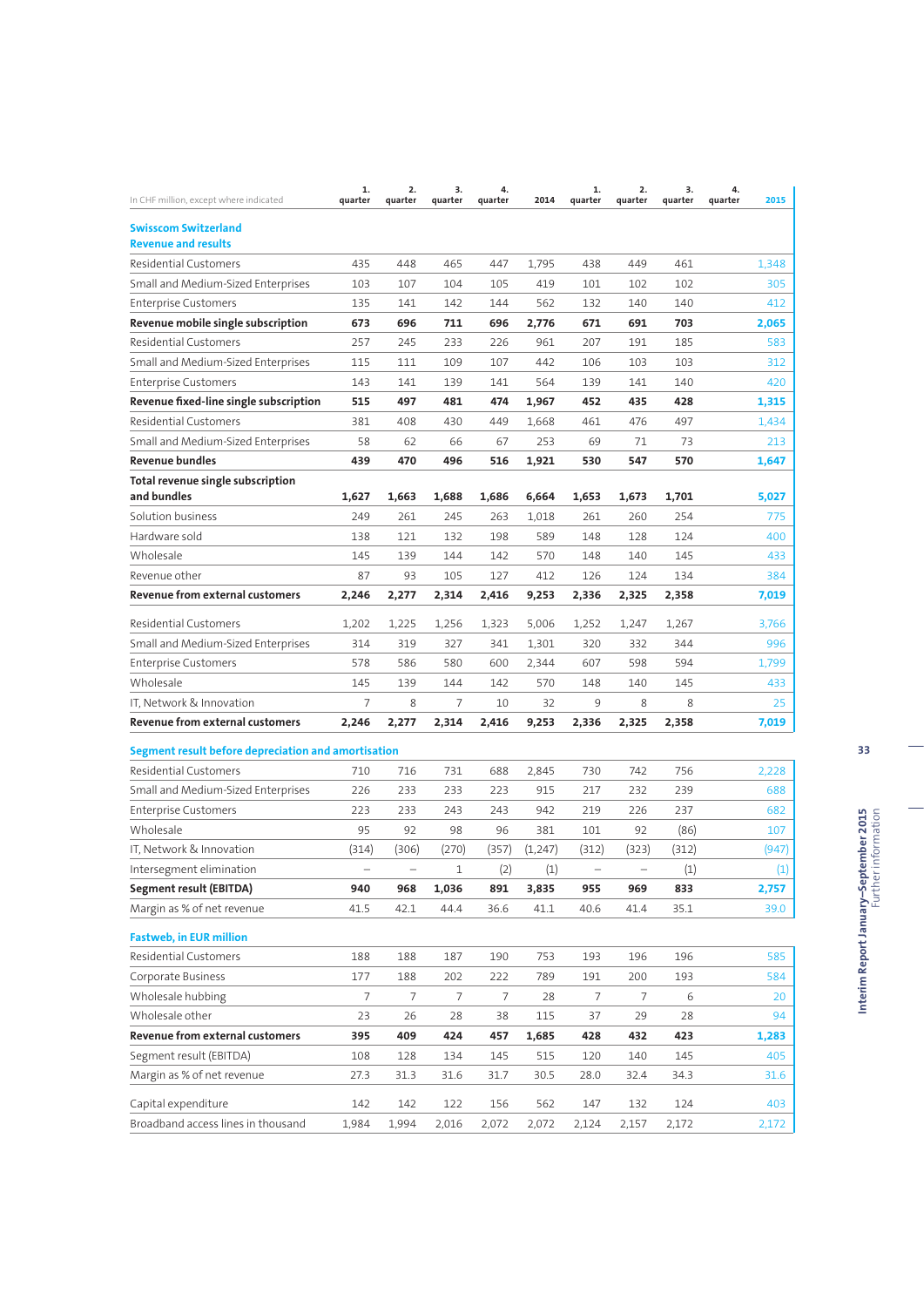| In thousand, except where indicated                    | 1.<br>quarter | 2.<br>quarter | 3.<br>quarter | 4.<br>quarter | 2014   | 1.<br>quarter | $\overline{2}$ .<br>quarter | 3.<br>quarter | 4.<br>2015<br>quarter |
|--------------------------------------------------------|---------------|---------------|---------------|---------------|--------|---------------|-----------------------------|---------------|-----------------------|
| <b>Swisscom Switzerland</b><br><b>Operational data</b> |               |               |               |               |        |               |                             |               |                       |
| <b>Access lines</b>                                    |               |               |               |               |        |               |                             |               |                       |
| Single subscriptions                                   | 2,007         | 1,948         | 1,902         | 1,840         | 1,840  | 1,763         | 1,695                       | 1,632         | 1,632                 |
| <b>Bundles</b>                                         | 849           | 882           | 909           | 938           | 938    | 972           | 1,002                       | 1,027         | 1,027                 |
| <b>Fixed access lines</b>                              | 2,856         | 2,830         | 2,811         | 2,778         | 2,778  | 2,735         | 2,697                       | 2,659         | 2,659                 |
| Single subscriptions                                   | 773           | 745           | 718           | 681           | 681    | 650           | 615                         | 581           | 581                   |
| <b>Bundles</b>                                         | 1,060         | 1,110         | 1,154         | 1,209         | 1,209  | 1,258         | 1,307                       | 1,356         | 1,356                 |
| <b>Broadband access lines retail</b>                   | 1,833         | 1,855         | 1,872         | 1,890         | 1,890  | 1,908         | 1,922                       | 1,937         | 1,937                 |
| Single subscriptions                                   | 271           | 259           | 246           | 218           | 218    | 200           | 182                         | 165           | 165                   |
| <b>Bundles</b>                                         | 781           | 832           | 879           | 947           | 947    | 1,001         | 1,056                       | 1,110         | 1,110                 |
| <b>Swisscom TV access lines</b>                        | 1,052         | 1,091         | 1,125         | 1,165         | 1,165  | 1,201         | 1,238                       | 1,275         | 1,275                 |
| Prepaid single subscriptions                           | 2,173         | 2,165         | 2,165         | 2,163         | 2,163  | 2,149         | 2,131                       | 2,125         | 2,125                 |
| Postpaid single subscriptions                          | 3,812         | 3,828         | 3,850         | 3,872         | 3,872  | 3,888         | 3,910                       | 3,920         | 3,920                 |
| Mobile access lines single subscriptions               | 5,985         | 5,993         | 6,015         | 6,035         | 6,035  | 6,037         | 6,041                       | 6,045         | 6,045                 |
| <b>Bundles</b>                                         | 444           | 467           | 484           | 505           | 505    | 531           | 551                         | 573           | 573                   |
| <b>Mobile access lines</b>                             | 6,429         | 6,460         | 6,499         | 6,540         | 6,540  | 6,568         | 6,592                       | 6,618         | 6,618                 |
| Revenue generating units (RGU)                         | 12,170        | 12,236        | 12,307        | 12,373        | 12,373 | 12,412        | 12,449                      | 12.489        | 12,489                |
| Broadband access lines wholesale                       | 221           | 224           | 241           | 262           | 262    | 278           | 291                         | 301           | 301                   |
| Unbundled fixed access lines                           | 241           | 228           | 204           | 180           | 180    | 162           | 150                         | 139           | 139                   |
| <b>Bundles</b>                                         |               |               |               |               |        |               |                             |               |                       |
| 2Play bundles                                          | 287           | 294           | 302           | 304           | 304    | 302           | 301                         | 301           | 301                   |
| 3Play bundles                                          | 555           | 584           | 609           | 646           | 646    | 680           | 712                         | 741           | 741                   |
| 4Play bundles                                          | 218           | 231           | 242           | 255           | 255    | 266           | 278                         | 291           | 291                   |
| nPlay bundles                                          |               | 1             | 1             | 4             | 4      | 10            | 16                          | 23            | 23                    |
| <b>Total bundles</b>                                   | 1,060         | 1,110         | 1,154         | 1,209         | 1,209  | 1,258         | 1,307                       | 1,356         | 1,356                 |
| <b>Swisscom Group</b>                                  |               |               |               |               |        |               |                             |               |                       |
| <b>Information by geographical regions</b>             |               |               |               |               |        |               |                             |               |                       |
| Net revenue in Switzerland                             | 2,323         | 2,361         | 2,401         | 2,501         | 9,586  | 2,407         | 2,395                       | 2,431         | 7,233                 |
| Net revenue in other countries                         | 498           | 518           | 528           | 573           | 2,117  | 486           | 470                         | 462           | 1,418                 |
| <b>Total net revenue</b>                               | 2,821         | 2,879         | 2,929         | 3,074         | 11,703 | 2,893         | 2,865                       | 2,893         | 8,651                 |
| EBITDA in Switzerland                                  | 924           | 966           | 1,028         | 870           | 3,788  | 914           | 932                         | 804           | 2,650                 |
| EBITDA in other countries                              | 137           | 155           | 162           | 171           | 625    | 137           | 150                         | 162           | 449                   |
| <b>Total EBITDA</b>                                    | 1,061         | 1,121         | 1,190         | 1,041         | 4,413  | 1,051         | 1,082                       | 966           | 3,099                 |
| Capital expenditure in Switzerland                     | 345           | 424           | 463           | 519           | 1,751  | 388           | 454                         | 460           | 1,302                 |
| Capital expenditure in other countries                 | 174           | 174           | 147           | 190           | 685    | 161           | 139                         | 135           | 435                   |
| <b>Total capital expenditure</b>                       | 519           | 598           | 610           | 709           | 2,436  | 549           | 593                         | 595           | 1,737                 |
| Full-time equivalent employees<br>in Switzerland       | 17,395        | 17,545        | 18,220        | 18,272        | 18,272 | 18,776        | 18,828                      | 18,936        | 18,936                |
| Full-time equivalent employees                         |               |               |               |               |        |               |                             |               |                       |
| in other countries                                     | 2,686         | 2,683         | 2,855         | 2,853         | 2,853  | 2,823         | 2,658                       | 2,667         | 2,667                 |
| Total full-time equivalent employees                   | 20,081        | 20,228        | 21,075        | 21,125        | 21,125 | 21,599        | 21,486                      | 21,603        | 21,603                |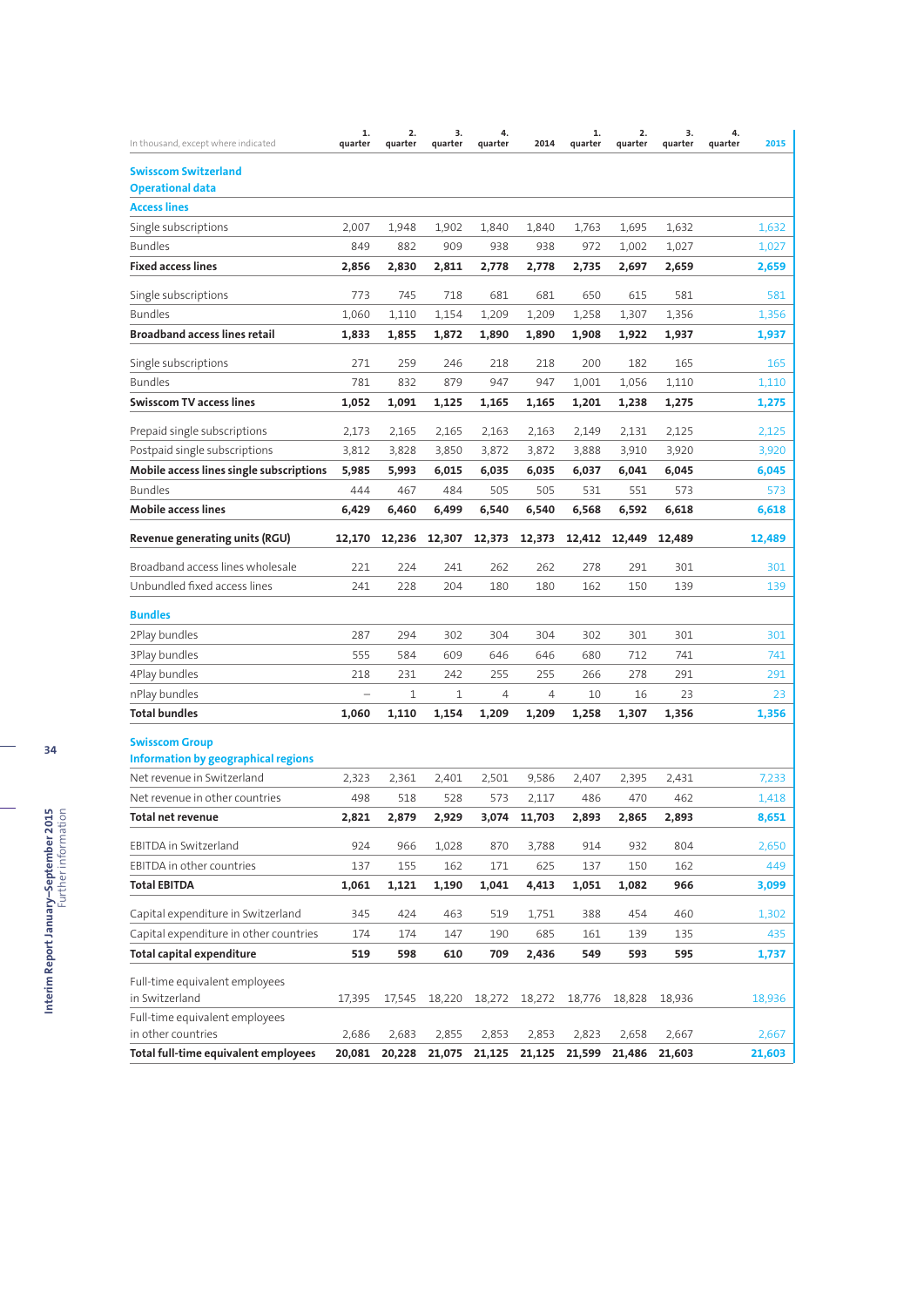### **Forward-looking statements**

This interim report is published in German and English. The German version is binding. This communication contains statements that constitute "forward-looking statements". In this communication, such forward-looking statements include, without limitation, statements relating to our financial condition, results of operations and business and certain of our strategic plans and objectives. Because these forward-looking statements are subject to risks and uncertainties, actual future results may differ materially from those expressed in or implied by the statements. Many of these risks and uncertainties relate to factors which are beyond Swisscom's ability to control or estimate precisely, such as future market conditions, currency fluctuations, the behaviour of other market participants, the actions of governmental regulators and other risk factors detailed in Swisscom's and Fastweb's past and future filings and reports, including those filed with the U.S. Securities and Exchange Commission and in past and future filings, press releases, reports and other information posted on Swisscom Group Companies' websites. Readers are cautioned not to put undue reliance on forward-looking statements, which speak only of the date of this communication. Swisscom disclaims any intention or obligation to update and revise any forward-looking statements, whether as a result of new information, future events or otherwise.

**35**